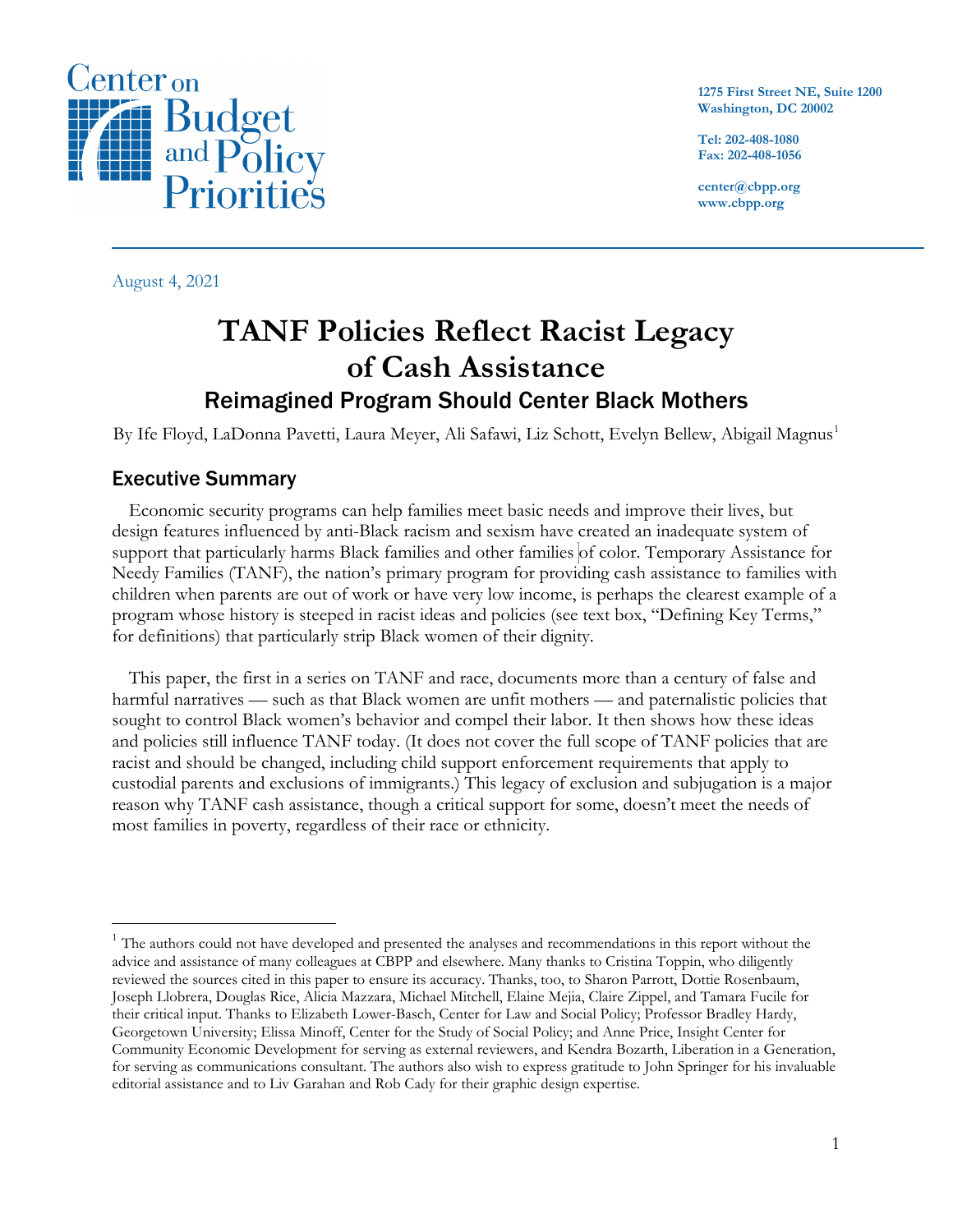## Defining Key Terms

TANF does not refer explicitly to participants' race or ethnicity, but historical racism and contemporary patterns of racial discrimination and bias affect who has access to cash assistance. Below we define terms used in this report to describe policies that work either to uphold or to eliminate racism, a system of oppression based on race.

Antiracist policy: any policy that promotes or maintains racial equality, including by reversing racist policies and their effects. Antiracism as a broader philosophy recognizes racist policies, not just racist ideas, as a root of racial inequality.

Racist idea: any idea that regards one racial or ethnic group as inferior or superior to another in any way. Racist ideas are created to justify and sustain racist policy.

Racist policy: any policy or practice, written or unwritten, that creates or maintains racial disparities in access to public assistance, housing, goods and services, opportunity, and wellbeing.

White supremacy: "The idea (ideology) that white people and the ideas, thoughts, beliefs, and actions of white people are superior to People of Color and their ideas, thoughts, beliefs, and actions. . . . [W]hite supremacy is] ever present in our institutional and cultural assumptions that assign value."

Sources: Definitions drawn from Ibram X. Kendi, *How to Be an Antiracist*, One World, 2019; and Dismantling Racism, "What is Racism?: Racism Defined," [http://www.dismantlingracism.org/racism-defined.html.](http://www.dismantlingracism.org/racism-defined.html) 

The "Black Women Best" (BWB) framework<sup>[2](#page-1-0)</sup> developed by Janelle Jones, now Chief Economist at the Department of Labor, "argues if Black women — who, since our nation's founding, have been among the most excluded and exploited by the rules that structure our society — can one day thrive in the economy, then it must finally be working for everyone.["3](#page-1-1) Consistent with Jones' framework, redesigning TANF so that it centers the needs of Black women and families, adequately helps families struggling to afford the basics, and offers meaningful opportunities to gain skills and secure quality jobs would better serve families of all races and ethnicities, improving child outcomes and reducing hardship.

Federal policymakers created TANF in 1996 with the purported promise of helping families lift themselves out of poverty through work. But much of the debate around the 1996 law was centered (often implicitly, but sometimes explicitly) on Black mothers,<sup>[4](#page-1-2)</sup> who were portrayed as needing a

<span id="page-1-0"></span><sup>&</sup>lt;sup>2</sup> "Black Women Best' refers to both cis and trans women and femme-identified people, which includes anyone who is not a cis or trans woman but who identifies as feminine or is typically read as feminine by others, including those among them who are nonbinary and/or gender-nonconforming." Kendra Bozarth, Grace Western, and Janelle Jones, "Black Women Best: The Framework We Need for An Equitable Economy," Roosevelt Institute and Groundwork Collaborative*,* September 2020, [https://rooseveltinstitute.org/wp-content/uploads/2020/09/RI\\_Black-Women-](https://rooseveltinstitute.org/wp-content/uploads/2020/09/RI_Black-Women-Best_IssueBrief-202009.pdf.%20%20t22Blac)[Best\\_IssueBrief-202009.pdf.](https://rooseveltinstitute.org/wp-content/uploads/2020/09/RI_Black-Women-Best_IssueBrief-202009.pdf.%20%20t22Blac)

<span id="page-1-1"></span><sup>3</sup> *Ibid.*

<span id="page-1-2"></span><sup>4</sup> Lucy A. Williams, "Race, Rat Bites and Unfit Mothers: How Media Discourse Informs Welfare Legislation Debate," *Fordham Urban Law Journal*, Vol. 22, No. 4, 1995,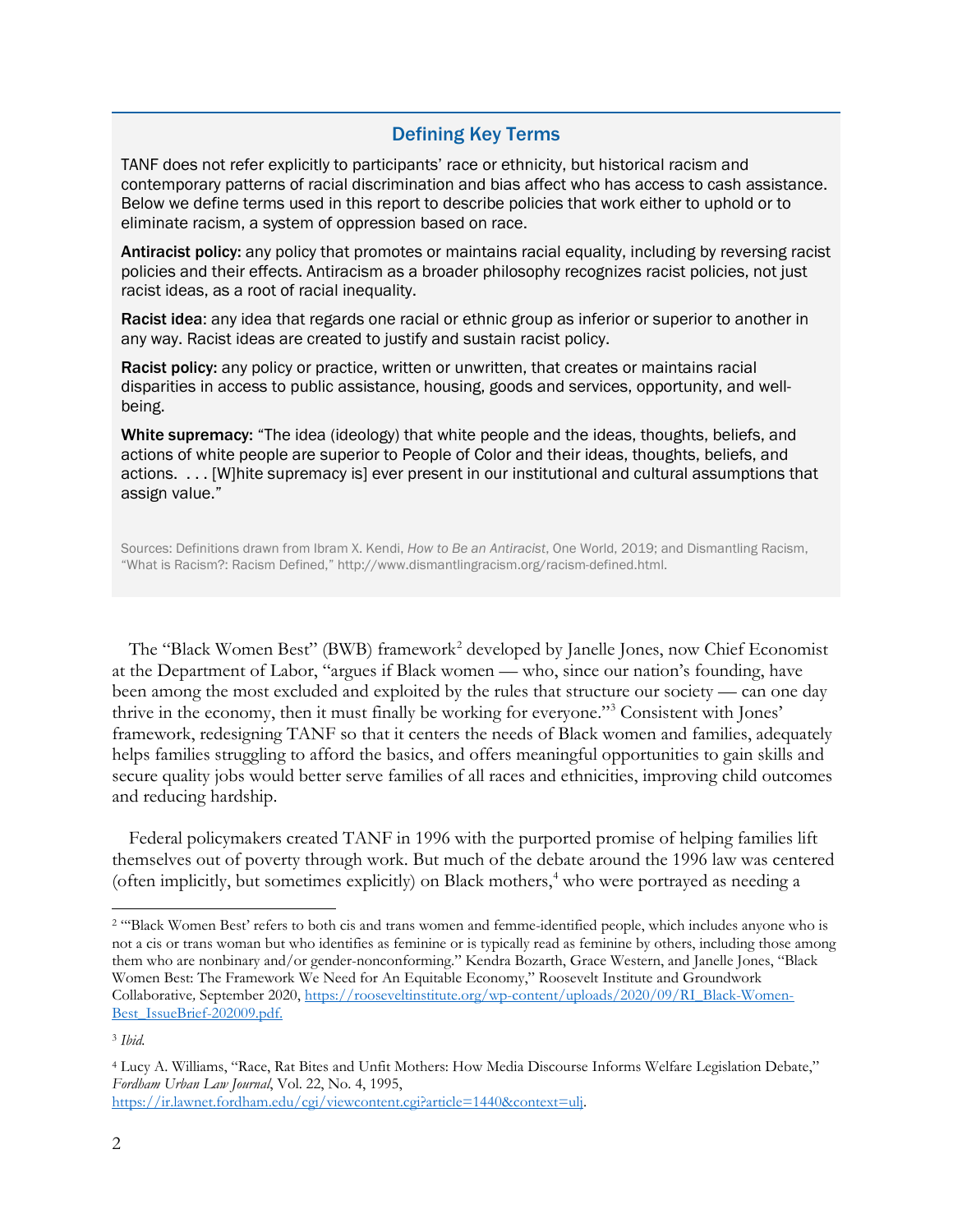"stick" to compel them to be more responsible and leave the program. TANF's harsh work requirements and arbitrary time limits disproportionally cut off Black and other families of color. Also, Black children are more likely than white children to live in states where benefits are the lowest and where the program reaches the fewest families in poverty. In the decade after policymakers remade the cash assistance system, it became much less effective at protecting children from deep poverty — that is, at lifting their incomes above half of the poverty line — and children's deep poverty rose, particularly among Black and Latinx children.<sup>[5](#page-2-0)</sup>

Many of TANF's rules mirror those dating back to cash programs of the early 20th century, and many of its assumptions reflect anti-Black racism dating back to enslavement. Throughout the history of cash assistance, many policymakers and public figures have used these same racist justifications and stereotypes to question Black women's reproductive choices, coerce Black women to work in exploitative conditions, and control, deride, and punish Black women who receive cash assistance. TANF's design perpetuated these attitudes and, in some ways, reinforced them, such as through stricter work requirements and expanded state control over program rules.

Briefly summarized, this paper shows that:

**Slavery and Jim Crow laid the foundation for the economic, reproductive, and behavioral control policies that have permeated later cash assistance programs, including TANF.** Labeling Black people as biologically inferior to white people and inherently lazy, promiscuous, irrational, and resilient to pain, white enslavers employed forced reproduction and labor to exploit, control, and punish enslaved Black women while maximizing their economic returns. Even after emancipation, white policymakers and employers continued to control when and where many Black people worked. White landowners' system of sharecropping trapped Black people in debt, which their meager earnings could rarely pay off. Vagrancy laws and other policies criminalized Black people and forced many of them into involuntary servitude and other forms of exploitative work.

**The idea that only** some **families "deserve" cash assistance is evident in mothers' pensions of the early 20th century, which predated federal aid programs created in the New Deal**. These state and local programs aimed to enable children to be cared for in their homes if their families lost a male breadwinner due to death, abandonment, or poor health. The original proponents of mothers' pension programs made clear that a child's deservingness for aid depended on the mother's character; to state and local program administrators, that often meant aiding white children of widowed mothers, not children of unwed or Black mothers. Federal policymakers designing later cash assistance programs preserved much of states' and localities' discretion over mothers' pension programs.

**States' control over the Aid to Dependent Children (ADC) program, created in 1935, enabled them to exclude many Black and brown people.** ADC (renamed Aid to Families with Dependent Children or AFDC in 1962) provided federal funding to states to assist children who lived with a single mother. Southern members of Congress insisted that state and local officials

<span id="page-2-0"></span><sup>5</sup> Danilo Trisi and Matt Saenz, "Deep Poverty Among Children Rose in TANF's First Decade, Then Fell as Other Programs Strengthened," CBPP, February 27, 2020, [https://www.cbpp.org/research/poverty-and-inequality/deep](https://www.cbpp.org/research/poverty-and-inequality/deep-poverty-among-children-rose-in-tanfs-first-decade-then-fell-as)[poverty-among-children-rose-in-tanfs-first-decade-then-fell-as.](https://www.cbpp.org/research/poverty-and-inequality/deep-poverty-among-children-rose-in-tanfs-first-decade-then-fell-as)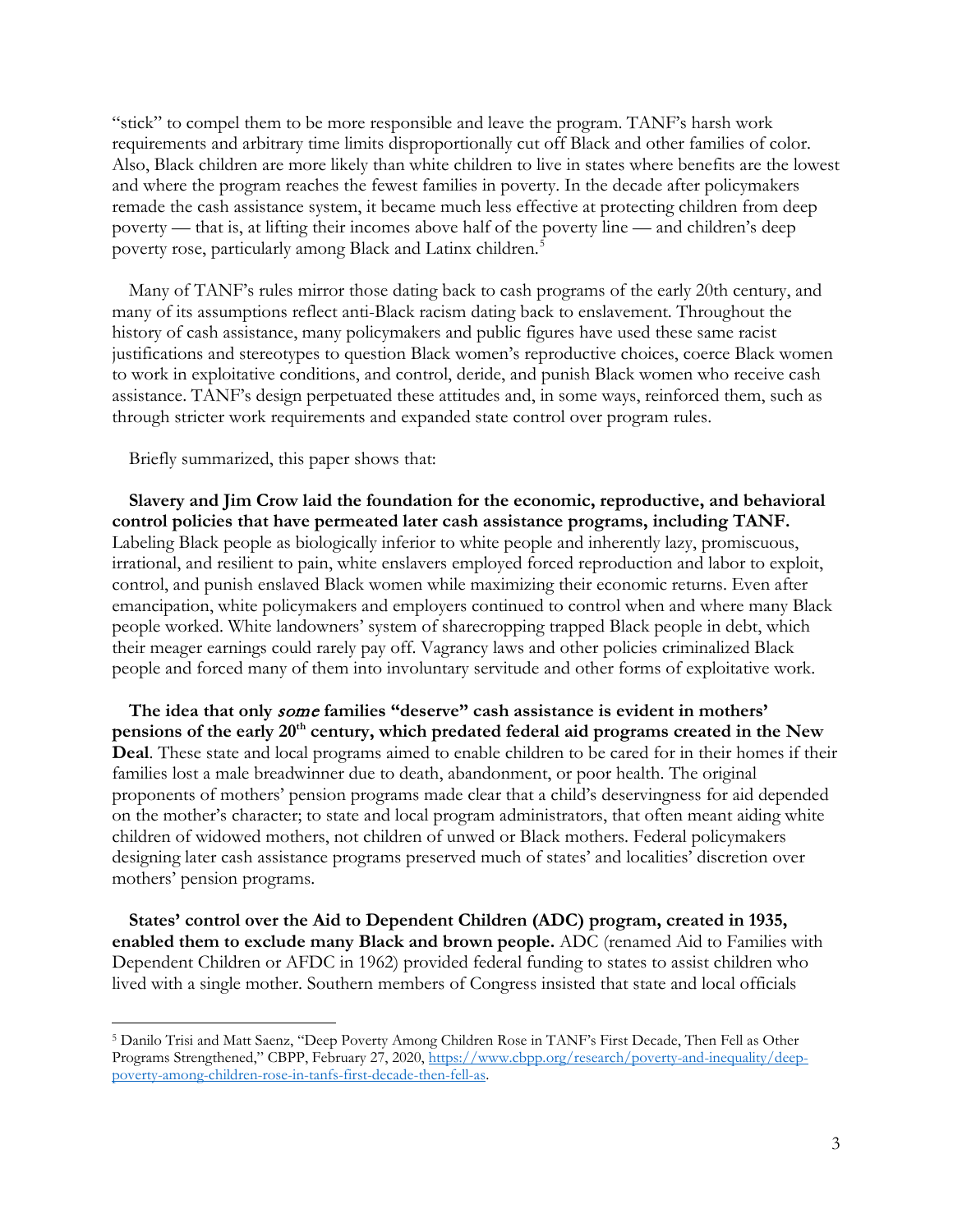control ADC eligibility and benefit levels, which enabled them to preserve an economic system that relied on the low-wage labor of Black workers in the South and Latinx workers in the Southwest.

The large majority of Black working women were excluded from other New Deal social programs like unemployment insurance and Old Age Insurance (now known as Social Security) because they were either domestic or agricultural workers, and many fell deeper into poverty during the Great Depression. Similarly, the new ADC program did little for Black families as they made up a small share of the ADC caseload, especially in the South. Many Southern states denied Black families access to ADC because they did not want to "interfere with local labor conditions."

**As ADC rolls grew and diversified in the 1940s and 1950s, a number of states imposed punitive policies to control mothers, disproportionally harming Black families.** Starting in the 1940s, some states passed conduct- or morals-based eligibility policies such as so-called "man-in-thehouse" or "suitable home" policies. States targeted the new laws at Black and unmarried mothers and their children. For example, in the first three months after Louisiana barred children from receiving ADC if their mothers were deemed "unsuitable" because of sexual activity outside marriage, *95 percent* of the 6,000 children cut off were Black.

In addition, many state policymakers focused on Black women's work and work ethic, even though Black women have historically had higher work rates than white women. Some states passed "farm policies" cutting off ADC benefits during planting and harvest seasons to coerce Black parents to work in agriculture even if no paying jobs were available. These issues were not confined to the South: some policymakers in the North denounced Black migrants moving to their cities, who they claimed were unwilling to work and only seeking more generous ADC benefits.

**Despite greater enforcement of federal protections for AFDC eligibility, harmful narratives about Black single mothers began driving debates over cash assistance in the 1960s and 1970s**. In a positive development, federalization of some AFDC eligibility rules enabled significant gains in ensuring basic rights for those applying for or receiving aid during these decades. However, there was a growing backlash against the rising number of Black and brown families on AFDC and against Black social movements elevating the issue of Black poverty. In the 1960s and 1970s, increasingly negative media coverage about waste, fraud, or abuse in public assistance programs — stories often illustrated with photos of Black people — fed into stereotypes of Black single mothers as irresponsibly refusing to work and having large numbers of children to receive cash assistance. A controversial report on Black families by Assistant Secretary of Labor Daniel Patrick Moynihan reinforced these narratives about Black single mothers, as did speeches by presidential candidate Ronald Reagan attacking "welfare queens."

The spread of these narratives contributed to weakened public support for AFDC and led many federal policymakers to begin moving away from the idea that AFDC mothers' primary responsibility should be caring for their children in the home. The federal government took the first steps toward the work requirements that we see today in TANF by enacting the Work Incentive Program in 1968.

**The end of the century brought a return to greater state control over cash assistance and an emphasis on "personal responsibility."** Racist narratives about Black women from the media and public figures continued to be the backdrop during the "welfare reform" debates of the 1980s and 1990s. Conservative scholars charged that AFDC and other government assistance reinforced a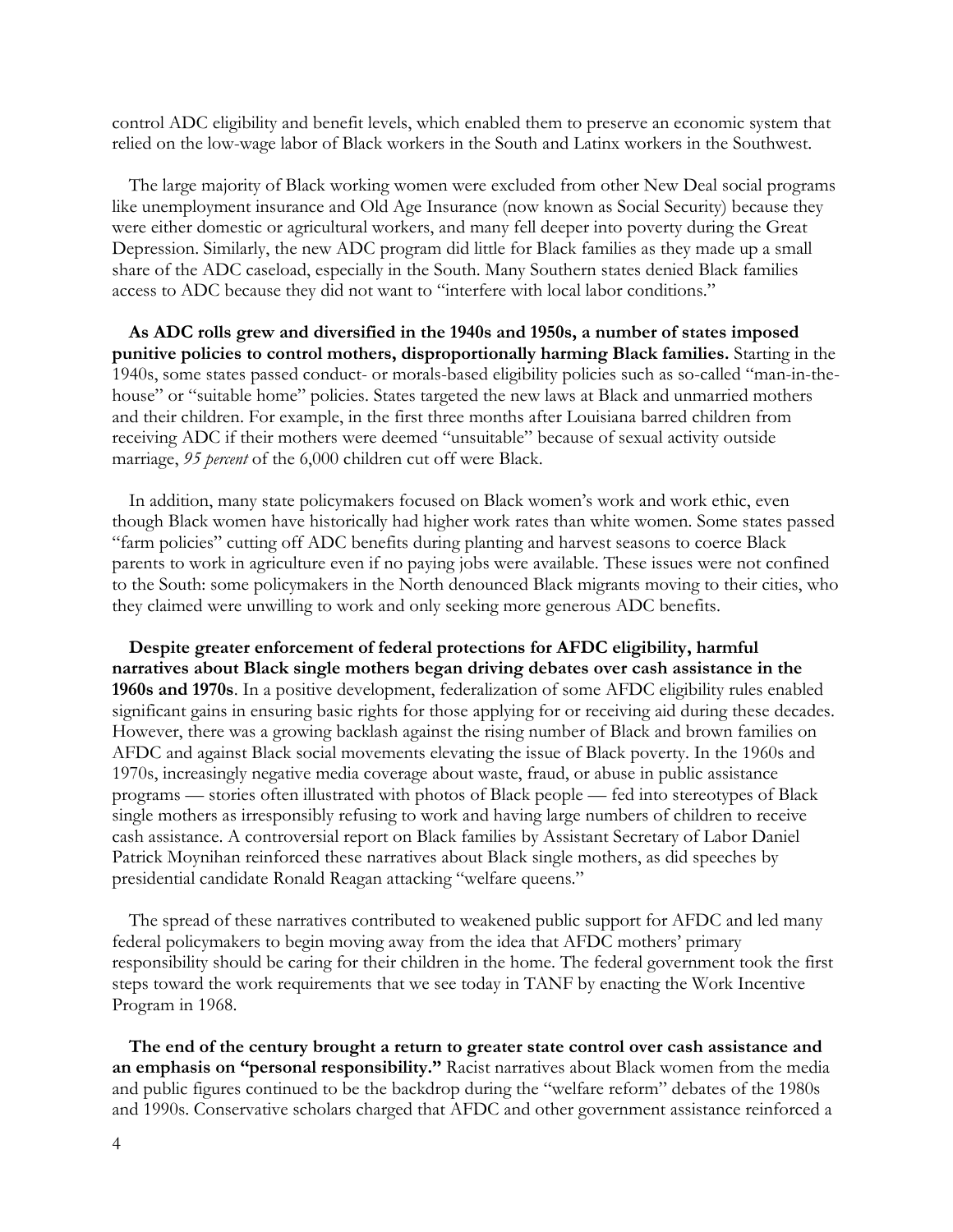"culture of poverty," especially within Black communities; the frameworks they proposed to address poverty centered work, regardless of whether jobs were available or if they paid a wage to lift families out of poverty.

Starting in the early 1980s, AFDC went through a series of changes. First, the Reagan Administration pushed through major cuts to the program. In the late 1980s and 1990s, the federal government issued waivers granting states flexibility to experiment with changes in their AFDC programs; use of the waivers expanded significantly in the early 1990s under the Clinton Administration. Often using racist dog whistles like promoting "personal responsibility," state policymakers imposed new requirements and restrictions such as time limits, increased work requirements, and family caps (which punished families by limiting additional benefits if a mother had another child while receiving AFDC benefits).

Bill Clinton, who campaigned for the presidency promising to "end welfare as we know it," and House Republicans led by Speaker Newt Gingrich, who talked about reestablishing orphanages in the context of "welfare reform," called for even more dramatic changes. The Personal Responsibility and Work Opportunity Reconciliation Act, which Clinton signed in August 1996 after vetoing two previous bills, replaced AFDC with the TANF block grant, wiping out federal eligibility rules and ending families' entitlement (or individual right) to cash assistance. TANF includes harsh work requirements and grants states significant control over how to spend their fixed TANF resources; both of these design features give states strong incentives to make it hard for families to access aid and easy for families to lose assistance if they are able to get into the program.

TANF's embedded racism and unfettered state control have led to a deteriorating cash assistance program for all families, with Black families facing a disproportionate impact. A quarter century after federal and state policymakers created and implemented TANF, an already low-benefit program has diminished further in generosity and reach, leaving millions of families with children with no regular source of income to meet their basic needs when they cannot work. In 1996, 68 families with children received benefits for every 100 families in poverty; by 2019, that figure had dropped to 23, and in 14 states it was 10 or less. (See Figure 1.) Black children have the greatest likelihood of living in states with the lowest benefits and with programs that reach the fewest families in need.<sup>[6](#page-4-0)</sup>

<span id="page-4-0"></span><sup>6</sup> Laura Meyer and Ife Floyd, "Cash Assistance Should Reach Millions More Families to Lessen Hardship," CBPP, November 30, 2020, [https://www.cbpp.org/research/family-income-support/cash-assistance-should-reach-millions](https://www.cbpp.org/research/family-income-support/cash-assistance-should-reach-millions-more-families-to-lessen)[more-families-to-lessen;](https://www.cbpp.org/research/family-income-support/cash-assistance-should-reach-millions-more-families-to-lessen) Ali Safawi and Ife Floyd, "TANF Benefits Still Too Low to Help Families, Especially Black Families, Avoid Increased Hardship," CBPP, October 8, 2020, [https://www.cbpp.org/research/family-income](https://www.cbpp.org/research/family-income-support/tanf-benefits-still-too-low-to-help-families-especially-black)[support/tanf-benefits-still-too-low-to-help-families-especially-black.](https://www.cbpp.org/research/family-income-support/tanf-benefits-still-too-low-to-help-families-especially-black)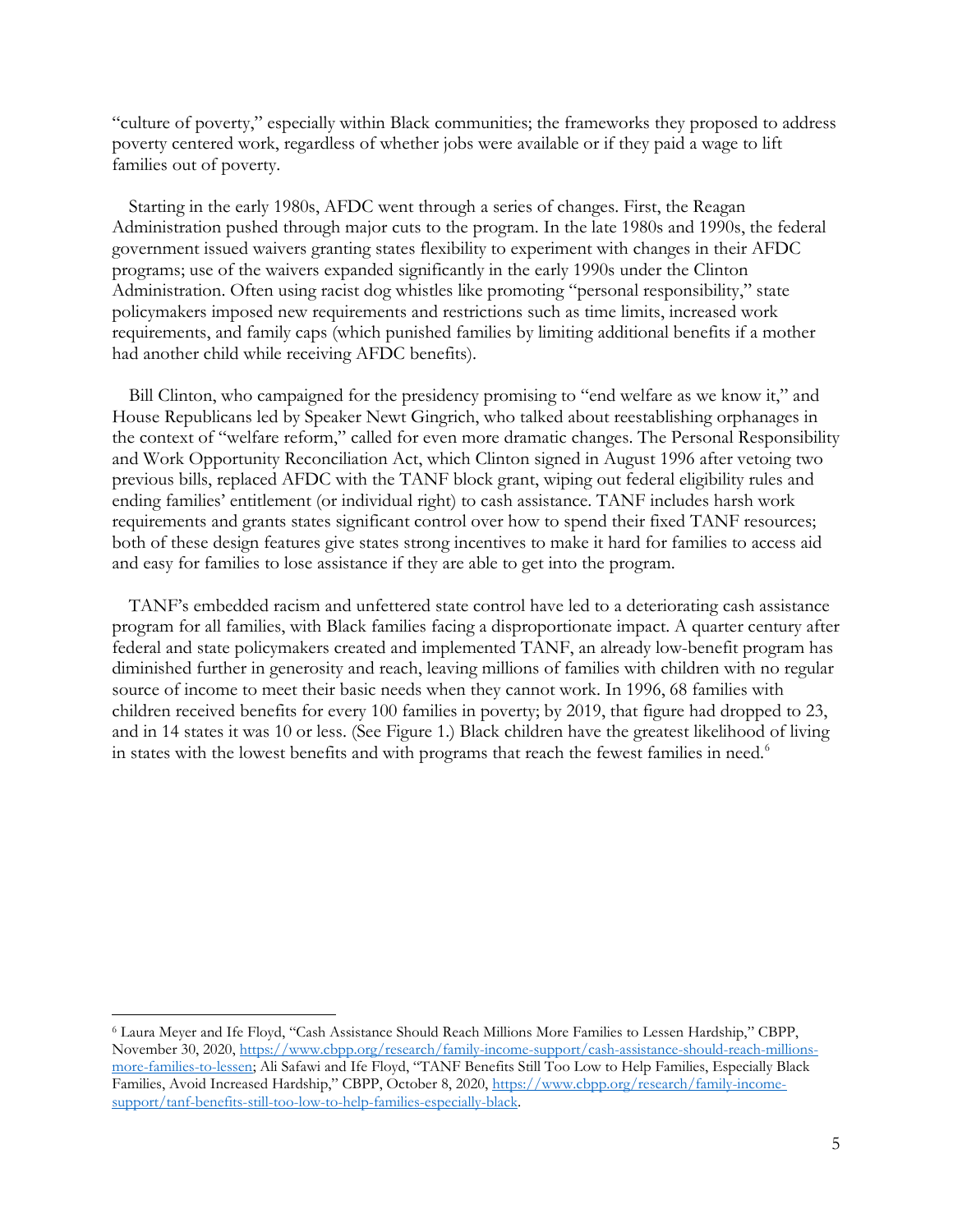## **States' TANF Cash Assistance Programs Reach Few Poor Families**

Number of families receiving TANF benefits for every 100 families with children in poverty in 2019



Note: TANF = Temporary Assistance for Needy Families. Figures reflect two-year averages for 2018-19

Source: CBPP analysis of poverty data from the Census' Current Population Survey and TANF caseload data collected by CBPP from state agencies

CENTER ON BUDGET AND POLICY PRIORITIES | CBPP.ORG

TANF policies have done more to limit access to the program than to help parents find quality jobs, and they have disproportionately affected Black and brown women, who are far more likely than white women to lose benefits because they were sanctioned for not meeting a program rule or reached a time limit. TANF behavioral and work requirements have reduced access to income assistance and reinforced negative messages about parents, particularly Black parents; they have done little to help parents improve their employment prospects. Most parents end up returning to the unstable, low-paid jobs that led them to TANF in the first place. And while TANF proponents claimed states would use the savings from TANF caseload declines to invest more in work programs and work supports, states instead have redirected much of those savings to fund other services in ways that often supplant state investment.

**Centering the needs of Black mothers and children would improve the well-being and economic security of all families with children.** A redesigned TANF cash assistance program has a role to play to support families when they fall on hard times. Recognizing the ways in which racist views of Black women have influenced the basic design of the current TANF program is the first step to redesigning TANF with *antiracist* policies. Such a redesign in turn, would establish a cash assistance program that works better for *all* families with the lowest incomes, just as posited in the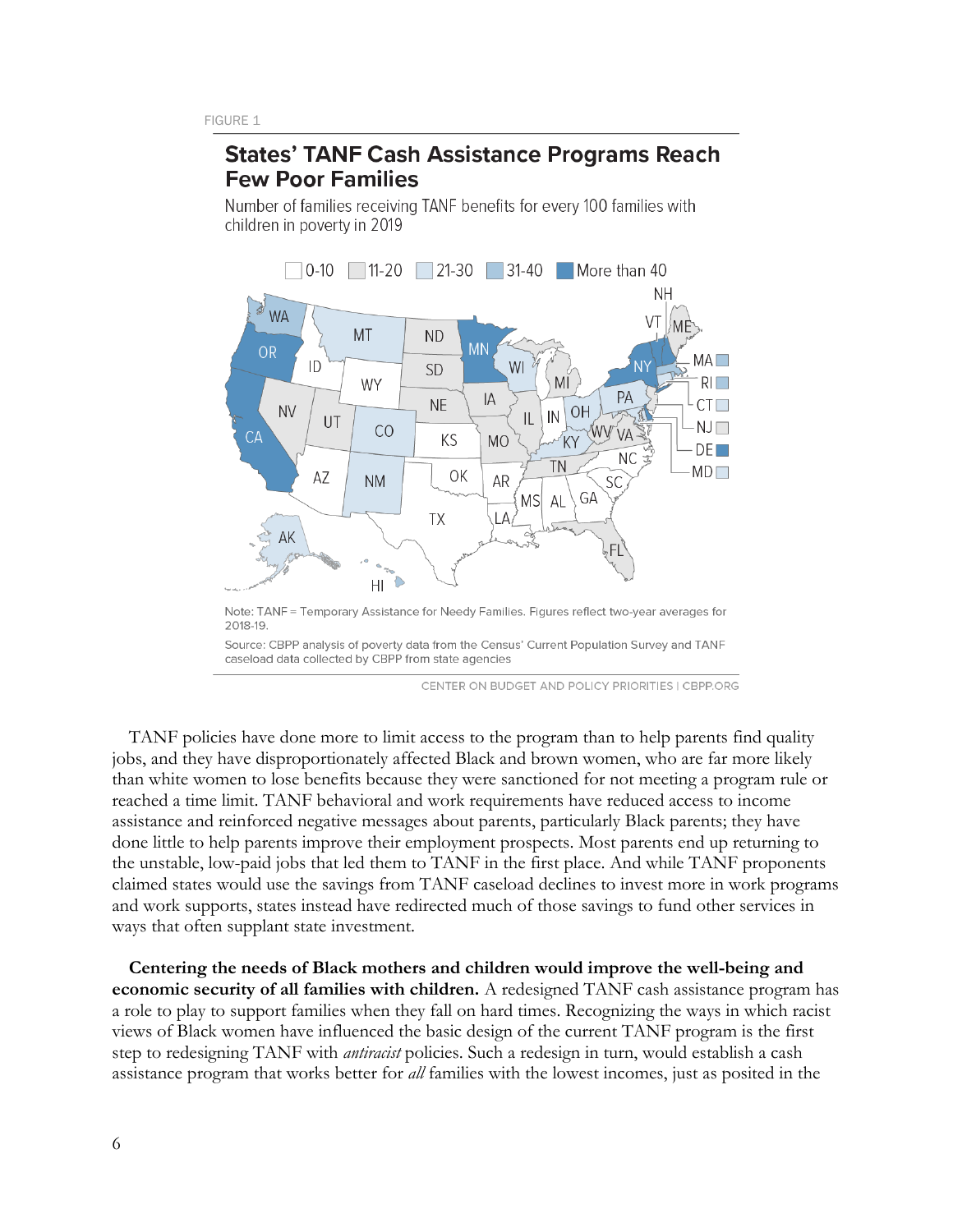Black Women's Best framework. A redesigned TANF system would include policies that support families and help expand opportunity, including:

- Establishing a federal minimum benefit so that no family falls below a certain income level.
- Ending and barring mandatory work requirements.
- Barring behavioral requirements, time limits, and other eligibility exclusions.
- Refocusing TANF agencies on helping families address immediate crises and improving longterm well-being.
- Changing TANF's funding structure to strengthen basic assistance, address funding inequities, and prevent erosion over time.

## Enslavement and Jim Crow: Beginnings of Reproductive, Economic, Behavioral Control

Attempts to control Black women's reproduction, work, and other behaviors started with enslavement and continued under the Jim Crow laws of the late 1800s and early to mid-1900s mandating racial segregation in public facilities. They reflected a social construction of race that labeled Black people as biologically inferior to white people and inherently lazy, promiscuous, irrational, and resilient to pain.<sup>[7](#page-6-0)</sup> (Also see Appendix 2: Racist Narratives of Black Women.)

Forced reproduction and labor were standard practices of white enslavers to exploit, control, and punish enslaved Black women.<sup>[8](#page-6-1)</sup> White enslavers wanted to maximize their economic returns by controlling Black women's reproduction.<sup>[9](#page-6-2)</sup> Under enslavement, Black women were punished when they did not bear children. State laws further incentivized the sexual abuse of Black women: the rape of an enslaved woman was not recognized as a crime and all children born to enslaved women were legal property of the enslaver. [10](#page-6-3) 

Even pregnancy did not always protect women. In one especially horrific example, some enslavers dug holes in the ground and forced pregnant women to put their belly in the hole to "protect" the child as they were whipped.[11](#page-6-4) The expectation that Black women have children did not reduce the amount of work demanded of them; pregnant women often worked to the point of miscarriage and new mothers had to work, sacrificing the health — and often the lives — of their babies.<sup>[12](#page-6-5)</sup>

<span id="page-6-0"></span><sup>7</sup> Dorothy Roberts, *Killing the Black Body: Race, Reproduction, and the Meaning of Liberty,* Vintage Books, 1997, pp. 1-22; Elisa Minoff, "The Racist Roots of Work Requirements," Center for the Study of Social Policy, 2020, pp. 4, 9, [https://cssp.org/wp-content/uploads/2020/02/Racist-Roots-of-Work-Requirements-CSSP-1.pdf.](https://cssp.org/wp-content/uploads/2020/02/Racist-Roots-of-Work-Requirements-CSSP-1.pdf)

<span id="page-6-1"></span><sup>8</sup> Barbara Olomade, "The Unbroken Circle: A Historical and Contemporary Study of Black Single Mothers and Their Families," *Wisconsin Women's Law Journal*, Vol. 3, 1987.

<span id="page-6-2"></span><sup>9</sup> Roberts, pp. 22-56.

<span id="page-6-3"></span><sup>10</sup> Olomade; Roberts, pp. 22-56.

<span id="page-6-4"></span><sup>11</sup> Roberts, pp. 39-40.

<span id="page-6-5"></span><sup>12</sup> Roberts, pp. 22-56.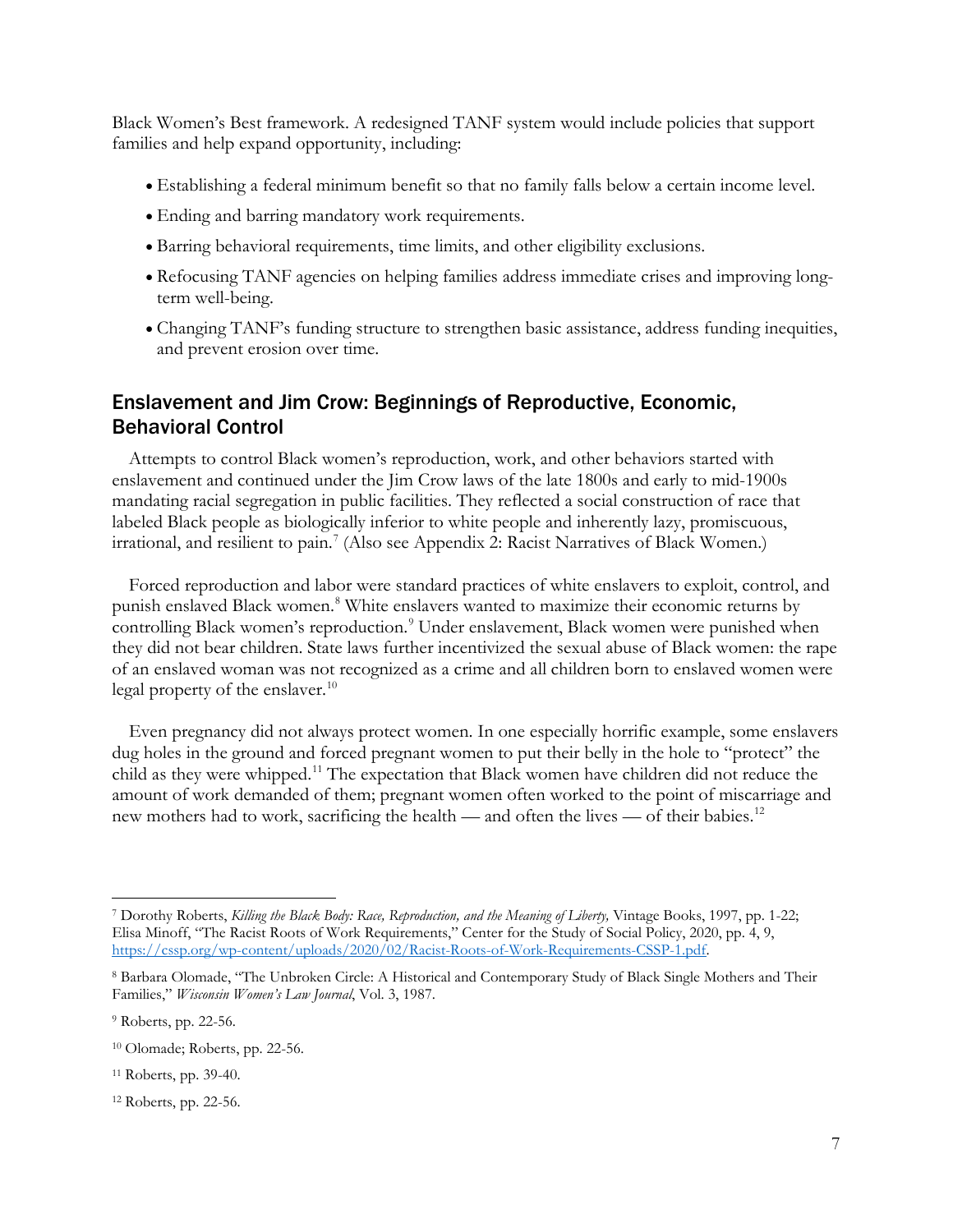Enslaved women, men, and children did back-breaking work in fields, homes, and even factories. In the fields, women could work 12 to 16 hours a day. Black women not working in the fields worked as laundresses, maids, cooks, nurses and midwives, and caregivers for both Black and white children.[13](#page-7-0) They were violently punished if they did not work or produce according to the enslaver's expectations. Enslavement narrowly defined the types of work acceptable for Black people as those that benefited white people, one historian argues. [14](#page-7-1) For 250 years the unpaid and coerced labor of Black men, women, and children drove large parts of the American economy.[15](#page-7-2)

After emancipation and the brief hope of a transformed system under Reconstruction, the "freedom" that many Black people experienced differed little from enslavement. In 17 Southern states,<sup>[16](#page-7-3)</sup> legislatures cemented a white supremacist socioeconomic order through Jim Crow laws that lasted nearly a century, while sanctioning anti-Black violence by white individuals and mobs. (De facto segregation and anti-Black violence also existed in Northern states.<sup>[17](#page-7-4)</sup>) White policymakers and employers continued to control when and where many Black people worked. White landowners' system of sharecropping trapped Black people in debt, which their meager earnings could rarely pay off. Vagrancy laws and other policies criminalized Black people for sometimes trivial behaviors simply because local white officials deemed them not to be working.

These laws led to different forms of involuntary servitude, such as convict leasing, chain gangs (groups of imprisoned people forced to work on roads or other public infrastructure), and debt peonage (in which employers forced workers to pay off debt with work). [18](#page-7-5) State officials also found other ways to make Black people work. For example, in 1918, at least two Southern localities attempted to legally coerce Black women to work in response to fears that they were refusing to work because of the payments some were receiving due to their husbands' service in World War I.<sup>[19](#page-7-6)</sup>

<span id="page-7-4"></span><sup>17</sup> Lewis M. Steel, "Jim Crow in the North: A new history examines the struggle to integrate above the Mason-Dixon Line," *In These Times,* January 8, 2009, [https://inthesetimes.com/article/jim-crow-in-the-north.](https://inthesetimes.com/article/jim-crow-in-the-north) 

<span id="page-7-5"></span><sup>18</sup> Douglas A. Blackmon, *Slavery by Another Name: The Re-Enslavement of Black Americans from the Civil War to World War II*, Anchor Books, 2009, pp. 338-370.

<span id="page-7-0"></span><sup>&</sup>lt;sup>13</sup> Many Black women continued to work in these types of jobs throughout the 20<sup>th</sup> century. Sally Lloyd *et al.*, "Analysis of Black Women's Historical Labor Trends & Systemic Barriers To Economic Mobility," Women's Fund of the Greater Cincinnati Foundation, 2020, p. 11, [https://www.womensfundingnetwork.org/wp](https://www.womensfundingnetwork.org/wp-content/uploads/2020/10/Final_Hist_Black_Women__Report_Design_reduced.pdf)[content/uploads/2020/10/Final\\_Hist\\_Black\\_Women\\_\\_Report\\_Design\\_reduced.pdf.](https://www.womensfundingnetwork.org/wp-content/uploads/2020/10/Final_Hist_Black_Women__Report_Design_reduced.pdf)

<span id="page-7-1"></span><sup>14</sup> Minoff.

<span id="page-7-2"></span><sup>15</sup> *Ibid.*

<span id="page-7-3"></span><sup>16</sup> Alabama, Arkansas, Delaware, Florida, Georgia, Louisiana, Kentucky, Maryland, Mississippi, Missouri, North Carolina, Oklahoma, South Carolina, Tennessee, Texas, Virginia, and West Virginia. Ira Katznelson, *Fear Itself: The New Deal and the Origins of Our Time,* Liveright, 2013, p. 136.

<span id="page-7-6"></span><sup>19</sup> In Greenville, South Carolina a city ordinance would have required Black women to carry a "labor identification card," and they faced being "put to work, put in jail or fined heavily" if local officials found them not to be regularly employed. The ordinance came about because the city council heard numerous complaints of "negro women who are not at work and refuse employment when it is offered them, the result being that it is exceedingly difficult for families who need cooks and laundresses to get them." Local reports stated that Black women receiving a monthly allowance from the U.S. War Department "declined to work on the ground that they can get on without working." Other Black women were said to have "flatly refused hons without giving any reason whatsoever, while still offers pretend that they are employed when . . . they derive a living from illegitimate means." See "Negro Women to Be Put to Work," *Greenville News,* Greenville, South Carolina, October 2, 1918, [https://www.newspapers.com/clip/38314573/negro-women-to-be-put-to.-work/.](https://www.newspapers.com/clip/38314573/negro-women-to-be-put-to.-work/)  A similar proposal in Pine Bluff, Arkansas, would have expanded an existing "work or fight order" to compel Black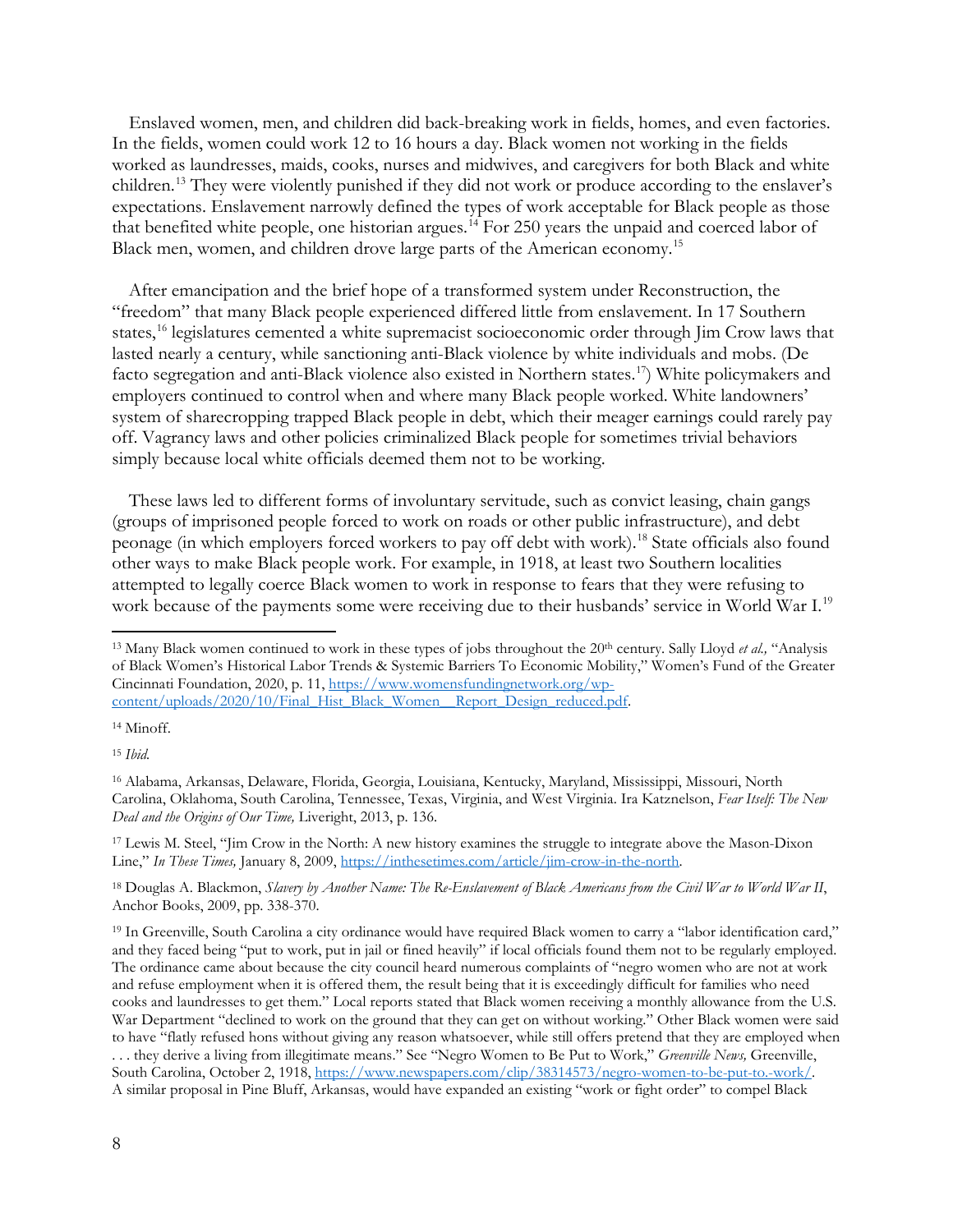Jim Crow laws controlled other behaviors by denying Black people's right to vote and telling them where they could eat, walk, sit, and spend their money, among other things.

Anti-Black violence was another means of controlling Black women. For example, many Black women still did not have full control over their sexual and reproductive decisions. Black women and girls were systematically raped by white men in a parallel to the reign of terror in which thousands of Black people were lynched.<sup>[20](#page-8-0)</sup> Cole Blease, governor of South Carolina from 1911 to 1915, pardoned both white and Black men convicted of raping Black women, stating, "I . . . have very serious doubt as to whether the crime of rape can be committed upon a negro."[21](#page-8-1)

Centuries of Black women's forced reproduction and labor was foundational to the whitedominated order as the country moved into the  $20<sup>th</sup>$  century. Given the history, it is not surprising that later policies would continue to exclude Black women from public assistance programs in the belief they would not work otherwise and continue to punish their sexual or reproductive decisions.

### Mothers' Pensions: Restricted to "Deserving" Families

The idea that only families meeting specific criteria deserve government support dates back to the beginnings of cash assistance. In the early 1900s, white middle-class women reformers known as maternalists sought to address increasing destitution among widowed mothers and their children that accompanied industrialization,<sup>22</sup> but only for those they believed were "deserving." Their proposal for mothers' pensions — designed to enable children to be cared for in their homes if their families lost a male breadwinner due to death, abandonment, or poor health — found support in a 1909 White House Conference on the Care of Dependent Children, which concluded that:

Children of parents of worthy character, suffering from temporary misfortune, and children of reasonably efficient and deserving mothers who are without the support of the normal breadwinner, should as a rule, be kept with their parents, such aid being given as may be necessary to maintain suitable homes for the rearing of children… Except in unusual circumstances, the home should not be broken up for reasons of poverty, but only for considerations of inefficiency or immorality.[23](#page-8-3)

women receiving War Department allowances to work. See National Association for the Advancement of Colored People telegram to President Woodrow Wilson, September 23, 2018, [http://recordsofrights.org/records/280/naacp](http://recordsofrights.org/records/280/naacp-telegram-regarding-forced-labor-of-women)[telegram-regarding-forced-labor-of-women.](http://recordsofrights.org/records/280/naacp-telegram-regarding-forced-labor-of-women)

<span id="page-8-0"></span><sup>20</sup> Ruth Thompson-Miller and Leslie H. Picca, "'There Were Rapes!': Sexual Assaults of African American Women and Children in Jim Crow," *Violence Against Women*, July 3, 2016, [https://journals.sagepub.com/doi/abs/10.1177/1077801216654016.](https://journals.sagepub.com/doi/abs/10.1177/1077801216654016) 

<span id="page-8-1"></span><sup>21</sup> Soraya Nadia McDonald, "'The Rape of Recy Taylor' explores the little-known terror campaign against black women," The Undefeated, December 14, 2017, [https://theundefeated.com/features/the-rape-of-recy-taylor-explores-the-little](https://theundefeated.com/features/the-rape-of-recy-taylor-explores-the-little-known-terror-campaign-against-black-women/)[known-terror-campaign-against-black-women/.](https://theundefeated.com/features/the-rape-of-recy-taylor-explores-the-little-known-terror-campaign-against-black-women/)

<span id="page-8-2"></span><sup>22</sup> Premilla Nadasen, Jennifer Mittelstadt, and Marisa Chappell, *Welfare in the United States: A History with Documents, 1935- 1996,* Routledge, 2009, p. 12-13.

<span id="page-8-3"></span><sup>&</sup>lt;sup>23</sup> Proceedings of the Conference on the Care of Dependent Children, January 25-26, 1909, pp. 9-10, [https://babel.hathitrust.org/cgi/pt?id=inu.30000048957363&view=1up&seq=11&skin=2021.](https://babel.hathitrust.org/cgi/pt?id=inu.30000048957363&view=1up&seq=11&skin=2021)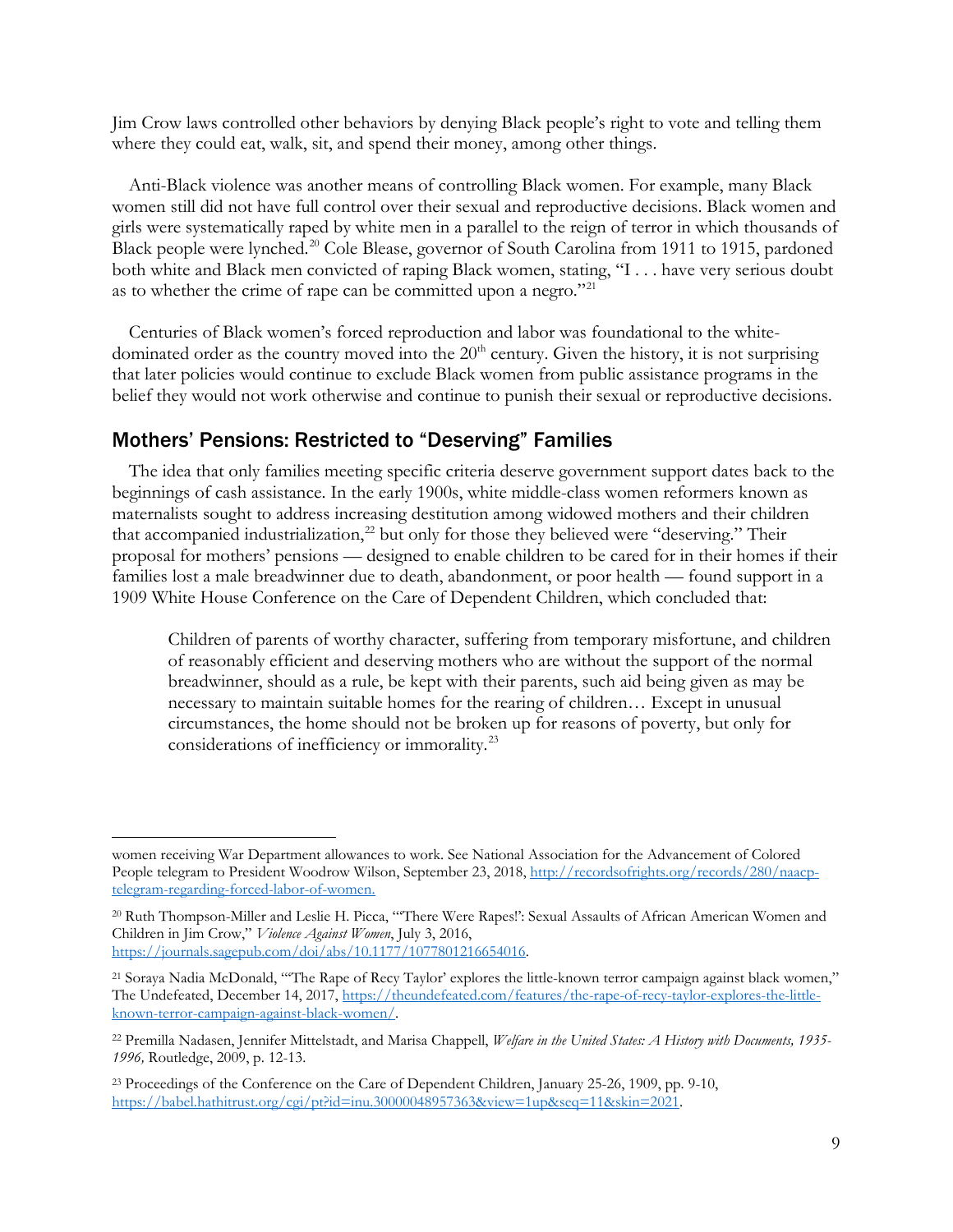Mothers' pensions, funded and operated by states or local governments, were first established in the 1910s, starting with Illinois' program in 1911.[24](#page-9-0) Dozens of states and localities followed Illinois' lead by the mid-1920s.

Mothers' pension programs reflected traditional ideas about marriage and gender roles. When caseworkers determined that a family's composition or a mother's conduct did not align with these expectations, they were deemed unworthy of aid.[25](#page-9-1) White children of widowed mothers, who made up the vast majority of mothers' pension recipients, were seen as deserving because they lost their breadwinning father through no fault of the mother.<sup>[26](#page-9-2)</sup> Children of unwed mothers — of any race — were usually excluded.<sup>[27](#page-9-3)</sup> Fewer than 0.1 percent of mothers' pension children had unwed mothers, a 1933 study found. [28](#page-9-4)

Children of Black mothers were also largely excluded, regardless of whether the mother was FIGURE 2



CENTER ON BUDGET AND POLICY PRIORITIES | CBPP.ORG

widowed, abandoned, or unwed and regardless of economic need.<sup>[29](#page-9-5)</sup> Only 3 percent of families whose race was reported in the 1931 study had a Black mother.<sup>[30](#page-9-6)</sup> (See Figure 2.) Black families were more likely to access programs in Northern and Midwestern states; together, Ohio and Pennsylvania had about half of all identified Black families receiving mothers' pension aid. (See Appendix Table 1.) Yet while thousands of Black people were moving north and to urban centers during this era as the Great Migration began, most Black people still lived and worked in the rural South. Mothers' pension programs were very small overall in the Deep South and only served 39 Black families in 19[31](#page-9-7), compared to 2,957 white families.<sup>31</sup> (See Appendix Table 2.) Alabama, Georgia, and South Carolina were three of the four states that did not even have programs established by 1931.<sup>32</sup>

<span id="page-9-0"></span><sup>24</sup> Winifred Bell, *Aid to Dependent Children,* Columbia University Press, 1965, p. 7.

<span id="page-9-1"></span><sup>25</sup> Bell, pp. 6-9; Nadasen, Mittelstadt, and Chappell, pp. 15-16.

<span id="page-9-2"></span><sup>26</sup> Nadasen, Mittelstadt, and Chappell, pp. 15-16.

<span id="page-9-3"></span><sup>27</sup> Bell, pp. 9-11; Nadasen, Mittelstadt, and Chappell, pp. 15-16.

<span id="page-9-4"></span><sup>28</sup> U.S. Children's Bureau 1933, in Nadasen, Mittelstadt, and Chappell, pp. 95-97.

<span id="page-9-5"></span><sup>&</sup>lt;sup>29</sup> Black fathers may not have been with their families for the same reasons as some white fathers, but also for reasons that were specific to the Black community. Black men often left their families in search of work because of employment discrimination and depressed wages for Black workers. Additionally, many Black men were imprisoned or killed by white authorities and individuals.

<span id="page-9-6"></span><sup>30</sup> U.S. Children's Bureau 1933, in Nadasen, Mittelstadt, and Chappell, pp. 98-99.

<span id="page-9-7"></span><sup>31</sup> *Ibid.* The states are Arkansas, Florida, Louisiana, Mississippi, North Carolina, Tennessee, and Texas.

<span id="page-9-8"></span><sup>32</sup> New Mexico was the fourth.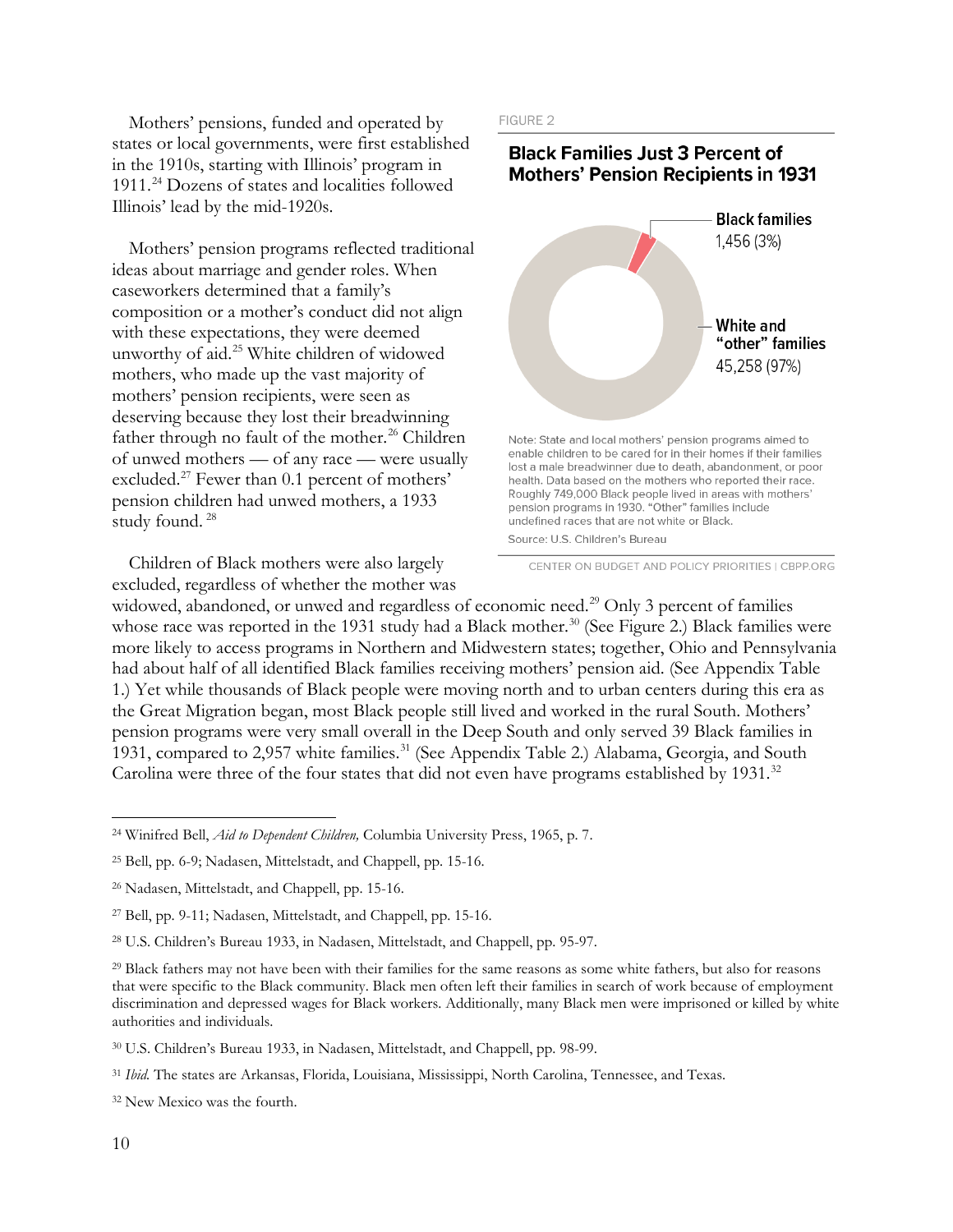For families with access to mothers' pensions, benefits were generally low. Limited funding for local programs was one reason, but some local administrators also held concerns about giving mothers too much cash and questions about how they would use it.<sup>33</sup> For example, one administrator feared married women would leave their husbands if they thought they could live independently.[34](#page-10-1) In 1931, most states with programs had average monthly grants at or below \$30, or about \$452 in 2021 dollars. Sixteen states, eight of them in the South, had average monthly benefits of less than \$20, or about \$302 today. [35](#page-10-2)

States and localities controlled eligibility and benefits for mothers' pension programs, and states maintained much of that power in later cash assistance programs. As discussed below, those later programs continued to limit access to certain families and set low benefits.

### New Deal and Aid to Dependent Children: Excluding Black Women From Social Insurance

The creation of Aid to Dependent Children (ADC, renamed Aid to Families with Dependent Children [AFDC] in 1962) as part of the 1935 Social Security Act marked the beginning of the federal government's ongoing role in providing cash assistance to children in poverty. But ADC and other New Deal relief and work programs excluded many Black and brown people.<sup>[36](#page-10-3)</sup>

For example, policymakers originally designed unemployment insurance and retirement insurance primarily to support white male breadwinners.<sup>[37](#page-10-4)</sup> Even though unemployment was extremely high among Black workers — up to 80 percent in some places as of  $1932^{38}$  $1932^{38}$  $1932^{38}$  — the new unemployment insurance programs explicitly excluded agricultural and domestic workers, the sectors where most Black women worked. Social Security's retirement insurance excluded agricultural and domestic workers as well. As a result, 90 percent of Black women laborers were initially ineligible for these social insurance programs<sup>[39](#page-10-6)</sup> and two-thirds of Black women workers were still ineligible a full decade later. [40](#page-10-7)

Southern legislators demanded unfettered state control over ADC, which provided funding to states to assist children who were "deprived of parental support or care by reason of death, continued absence from the home, or physical incapacity of a parent" and who lived with a parent or relative.<sup>[41](#page-10-8)</sup> The program was intended to be small; many of the policymakers designing it (almost

<span id="page-10-0"></span><sup>33</sup> Bell.

<span id="page-10-1"></span><sup>34</sup> Nadasen, Mittelstadt, and Chappell, p. 15.

<span id="page-10-2"></span><sup>35</sup> U.S. Children's Bureau 1933, in Nadasen, Mittelstadt, and Chappell, pp. 92-93.

<span id="page-10-3"></span><sup>36</sup> Linda Gordon, *Pitied But Not Entitled: Single Mothers and the History of Welfare,* Free Press, 1994, pp. 190-195.

<span id="page-10-4"></span><sup>37</sup> Gordon, pp. 190-195.

<span id="page-10-5"></span><sup>38</sup> Lloyd *et al.,* p. 14; Nadasen, Mittelstadt, and Chappell, p. 16.

<span id="page-10-6"></span><sup>39</sup> Ellen Mutari, Marilyn Power, and Deborah M. Figart, "Neither Mothers Nor Breadwinners: African-American Women's Exclusion From US Minimum Wage Policies, 1912-1938," *Feminist Economics*, Vol. 8, No. 2, 2002, p. 39, [https://doi.org/10.1080/13545700210160988;](https://doi.org/10.1080/13545700210160988) Jill Quadagno, *The Color of Welfare: How Racism Undermined the War on Poverty,* Oxford University Press, 1996, pp. 17-32.

<span id="page-10-7"></span><sup>40</sup> Gordon, p. 276*.*

<span id="page-10-8"></span><sup>41</sup> The Social Security Act of 1935, Title IV.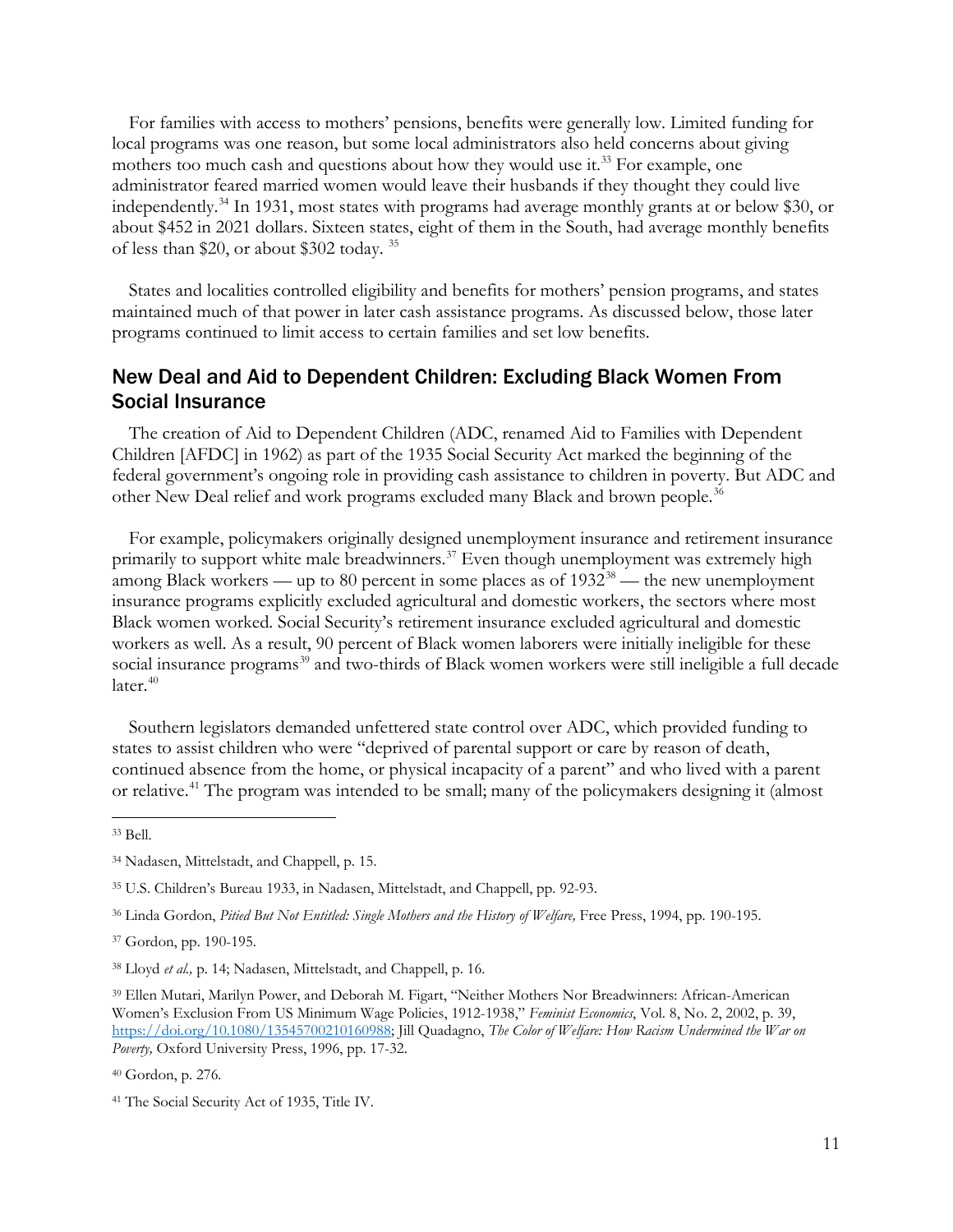all of whom were male) assumed that not many single mothers needed this support, and not many were "deserving" of assistance.<sup>[42](#page-11-0)</sup> The Roosevelt Administration wanted to set federal standards for benefits, but Southern members of Congress insisted that state and local officials control ADC eligibility and benefit levels. Their goal, according to a number of historians, was to preserve an economic system that relied on the low-wage labor of Black workers in the South and Latinx workers in the Southwest.<sup>[43](#page-11-1)</sup>

As a result, the Great Depression pushed more Black families — who were already struggling under exploitative work conditions, discrimination, and segregation — deeper into poverty. White workers replaced Black workers in many unskilled jobs usually reserved for Black workers. Black sharecroppers, already paid less than their white counterparts, saw their wages drop or lost their jobs altogether. Black women domestics could sometimes still find work but often at a fraction of the low wages they received in better times.<sup>44</sup> Yet despite the extremely high poverty levels among Black families, they made up only 14 to 17 percent of the ADC caseload between 1937 and 1940 and an even smaller share in Southern states, where more than three-fourths of the Black population lived in 1940.<sup>[45](#page-11-3)</sup> Mississippi did not even start an ADC program until 1941.<sup>[46](#page-11-4)</sup> Many Southern states continued to deny Black families access to ADC because, in the words of one historian, they did not want to "interfere with local labor conditions."<sup>[47](#page-11-5)</sup> As one field supervisor put it, Black families "have always gotten along" and if made eligible for assistance, "all they'll do is have more children."[48](#page-11-6)

<span id="page-11-0"></span><sup>42</sup> Linda Gordon's research found the Children' Bureau estimated serving up to 288,000 families in ADC. However, that was less than the 358,000 female-headed families receiving New Deal relief assistance in 1934, before ADC's creation, through various state and local programs. Gordon, p. 257.

<span id="page-11-1"></span><sup>&</sup>lt;sup>43</sup> Gordon, p. 276; Robert C. Lieberman, *Shifting the Color Line: Race and the American Welfare State*, Harvard University Press, 1998; Cybelle Fox, "A New Deal for the Alien," in *Three Worlds of Relief: Race, Immigration, and the American Welfare State from the Progressive Era to the New Deal,* Princeton University Press, 2012, pp. 250-280. For other commentaries on the systematic exclusion of Black and Hispanic persons from New Deal protections more broadly, see also Ira Katznelson, Kim Geiger, and Daniel Kryder, "Limiting Liberalism: The Southern Veto in Congress, 1933-1950," *Political Science Quarterly,* Vol. 108, No. 2, 1993, p. 297, [https://doi.org/10.2307/2152013;](https://doi.org/10.2307/2152013) Ira Katznelson, "Rules for Work," in *When Affirmative Action Was White: An Untold History of Racial Inequality in Twentieth Century America,* W. W. Norton & Company, 2006, pp. 55-59.

<span id="page-11-2"></span><sup>44</sup> Cheryl Lynn Greenberg, *To Ask for an Equal Chance: African Americans in the Great Depression*, Rowman & Littlefield Publishers, 2010, pp. 2, 23, 24, 29, 30.

<span id="page-11-3"></span><sup>45</sup> Bell, p. 34; Bobbie Green Turner, *Federal/State Aid to Dependent Children Program and Its Benefits to Black Children in America, 1935-1985,* 1993, p. 110.

<span id="page-11-4"></span><sup>46</sup> Turner, p. 105.

<span id="page-11-5"></span><sup>47</sup> Bell, p. 34.

<span id="page-11-6"></span><sup>48</sup> *Ibid.*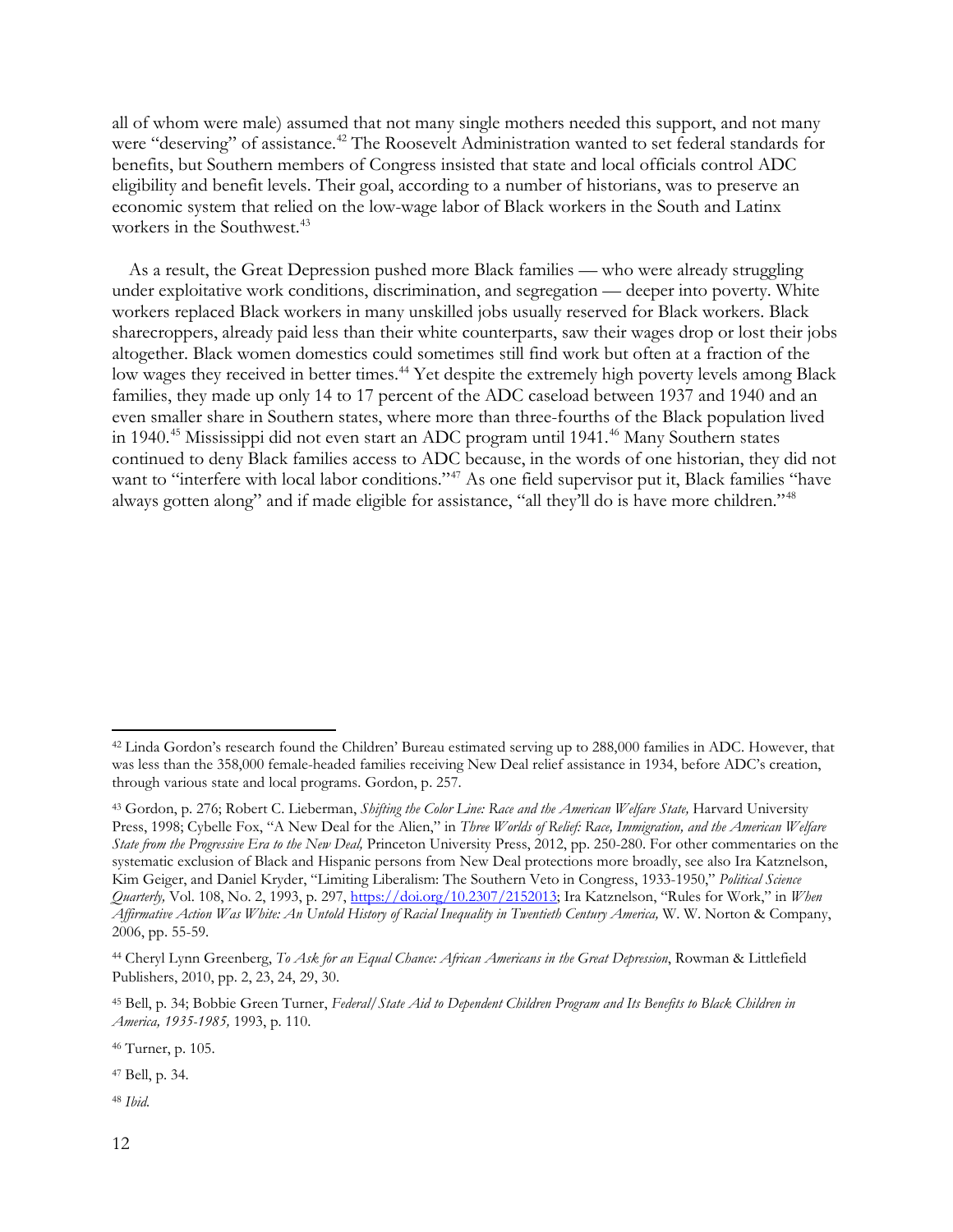#### World War II and Postwar: Punitive Policies to Control Mothers

The early 1940s marked a shift in the composition of the ADC caseload. White widows began leaving ADC after Social Security expanded eligibility to include survivors of qualified workers in 1939.[49](#page-12-0) This increased the share of ADC recipients who were Black, divorced, separated, or unwed mothers. After wartime jobs ended and other jobs moved to the suburbs, many women sought out public support;<sup>[50](#page-12-1)</sup> the program grew from 372,000 families in 1940 to 652,000 in 1950, a 75 percent increase. With more Black families living outside the South and thus better able to access the program, their share of recipients grew from 17 percent to 31 percent over this period.<sup>[51](#page-12-2)</sup> The postwar years also saw growing rates of divorce and of births to unmarried mothers. The ADC caseload and share of Black families steadily grew throughout the 1950s.<sup>[52](#page-12-3)</sup>

Policymakers in a number of states criticized the types of families receiving ADC and the program's rising costs and implemented punitive policies that disproportionally harmed Black families. So-called "suitable home" and "man-in-the-house" rules kicked off or denied initial access to mothers who engaged in activity deemed morally or sexually deviant.<sup>[53](#page-12-4)</sup> The goal of the new rules, as one Georgia policymaker put it, was to "clean up" the rolls.<sup>[54](#page-12-5)</sup>

"Suitable home" laws, meant to protect children from maltreatment and neglect and support their health development, allowed states to deny aid based on health or moral determinations of a home's fitness for child rearing. Between the late 1940s and early 1960s, 23 states passed or instituted "suitable home" requirements. In many Southern states, the "suitable home" policy regarded the household of an unmarried mother as unsuitable by definition. [55](#page-12-6) Often these policies specifically targeted Black mothers and their children. In perhaps the most extreme example, Louisiana's 1960 "suitable home" laws cut off more than 6,000 families from the program within three months; 95 percent of the children in those families were Black.<sup>56</sup> (See Figure 3.)

<span id="page-12-0"></span><sup>49</sup> Congressional Resource Service, "The Temporary Assistance for Needy Families (TANF) Block Grant: A Legislative History," November 30, 2020, [https://fas.org/sgp/crs/misc/R44668.pdf.](https://fas.org/sgp/crs/misc/R44668.pdf) 

<span id="page-12-1"></span><sup>50</sup> Nadasen, Mittelstadt, and Chappell, p. 24.

<span id="page-12-2"></span><sup>51</sup> Estimates based on available data. Bell, p. 34; Premilla Nadasen, *Welfare Warriors: The Welfare Rights Movement in the United States,* Routledge 2005, p. 7.

<span id="page-12-3"></span><sup>52</sup> Turner, pp. 147-149.

<span id="page-12-4"></span><sup>53</sup> Bell, pp. 42-44; Roberts, p. 228; Kasia O'Neill Murray and Sarah Garioch, "A Brief Legislative History of the Child Welfare System," Pew Charitable Trusts, 2004,

[https://www.pewtrusts.org/~/media/legacy/uploadedfiles/wwwpewtrustsorg/reports/foster\\_care\\_reform/legislativeh](https://www.pewtrusts.org/%7E/media/legacy/uploadedfiles/wwwpewtrustsorg/reports/foster_care_reform/legislativehistory2004pdf.pdf) [istory2004pdf.pdf.](https://www.pewtrusts.org/%7E/media/legacy/uploadedfiles/wwwpewtrustsorg/reports/foster_care_reform/legislativehistory2004pdf.pdf)

<span id="page-12-5"></span><sup>54</sup> Bell, pp. 94-95.

<span id="page-12-6"></span><sup>55</sup> Bell, pp. 33-34.

<span id="page-12-7"></span><sup>56</sup> Bell, pp. 137-141.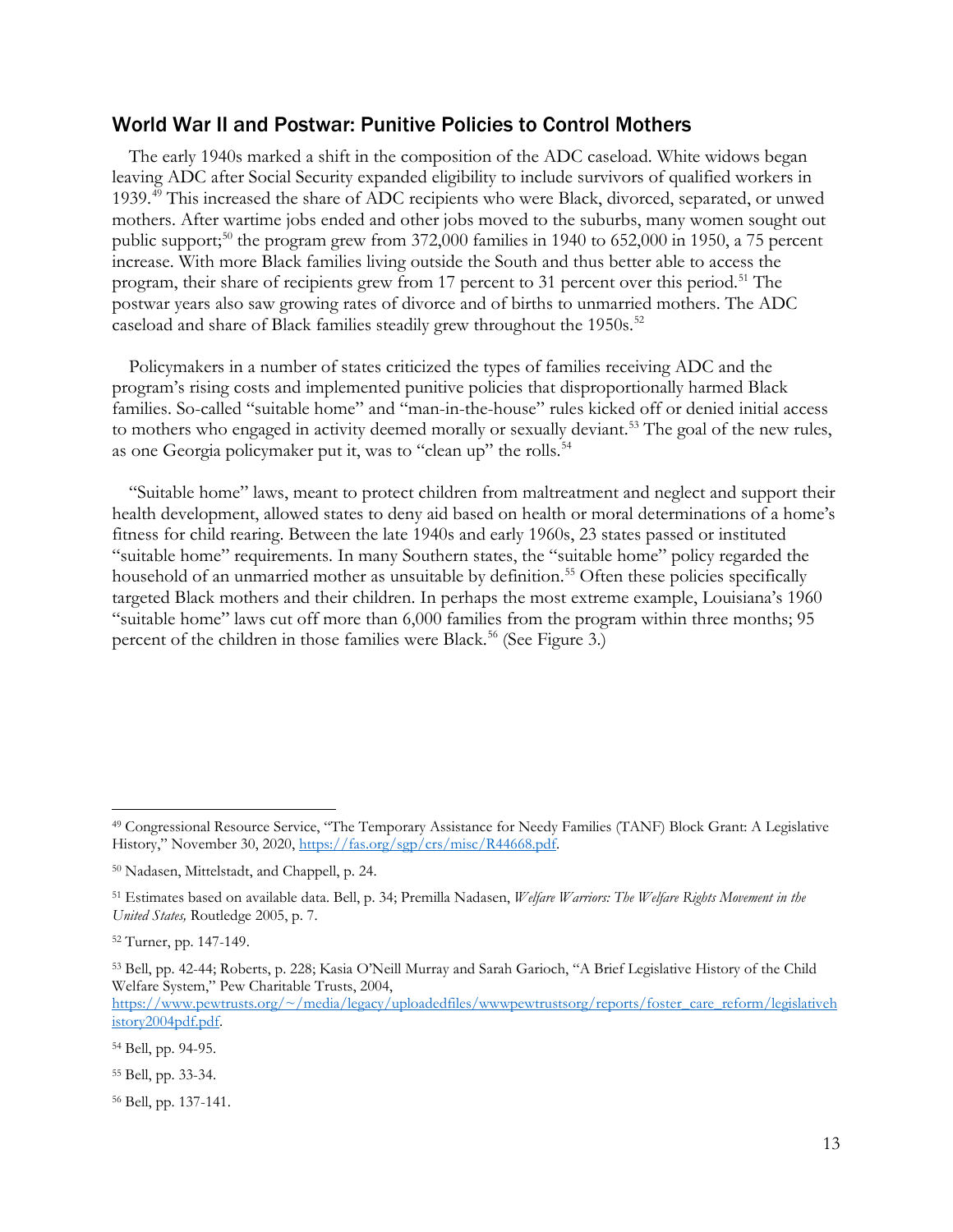## "Suitable Home" Requirements in Many States **Denied ADC Access, Especially in South**



CENTER ON BUDGET AND POLICY PRIORITIES | CBPP.ORG

"Man in the house" or "substitute father" laws cut aid to families if the mother cohabitated with a man who was not the children's father. They were based on the assumption that the man could or should provide for the children even if he had no legal obligation to the child, was a casual romantic partner, had little or no income, or was simply a boarder.<sup>[57](#page-13-0)</sup>

Policymakers disproportionately implemented these policies in jurisdictions with high Black populations. Several states and localities created special units in their ADC agencies to conduct home searches, sometimes called "midnight raids," in search of a cohabitating man in the home. These included Milwaukee, Washington, D.C., Cuyahoga County, Ohio (which encompasses Cleveland), Wayne County, Michigan (which encompasses Detroit), and the states of Illinois and Pennsylvania.<sup>[58](#page-13-1)</sup> ADC/AFDC agencies often cut off families based on tenuous evidence that a cohabiting man was a romantic partner or had the resources to provide for the children.<sup>[59](#page-13-2)</sup>

<span id="page-13-0"></span><sup>57</sup> Bell, p. 86.

<span id="page-13-1"></span><sup>58</sup> Nadasen, p. 6.

<span id="page-13-2"></span><sup>59</sup> Bell, pp. 78-79.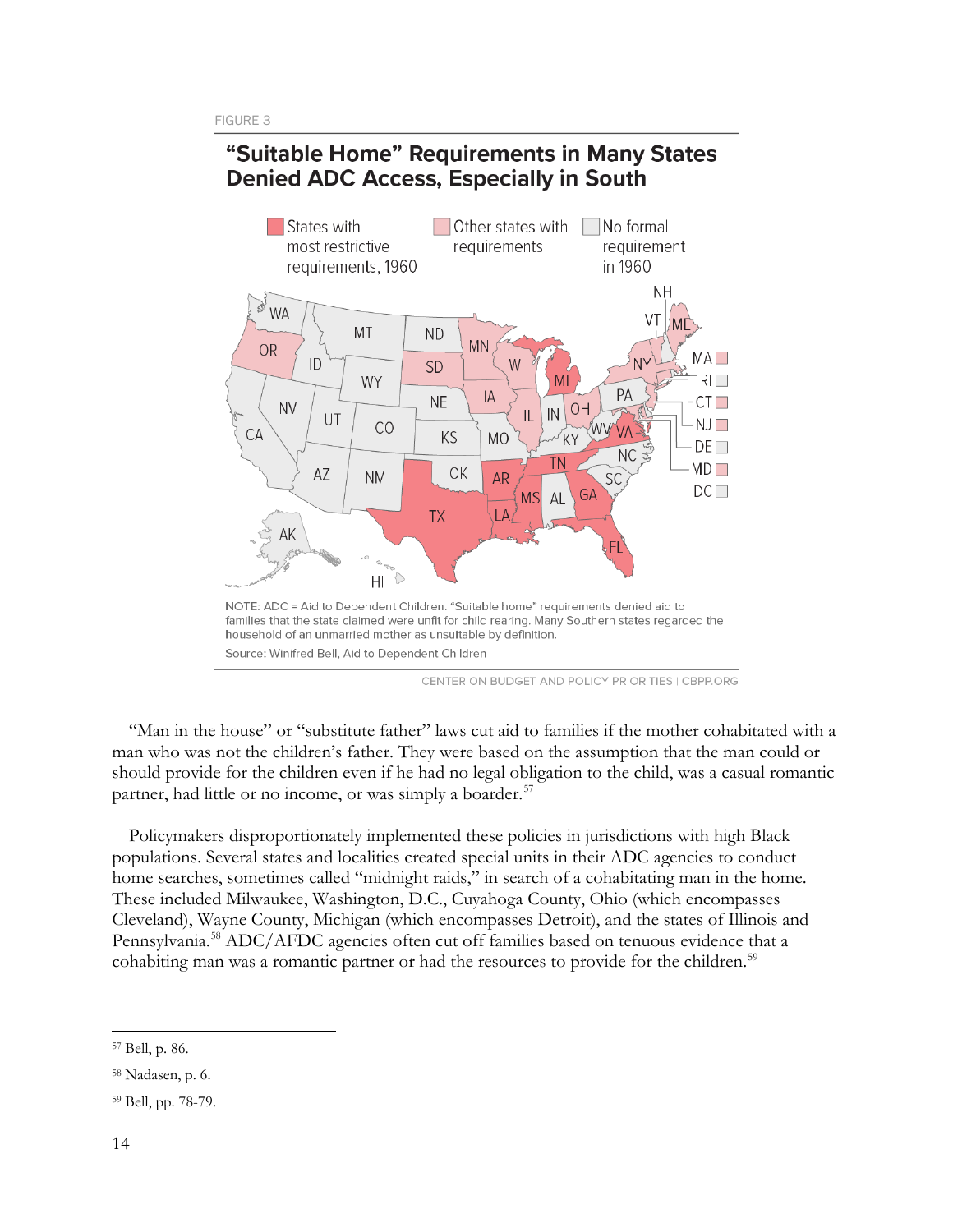In addition, white lawmakers in several states proposed eugenic legislation in the late 1950s and the 1960s calling for sterilization of unmarried ADC/AFDC mothers. Often they cited Black mothers in particular: "The negro woman, because of child welfare assistance, [is] making it a business, in some cases of giving birth to illegitimate children," Mississippi State Representative David H. Glass argued.<sup>[60](#page-14-0)</sup> In 1958, he introduced a bill to allow a court to order sterilization for women who give birth to a "second or subsequent illegitimate child," implicitly targeting mothers receiving ADC/AFDC benefits. Illinois, Iowa, Ohio, Tennessee, and Virginia considered similar proposals for compulsory sterilization of mothers receiving ADC/AFDC benefits who had children while unmarried. No state enacted a sterilization proposal for ADC/AFDC mothers, but many states operated sterilization programs targeting people of color, people in poverty, people with mental illness, and others, some of which continued into the 1970s. [61](#page-14-1)

Southern states also used ADC to exert economic control over Black families. So-called "farm policies" in a number of states lowered or cut off ADC benefits during planting and harvest seasons to coerce Black parents to work in agriculture even if no paying jobs were available.<sup>62</sup> For instance, Louisiana's 1943 policy denied assistance during the cotton-picking season to both newly applying families and those already receiving assistance.<sup>[63](#page-14-3)</sup> Beyond the South, agricultural communities in Illinois and New Jersey also adopted farm policies that targeted Black families.<sup>[64](#page-14-4)</sup>

Some policymakers in the North also denounced Black migrants moving to their cities, who they claimed were only seeking more generous ADC benefits. Newburgh, New York, was ground zero for this attack. Blaming "Southern outsiders" seeking cash assistance for the decline in the city's standard of living, the city council adopted a "thirteen-point welfare code" that, among other things, required all ADC applicants who were new to Newburgh to provide evidence that they had a concrete offer of employment. The ensuing controversy, which the media dubbed the "Battle of Newburgh," gained national attention, and a court order permanently blocked the new rules.<sup>[65](#page-14-5)</sup>

### 1960s and 1970s: Federalizing Eligibility But Adding Work Requirements

The 1960s and 1970s saw enactment of significant civil rights legislation and expansions in economic support programs as part of the War on Poverty. These gains reflected growing recognition that all Americans weren't sharing fully in the postwar prosperity. While white families garnered most of the initial attention in poverty debates in the early 1960s, the political work of Black activists, urban uprisings, and the rise in the number of Black families receiving AFDC focused more of the nation's attention on poverty among Black people.

<span id="page-14-0"></span><sup>60</sup> Julius Paul, "The Return of Punitive Sterilization Proposals: Current Attacks on Illegitimacy and the AFDC Program," *Law & Society Review*, Vol. 3, No. 1, August 1968, p. 89, [https://doi.org/10.2307/3052796.](https://doi.org/10.2307/3052796) 

<span id="page-14-1"></span><sup>61</sup> Lisa Ko, "Unwanted Sterilization and Eugenics Programs In the United States," PBS, January 29, 2016, [https://www.pbs.org/independentlens/blog/unwanted-sterilization-and-eugenics-programs-in-the-united-states/.](https://www.pbs.org/independentlens/blog/unwanted-sterilization-and-eugenics-programs-in-the-united-states/)

<span id="page-14-2"></span><sup>62</sup> Bell, p. 46.

<span id="page-14-3"></span><sup>63</sup> *Ibid.*

<span id="page-14-4"></span><sup>64</sup> Francis Piven and Richard Cloward, *Regulating the Poor: The Functions of Public Welfare,* Vintage Books, 1971, p. 143; Mimi Abramovitz, *Regulating the Lives of Women: Social Welfare Policy from Colonial Times to the Present,* Routledge 2018, p. 254.

<span id="page-14-5"></span><sup>65</sup> Minoff; Tamara Boussac, "Reconsidering the local politics of welfare: The example of the Newburgh Controversy (1961-1962)," *Revue Française d'Études Américaines*, Vol. 160, No. 3, July 2019, pp. 129-142[, https://www.cairn](https://www.cairn-int.info/revue-revue-francaise-d-etudes-americaines-2019-3-page-129.htm.)[int.info/revue-revue-francaise-d-etudes-americaines-2019-3-page-129.htm.](https://www.cairn-int.info/revue-revue-francaise-d-etudes-americaines-2019-3-page-129.htm.)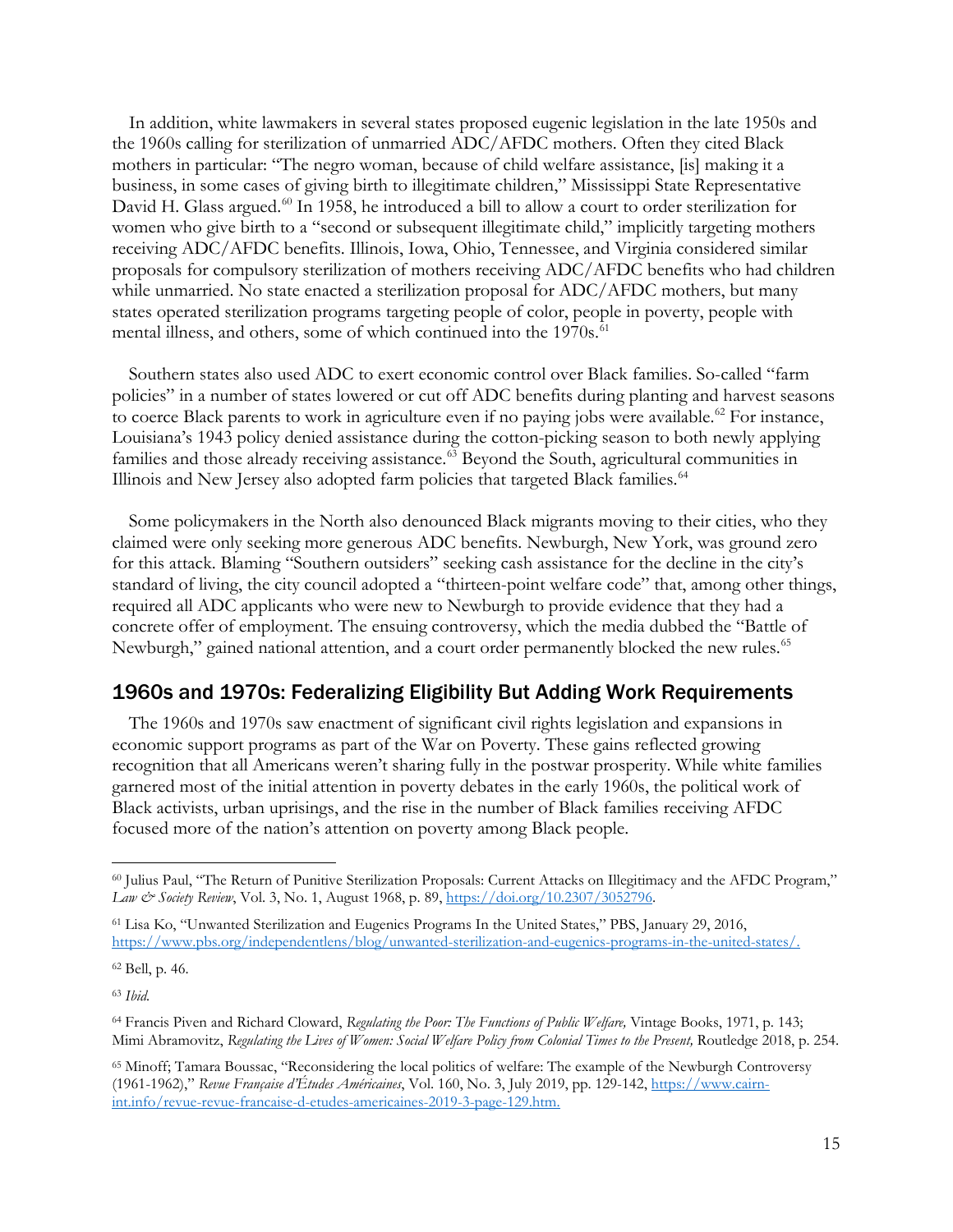Historically, Black women have always had higher work rates than white women<sup>[66](#page-15-0)</sup> but were often segregated into jobs with low pay, such as domestic service. Title VII of the 1964 Civil Rights Act, which prohibits employment discrimination based on race, color, religion, sex, or national origin, opened up new economic opportunities for Black and other women. More Black women moved into higher-paying, professional jobs in the 1970s, though many continued to do the same work they had always done. The entry of more married white mothers into the labor market in the 1970s contributed to the rise of jobs in commercial child care centers, many of which Black women filled.<sup>[67](#page-15-1)</sup> Those jobs were unstable and low paid. And, even before a recession hit in 1973, the unemployment rate for Black women exceeded the rate for the country overall.<sup>[68](#page-15-2)</sup> Black and other single mothers who could not find work or get unemployment insurance increasingly applied for AFDC.

With expanded eligibility and continued need among many single mothers in poverty, the AFDC caseload grew from roughly 1.3 million families in 1967 to about 3.6 million in 1977. [69](#page-15-3) While the *number* of AFDC Black families grew in this decade, it rose in proportion to the caseload; Black families' *share* of the program dropped slightly, from 44 percent 1967 to 43 percent in 1977.<sup>[70](#page-15-4)</sup> (See Figure 4.) Nevertheless, the perception of skyrocketing growth of Black families receiving AFDC and the program's increased costs, along with the social unrest in Black communities, alarmed some national policymakers and affected media coverage of poverty-related issues. One of the main legislative responses was greater focus on work for AFDC recipients.

<span id="page-15-0"></span><sup>66</sup> Nina Banks, "Black women's labor market history reveals deep-seated race and gender discrimination," Economic Policy Institute, 2019[, https://www.epi.org/blog/black-womens-labor-market-history-reveals-deep-seated-race-and](https://www.epi.org/blog/black-womens-labor-market-history-reveals-deep-seated-race-and-gender-discrimination/)[gender-discrimination/.](https://www.epi.org/blog/black-womens-labor-market-history-reveals-deep-seated-race-and-gender-discrimination/) 

<span id="page-15-1"></span><sup>67</sup> Banks; Sally Lloyd *et al.,* pp. 17-18.

<span id="page-15-2"></span><sup>68</sup> U.S. Bureau of Labor Statistics, "Unemployment Rate [UNRATE]," retrieved from FRED, Federal Reserve Bank of St. Louis, updated January 1, 2021, [https://fred.stlouisfed.org/graph/?g=BByI.](https://fred.stlouisfed.org/graph/?g=BByI) 

<span id="page-15-3"></span><sup>69</sup> 1967 data from Department of Health, Education, and Welfare's Characteristics of Families receiving AFDC, found in Turner 1993; 1977 data from the Department of Health and Human Services, [https://www.acf.hhs.gov/ofa/data/caseload-data-1977-afdc-total.](https://www.acf.hhs.gov/ofa/data/caseload-data-1977-afdc-total)

<span id="page-15-4"></span><sup>70</sup> 1967 data from Department of Health, Education, and Welfare's Characteristics of Families receiving AFDC, found in Turner 1993; 1977 data found in Duvall *et al.,* "Aid to Families with Dependent Children: Characteristics of Recipients in 1979," Social Security Bulletin, April 1982, [https://www.ssa.gov/policy/docs/ssb/v45n4/v45n4p3.pdf.](https://www.ssa.gov/policy/docs/ssb/v45n4/v45n4p3.pdf)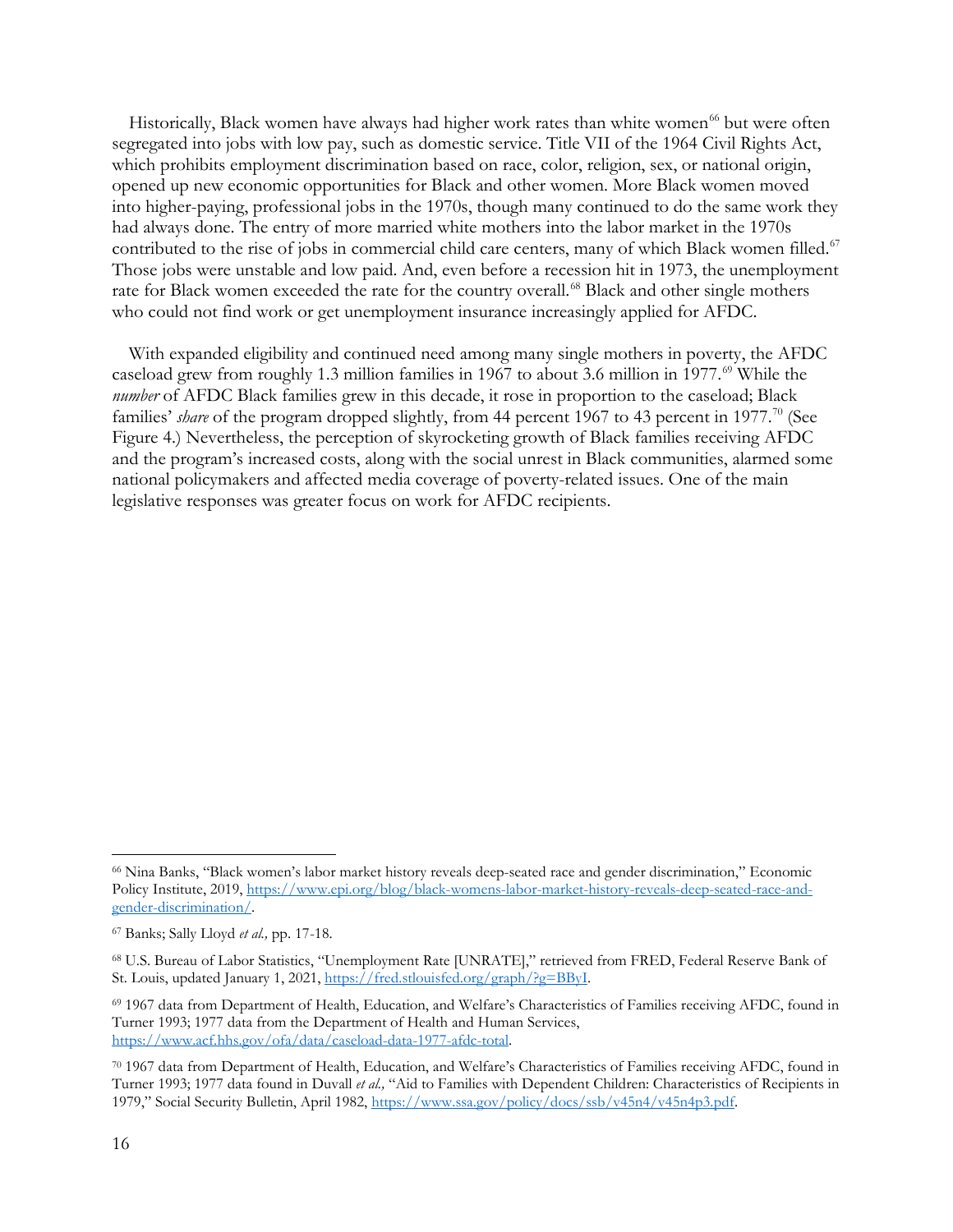

## **Black Families' Share of Cash Assistance Recipients Consistently Below 50 Percent**

Note: ADC = Aid to Dependent Children; AFDC = Aid to Families with Dependent Children; TANF = Temporary Assistance to Needy Families. 1956 data from Nov. 1955 and May 1956.

Source = 1956 and 1967 data from Department of Health Eduction and Welfare's Characteristics of Families Receiving AFDC found in Bobbie Green Turner, Federal/State Aid to Dependent Children Porogram and Its Benefits to Black Children in America, 1935-1985, Garland Publishing, Inc. 1993. 1977 data found in Duvall et al. "Aid to Families With Dependent Children: Characteristics of Recipients in 1979," Social Security Bulletin, April 1982, https://www.ssa.gov/policy/docs/ssb/v45n4/v45n4p3.pdf. 1986 - 2016 data from Health and Human Services characteristics and caseload data

CENTER ON BUDGET AND POLICY PRIORITIES I CBPP.ORG

#### Federalization of AFDC Eligibility Marked Major Step Forward

In the early 1960s, federal administrators started taking a harder line to limit state flexibility over AFDC eligibility. The Department of Health, Education, and Welfare (HEW) had long been concerned about states denying access to Black families and families with unmarried mothers, but it had done little to end discriminatory state practices and had limited tools to encourage states to change their policies.<sup>[71](#page-16-0)</sup> Not until the 1960s did HEW take a firm stance. In response to Louisiana's denial of AFDC support to thousands of Black children, HEW issued an administrative rule in 1960 (known as the Flemming rule after HEW head Arthur Flemming) that states could not ignore the needs of the child if the home was determined to be "unsuitable;" state AFDC agencies had to help make the home suitable or move the child to more suitable living conditions, or risk loss of federal funding.<sup>[72](#page-16-1)</sup> This was HEW's firmest rule to date, but it did not end all policies restricting access for Black and unwed mothers such as "farm policies" and "man in the house" rules.

Also in the 1960s, the welfare rights movement made substantial progress in expanding AFDC eligibility. A key leader of the welfare rights movement was the National Welfare Rights

<span id="page-16-0"></span><sup>71</sup> Bell.

<span id="page-16-1"></span><sup>72</sup> George Hoshino, "Money and Morality: Income Security and Personal Social Services," *Social Work*, Vol. 16, No. 2, 1971, [https://www.jstor.org/stable/23710945?seq=1;](https://www.jstor.org/stable/23710945?seq=1) O'Neill Murray and Gesiriech.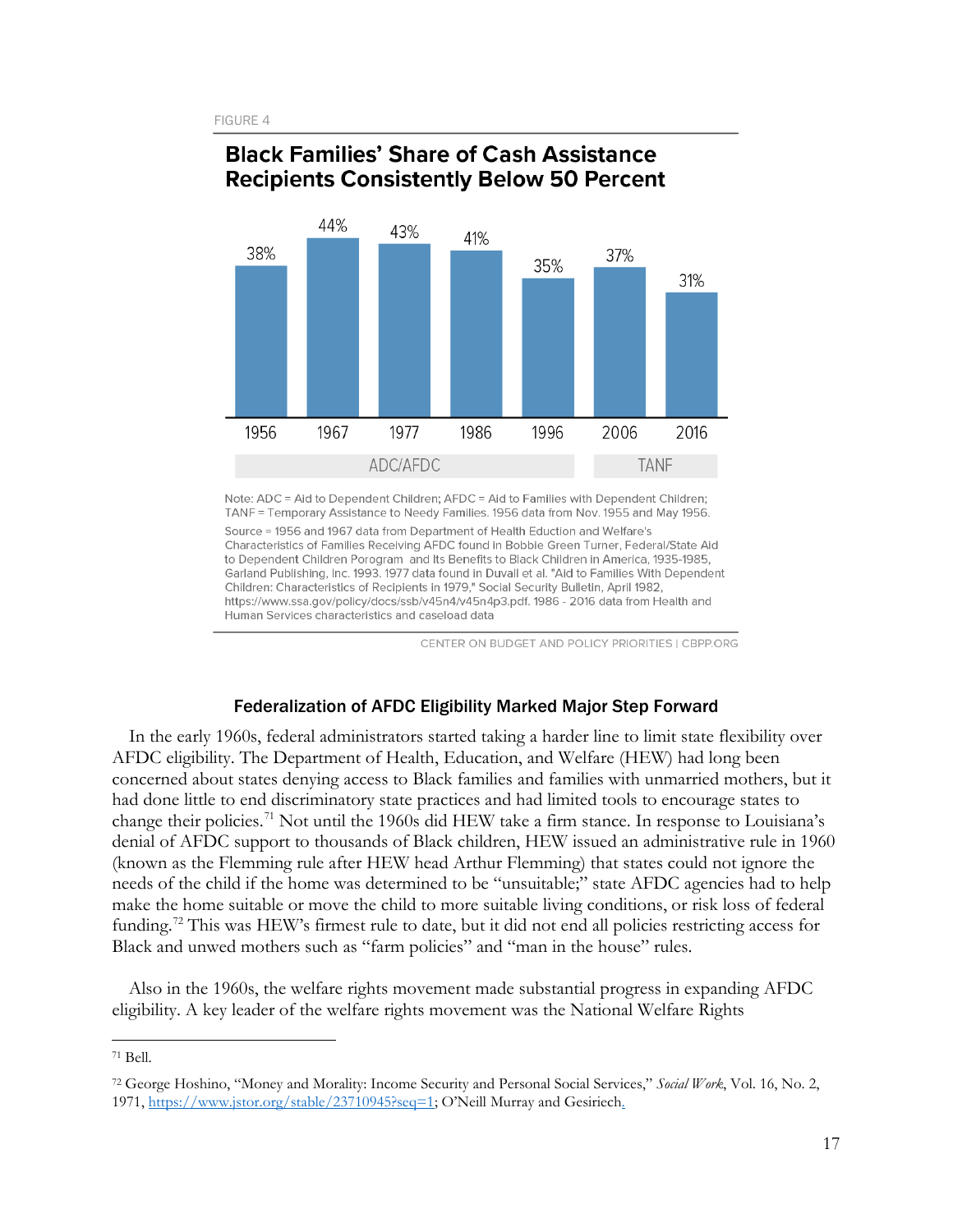Organization (NWRO); it was created in 1966 when organizers brought together Black, brown, and white mothers receiving cash assistance who had been organizing locally for dignity and more benefits since the late 1950s.<sup>[73](#page-17-0)</sup> To ensure that Black families could access assistance, the NWRO sought to end discriminatory practices by pressuring state and local AFDC agencies to increase benefits and stop denials.

The NRWO not only agitated on the ground, but also supported the efforts of lawyers in the movement pushing for greater enforcement of federal eligibility standards in the courts.<sup>[74](#page-17-1)</sup> They won key Supreme Court cases that ended some of the most harmful state eligibility rules discriminating against Black families and precluded states from restricting eligibility. The Court's 1968 ruling in *King v. Smith*, for example, struck down Alabama's "substitute father" policy and eliminated other "man in the house" rules; it also barred states from instituting additional eligibility rules, thereby shifting the power to determine eligibility restrictions from the states to the federal government.<sup>[75](#page-17-2)</sup> And in *Goldberg v. Kelly* (1970), the Court ruled that AFDC recipients had a right to a hearing before their benefits were terminated, among other due process measures.<sup>[76](#page-17-3)</sup> The NWRO then pushed for enforcement of these protections when some states resisted changing their policies.<sup>[77](#page-17-4)</sup>

These rulings effectively ended many states' arbitrary eligibility policies and processes and barred states from adding work or behavioral requirements or eligibility policies that were more restrictive than federal law. Federalization of AFDC eligibility had its limits, however; states retained control over benefit levels, which varied widely across states and tended to be lower in states with higher Black populations.<sup>[78](#page-17-5)</sup> Also, almost all states allowed benefits to decline in inflation-adjusted terms between the 1970s and 1990s.<sup>79</sup>

#### Harmful Narratives About Black Single Mothers Drove Cash Assistance Debate

Though Black families never made up a majority of the AFDC caseload, the news media increasingly associated the program with Black families starting in the mid-1960s. Incidents in Louisiana and Newburgh, New York, involving efforts to prevent Black families from accessing the program gained national attention. Also, after the urban uprisings of the mid-1960s, news stories about waste, fraud, or abuse in public assistance programs (especially in AFDC) increasingly featured

<span id="page-17-6"></span><sup>79</sup> Ali Safawi, "Family Cash Assistance Programs Marked by Historical Racism, Especially in South," CBPP, October 22, 2020, [https://www.cbpp.org/blog/family-cash-assistance-programs-marked-by-historical-racism-especially-in-south.](https://www.cbpp.org/blog/family-cash-assistance-programs-marked-by-historical-racism-especially-in-south) 

<span id="page-17-0"></span><sup>73</sup> Nadasen, p. 3.

<span id="page-17-1"></span><sup>74</sup> Martha F. Davis, *Brutal Need: Lawyers and the Welfare Rights Movement, 1960-1973,* Yale University Press, 1993, pp. 51, 75, 93.

<span id="page-17-2"></span><sup>75</sup> *King v. Smith,* 392 U.S. 309, 1968, [https://supreme.justia.com/cases/federal/us/392/309/.](https://supreme.justia.com/cases/federal/us/392/309/) 

<span id="page-17-3"></span><sup>76</sup> *Goldberg v. Kelly,* 397 U.S. 254, 1970, [https://supreme.justia.com/cases/federal/us/397/254/.](https://supreme.justia.com/cases/federal/us/397/254/)

<span id="page-17-4"></span><sup>77</sup> Davis, pp. 136-137.

<span id="page-17-5"></span><sup>78</sup> See Larry L. Orr, "Income Transfers as a Public Good: An Application to AFDC," *American Economic Review*, Vol. 66, No. 3, 1976, pp. 359-371, [http://www.jstor.com/stable/1828169;](http://www.jstor.com/stable/1828169) Gerald C. Wright, Jr., "Racism and Welfare Policy in America," *Social Science Quarterly*, Vol. 57, No. 4, 1970, pp. 718-730, [http://www.jstor.com/stable/42859699;](http://www.jstor.com/stable/42859699) Christopher Howard, "The American Welfare State, or States?" *Political Research Quarterly*, Vol. 52, No. 2, 1999, pp. 421-442, [https://www.jstor.org/stable/449226;](https://www.jstor.org/stable/449226) Ben Lennox Kail and Marc Dixon, "The Uneven Patterning of Welfare Benefits at the Twilight of AFDC: Accessing the Influence of Institutions, Race, and Citizen Preferences," *Sociological Quarterly*, Vol. 52, 2011, pp. 376-399.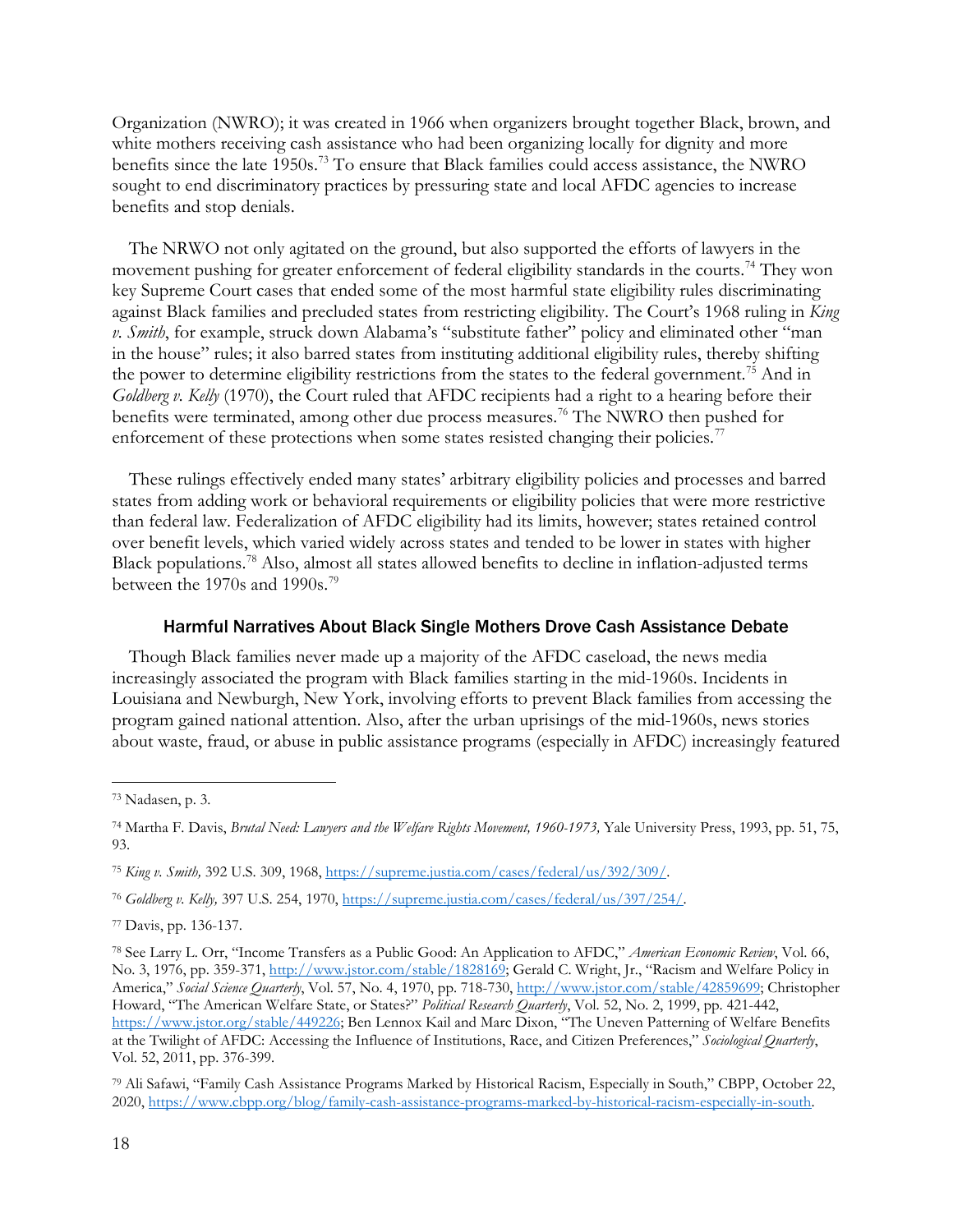images of Black people, while stories about recessions and increased need were likelier to feature images of white people.<sup>80</sup>

In 1965, a major report from Assistant Labor Secretary Daniel Patrick Moynihan that elevated racist and sexist ideas about Black motherhood and families represented the shifting of the public discourse about poverty. "The Negro Family: The Case For National Action," more commonly known as the "Moynihan report," stated, "[i]n essence, the Negro community has been forced into a matriarchal structure which, because it is so out of line with the rest of the American society, seriously retards the progress of the group as a whole."<sup>[81](#page-18-1)</sup> Though the report acknowledged that subjugation and discrimination had limited Black men's economic advancement, it blamed Black single mothers for continued poverty and crime in Black communities and charged that women-led families perpetuated a culture of "pathologies."<sup>[82](#page-18-2)</sup>

The Moynihan report, which attributed the growth of AFDC caseloads to the deficient values of the Black community, helped change the mainstream public debate over the causes of poverty from economic to cultural explanations, and conservative scholars like Charles Murray and Lawrence Mead later used the "culture of poverty" as a rationale for their proposals to narrow or end AFDC. Though the report focused on Black fathers, it likely furthered calls from both conservative and liberal policymakers for changes to AFDC, including work requirements for Black and other mothers on the program. [83](#page-18-3)

With AFDC becoming closely associated with stereotypes of Black mothers, efforts to expand cash assistance met fierce criticism. Opponents of President Nixon's proposed Family Assistance Program (FAP), which would have replaced AFDC with a minimum basic income for married or unmarried households that would have been higher than AFDC benefits in some states and included work requirements and work incentives, invoked racist stereotypes about Black women's work ethic echoing back to the justifications for enslavement.<sup>[84](#page-18-4)</sup> For example, Senator Russell Long of Louisiana, fearing that some poor people would opt for FAP benefits over low-wage jobs, lamented, "I can't get anybody to iron my shirts.["85](#page-18-5)

Media outlets and some policymakers reinforced these perceptions, claiming there was a "welfare crisis" of growing costs supporting "undeserving" families. For example, a 1971 *U.S. News & World Report* article entitled "Welfare Out of Control" charged that AFDC "encourages illegitimacy among

<span id="page-18-0"></span><sup>80</sup> Martin Gilens, "How the Poor Became Black: The Racialization of American Poverty in the Mass Media" in Sanford F. Schram, Joe Soss, and Richard C. Fording (eds.), *Race and the Politics of Welfare Reform*, The University of Michigan Press, 2003, p. 104, [https://www.press.umich.edu/pdf/9780472068319-ch4.pdf.](https://www.press.umich.edu/pdf/9780472068319-ch4.pdf)

<span id="page-18-1"></span><sup>81</sup> Daniel Patrick Moynihan, "The Negro Family: The Case for National Action," U.S. Department of Labor Office of Policy Planning and Research, 1965, Ch. 4, [https://www.dol.gov/general/aboutdol/history/webid](https://www.dol.gov/general/aboutdol/history/webid-moynihan/moynchapter4)[moynihan/moynchapter4.](https://www.dol.gov/general/aboutdol/history/webid-moynihan/moynchapter4)

<span id="page-18-2"></span><sup>82</sup> *Ibid.*

<span id="page-18-3"></span><sup>83</sup> Nadasen, Mittelstadt, and Chappell, p. 47; Nadasen, p. 145.

<span id="page-18-4"></span><sup>84</sup> The NWRO and some liberals also attacked FAP for not having high enough benefits and for requiring single mothers to work. See Nadasen, pp.171-181.

<span id="page-18-5"></span><sup>85</sup> Nadasen, Mittelstadt, and Chappell, p. 55.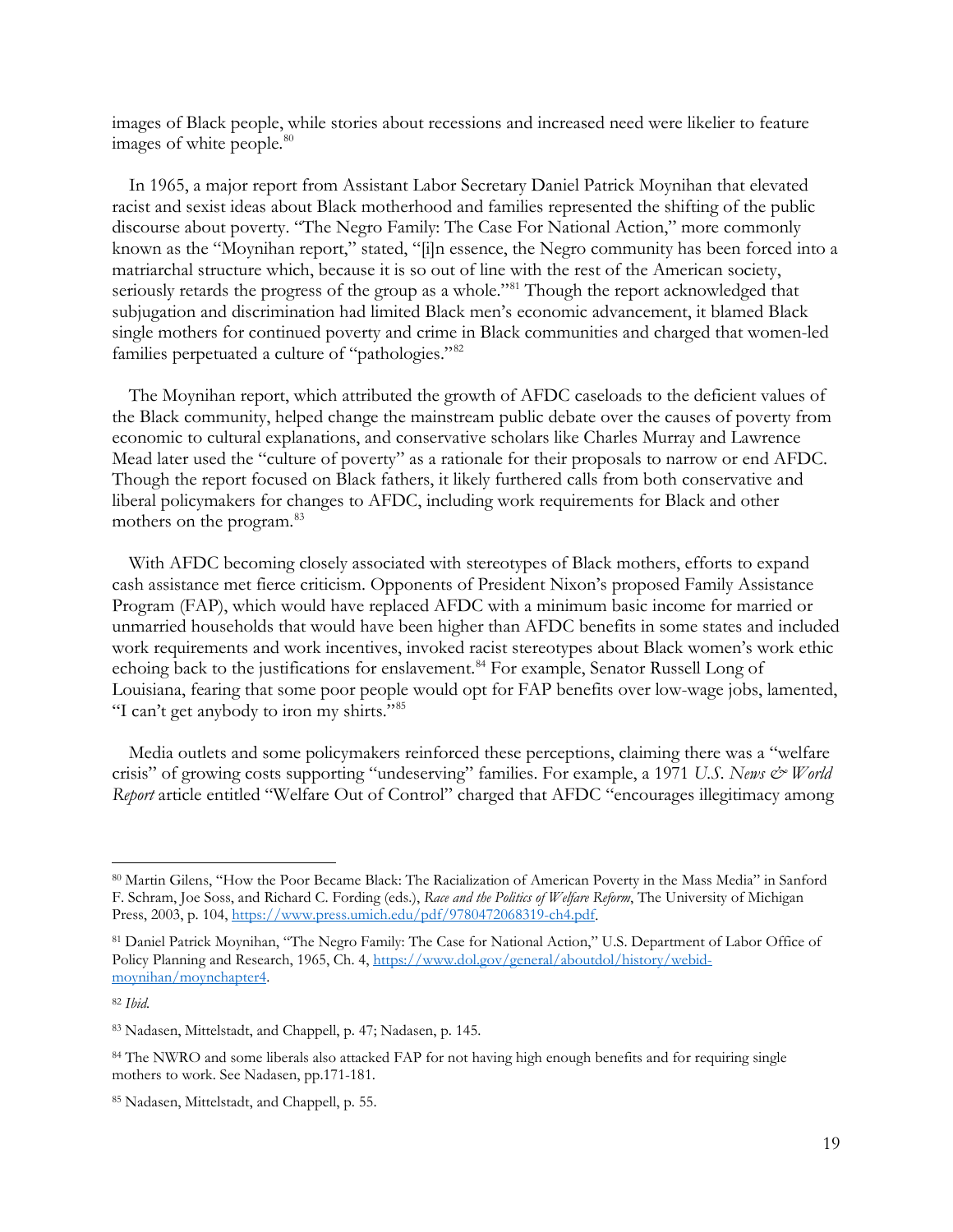those who are least equipped to bring up children"<sup>[86](#page-19-0)</sup> and implied that families in the "slum" cheated to get on welfare.<sup>[87](#page-19-1)</sup> In a 1976 campaign rally, presidential candidate Ronald Reagan defended his plan to cut AFDC and other social programs (which he had done as governor of California<sup>88</sup>) by citing the example of a woman named Linda Taylor, [89](#page-19-3) who used numerous false identities to collect benefits from various public sources and would later be known as the "welfare queen."

Later depictions of this "welfare queen" stereotype embodied many of the harmful narratives about Black women in a single phrase: "welfare queens" were lazy cheats who irresponsibly had a lot of children and relied on and abused public aid. (See Appendix 2.) These stereotypes weakened public support for AFDC. By 1976, 89 percent of Americans believed that "the criteria for getting on welfare are not tight enough," while 85 percent thought that "too many people on welfare cheat by getting money they are not entitled to."[90](#page-19-4)

In reality, families were not living comfortably on cash aid. Even with cash assistance and food assistance, families in poverty struggled to afford the basics. Between the early 1970s and early 1980s, AFDC benefits started shrinking in inflation-adjusted terms even as housing costs rose.<sup>[91](#page-19-5)</sup> By 1980, the maximum AFDC benefit didn't lift a family of three out of poverty in any state.<sup>[92](#page-19-6)</sup>

#### Work Program Expansion and Tying Eligibility to Work

The 1960s and 1970s saw the first steps toward the policies we see today in TANF that take away assistance from families where an adult doesn't meet a work requirement. The entry of more mothers, especially white mothers, into the workforce shifted public expectations about single mothers and work outside the home. Additionally, growing media attention to a "welfare crisis" and claims that AFDC incentivized women not to marry or work pressured federal policymakers to adopt a new approach to single mothers living in poverty.<sup>[93](#page-19-7)</sup> Many began moving away from the idea that AFDC mothers' primary responsibility should be caring for their children in the home, rather than working.

<span id="page-19-2"></span><sup>88</sup> Wallace Turner, "Reagan Cuts \$503-Million From the Budget Passed by California Legislature," *New York Times,* July 4, 1971, [https://www.nytimes.com/1971/07/04/archives/reagan-cuts-503million-from-the-budget-passed-by](https://www.nytimes.com/1971/07/04/archives/reagan-cuts-503million-from-the-budget-passed-by-california.html)[california.html.](https://www.nytimes.com/1971/07/04/archives/reagan-cuts-503million-from-the-budget-passed-by-california.html)

<span id="page-19-3"></span><sup>89</sup> Sam Dolnick, "The Life and Crimes of America's Original 'Welfare Queen'," *New York Times,* May 20, 2019, [https://www.nytimes.com/2019/05/20/books/review/josh-levin-queen-linda-taylor.html.](https://www.nytimes.com/2019/05/20/books/review/josh-levin-queen-linda-taylor.html)

<span id="page-19-4"></span><sup>90</sup> Lisbeth B. Schorr, "Piecing together the real woman behind Reagan's 'welfare queen'," *Washington Post,* May 31, 2019, [https://www.washingtonpost.com/outlook/piecing-together-the-real-woman-behind-reagans-welfare](https://www.washingtonpost.com/outlook/piecing-together-the-real-woman-behind-reagans-welfare-queen/2019/05/31/71adef3a-70f1-11e9-9f06-5fc2ee80027a_story.html)[queen/2019/05/31/71adef3a-70f1-11e9-9f06-5fc2ee80027a\\_story.html.](https://www.washingtonpost.com/outlook/piecing-together-the-real-woman-behind-reagans-welfare-queen/2019/05/31/71adef3a-70f1-11e9-9f06-5fc2ee80027a_story.html)

<span id="page-19-5"></span>91 U.S. House Select Committee on Hunger, "Obtaining food: shopping constraints on the poor," December 1987, pp. 2-3, [https://babel.hathitrust.org/cgi/pt?id=uc1.31210011095013&view=1up&seq=8.](https://babel.hathitrust.org/cgi/pt?id=uc1.31210011095013&view=1up&seq=8)

<span id="page-19-6"></span><sup>92</sup> CBPP analysis of 1980 AFDC benefit levels and 1980 Poverty Guidelines. Benefit level data from the University of Kentucky Center for Poverty Research. Poverty guidelines from the Social Security Administration, "Annual Statistical Supplement, 2020," Table 3.E8: Poverty guidelines for families of specified size, 1965–2020 (in dollars), [https://www.ssa.gov/policy/docs/statcomps/supplement/2020/3e.html#table3.e8.](https://www.ssa.gov/policy/docs/statcomps/supplement/2020/3e.html#table3.e8)

<span id="page-19-7"></span><sup>93</sup> Nadasen, Mittelstadt, and Chappell, pp. 46-47.

<span id="page-19-0"></span><sup>86</sup> "Welfare Out of Control — Story of Financial Crisis Cities Face," *U.S. News & World Report,* February 8, 1971, pp. 30- 34; found in Nadasen Mittelstadt, and Chappell, pp. 169-171.

<span id="page-19-1"></span><sup>87</sup> States had initiated efforts in the 1950s and 1960s to root out fraud, but those actions turned up very little if any evidence of fraud. See Bell, pp. 61-63.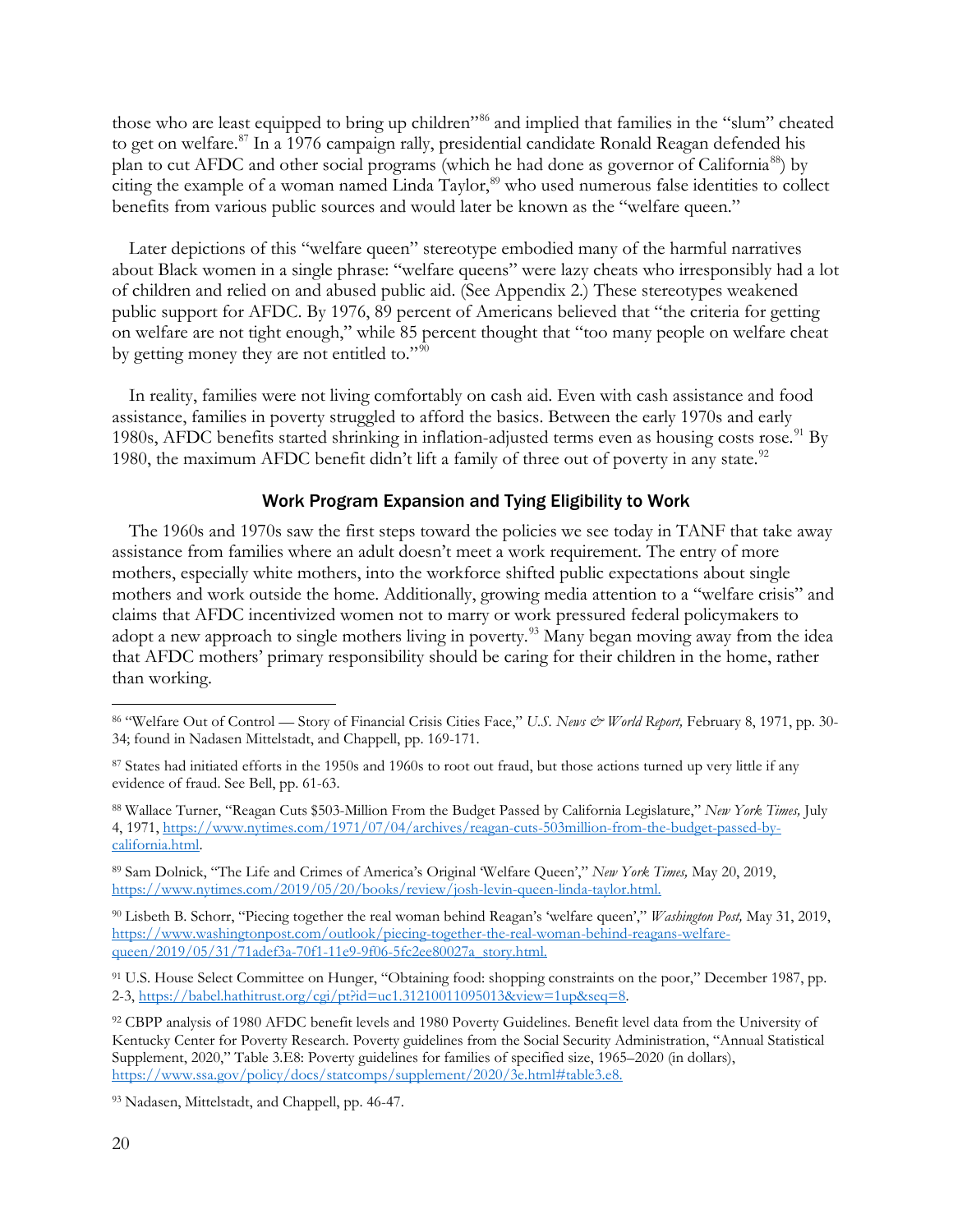Liberal Democrats in the Kennedy and Johnson administrations tried to find a balance between encouraging work and protecting single mothers' right to care for their children instead of being required to work for pay outside the home.<sup>[94](#page-20-0)</sup> In contrast, Southern Democrats, emboldened by AFDC's negative media attention, favored a broader work focus for AFDC mothers. In 1967, Democratic Representative Wilbur Mills from Arkansas<sup>[95](#page-20-1)</sup> pushed through Congress his Work Incentive Program or WIN, which required states to establish work programs for AFDC recipients and allowed recipients to earn income without losing their benefits on a dollar-for-dollar basis.<sup>[96](#page-20-2)</sup> In 1[97](#page-20-3)1, Senator Herman Talmadge, former Georgia governor and long-time segregationist,<sup>97</sup> successfully amended the Social Security Act to expand AFDC's work requirement: mothers with no children under age 6 had to register for work programs and accept any available job or else face a benefit reduction.<sup>[98](#page-20-4)</sup>

The NWRO pushed back forcefully against WIN and work requirements,<sup>[99](#page-20-5)</sup> charging that the training and job placement provided under WIN were useless because they often placed women into work that Black women and other women in poverty had always done, such as cooking and cleaning. [100](#page-20-6) Many NWRO leaders compared WIN to enslavement and said mothers did not need to be coerced to work.<sup>[101](#page-20-7)</sup> Because AFDC benefits were so meager, mothers on AFDC worked when they could, but formal child care was still largely unavailable. [102](#page-20-8) Even in good economic times, Black

<span id="page-20-3"></span>97 "Herman Talmadge (1913-2002)," New Georgia Encyclopedia, August 14, 2020, [https://www.georgiaencyclopedia.org/articles/government-politics/herman-talmadge-1913-2002.](https://www.georgiaencyclopedia.org/articles/government-politics/herman-talmadge-1913-2002)

<span id="page-20-5"></span><sup>99</sup> Nadasen, pp. 136, 178-179.

<span id="page-20-7"></span><sup>101</sup> Nadasen, p. 137.

<span id="page-20-0"></span><sup>94</sup> President Kennedy made two attempts at compromise: 1) creating the AFDC-Unemployed Parent (AFDC-UP) program, which allowed married couples with unemployed fathers to qualify for aid so long as the father entered work training; and 2) expanding psychosocial counseling and social services aimed at rehabilitating mothers. Neither initiative persuaded Southern Democrats that stricter work requirements weren't needed, in part because they failed to lower the caseload. States had the option to implement these new polices, but no Southern states did so by the end of the decade. Years later, the federal government mandated that states create AFDC-UP programs. Eva Bertram, "Democratic Divisions in the 1960s and the Road to Welfare Reform," *Political Science Quarterly,* Vol. 126, No. 4, Winter 2011-12.

<span id="page-20-1"></span><sup>95</sup> Bertram. Rep. Wilbur Mills was a signatory of the Southern Manifesto, which protested desegregation. See Congressional Record, 84th Congress Second Session. Vol. 102, part 4, Governmental Printing Office, 1956, reproduced in University of Massachusetts History Club, "Events: Southern Manifesto," African American Civil Rights Movement, 2017, [http://www.african-american-civil-rights.org/southern-manifesto/.](http://www.african-american-civil-rights.org/southern-manifesto/) 

<span id="page-20-2"></span><sup>96</sup> The NWRO, whose members were mostly Black, protested the bill. In hearings for the legislation, Sen. Long responded to the NWRO criticism saying they had time to protests but not, "to pick a beer can off the street . . . in front of their own house or catch a rat." He continued that they "won't do anything except produce more children for the public to pay for at taxpayers' expense." Russell Long, Senate Committee on Finance*,* "Hearings on H.R. 12080, Social Security Amendments of 1967, Ninetieth Congress, First Session," September 21, 1967, p. 1648, in Nadasen, Mittelstadt, and Chappell, p. 47. See also Gene Falk, "The Temporary Assistance for Needy Families (TANF) Block Grant: A Legislative History," Congressional Research Service, updated November 30, 2020, [https://fas.org/sgp/crs/misc/R44668.pdf.](https://fas.org/sgp/crs/misc/R44668.pdf)

<span id="page-20-4"></span><sup>98</sup> Office of Assistance Secretary for Planning and Evaluation, U.S. Department of Health and Human Services, "A Brief History of the AFDC Program," [https://aspe.hhs.gov/system/files/pdf/167036/1history.pdf,](https://aspe.hhs.gov/system/files/pdf/167036/1history.pdf)

<span id="page-20-6"></span><sup>100</sup> See Nadasen*,* Mittelstadt, and Chappell, pp. 34-35; Abramovitz, pp. 260-261.

<span id="page-20-8"></span><sup>&</sup>lt;sup>102</sup> WIN did include some funding for day care centers, but not enough to meet the need.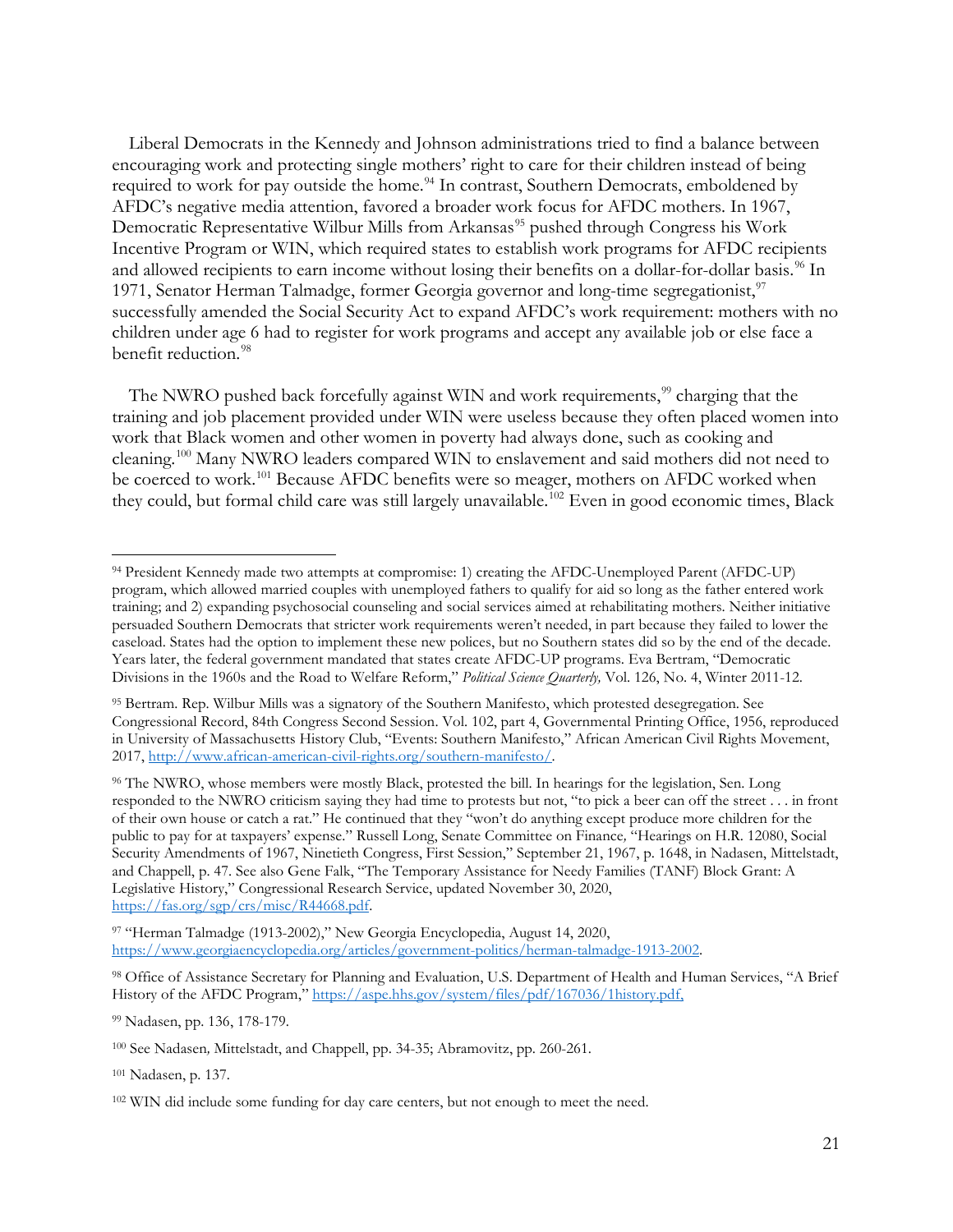women had higher unemployment rates than the country as a whole.<sup>[103](#page-21-0)</sup> A 1977 study found that WIN did not improve AFDC families' circumstances and attributed its failure to labor market barriers, not lack of work ethic.<sup>[104](#page-21-1)</sup>

To improve economic security for single mothers and their children, NWRO Executive Director Johnnie Tillmon called for a living wage and passage of the NWRO's Guaranteed Adequate Income<sup>[105](#page-21-2)</sup> proposal to assist families at times when parents could not work or their earnings were not enough. [106](#page-21-3)

## 1980s and 1990s: "Personal Responsibility" and Return of State Control

By the start of the 1980s, both Republican and Democratic policymakers believed that AFDC encouraged dependency and undermined family values and recipients' work ethic.<sup>[107](#page-21-4)</sup> A powerful conservative coalition emerged to push for lower taxes and smaller government; its members strongly supported cutting anti-poverty programs after their growth in the 1960s and 1970s. The media continued to racialize AFDC as a backdrop to debates surrounding "welfare reform." In the 1990s, sensationalized cases of child abuse in Black and Latinx families receiving AFDC were covered in a way that aligned with the pre-established racist narratives that the program supported "unfit" mothers.<sup>[108](#page-21-5)</sup>

While public figures largely abandoned overtly racist language in public, many instead used dog whistles such as "illegitimate births," "inner city," and "crime" to invoke negative images of Black families and communities and undermine support for cash assistance.<sup>[109](#page-21-6)</sup> And they crafted seemingly race-neutral ideas like "work requirements" and "personal responsibility" to describe their solutions. The news media and some politicians had already linked AFDC to stereotypes about Black women, as noted above; some also blamed urban poverty and crime on Black unwed mothers. Therefore, the public understood which group was the target of the new policy proposals.<sup>[110](#page-21-7)</sup>

The racist rhetoric and narratives were not limited to the Republican Party. President Clinton would eventually justify his Administration's policies, which included acceptance of arbitrary time

<span id="page-21-3"></span><sup>106</sup> Johnnie Tillmon, "Welfare is a Women's Issue," *Ms. Magazine,* Spring 1972, [https://msmagazine.com/2021/03/25/welfare-is-a-womens-issue-ms-magazine-spring-1972/.](https://msmagazine.com/2021/03/25/welfare-is-a-womens-issue-ms-magazine-spring-1972/)

<span id="page-21-4"></span><sup>107</sup> Nadasen, Mittelstadt, and Chappell, pp. 60-64.

<span id="page-21-5"></span><sup>108</sup> Williams.

<span id="page-21-0"></span><sup>103</sup> U.S. Bureau of Labor Statistics.

<span id="page-21-1"></span><sup>104</sup> Leonard Goodwin, "What Has Been Learned from the Work Incentive Program and Related Experiences: A Review of Research with Policy Implications. Final Report," National Technical Information Service, 1977, [https://files.eric.ed.gov/fulltext/ED136011.pdf.](https://files.eric.ed.gov/fulltext/ED136011.pdf)

<span id="page-21-2"></span><sup>105</sup> The NWRO's 1970 Guaranteed Adequate Income proposed providing \$5,500 a year (about \$35,000 in 2021 dollars) to a family of four with a head of household who was not working. Working families could receive federal assistance until their annual income reached \$10,000. See Nadasen, p. 180.

<span id="page-21-6"></span><sup>109</sup> Martin Gilens, "Race Coding and White Opposition to Welfare," *American Political Science Review,* Vol. 9, No. 3, 1996. See also Ian Haney Lopez, *Dog Whistle Politics: How Coded Racial Appeals Have Reinvented Racism and Wrecked the Middle Class,*  Oxford University Press, 2013.

<span id="page-21-7"></span><sup>110</sup> Rick Perlstein, "Lee Atwater's Infamous 1981 Interview on the Southern Strategy," *The Nation,* November 13, 2012, [https://www.thenation.com/article/archive/exclusive-lee-atwaters-infamous-1981-interview-southern-strategy/.](https://www.thenation.com/article/archive/exclusive-lee-atwaters-infamous-1981-interview-southern-strategy/)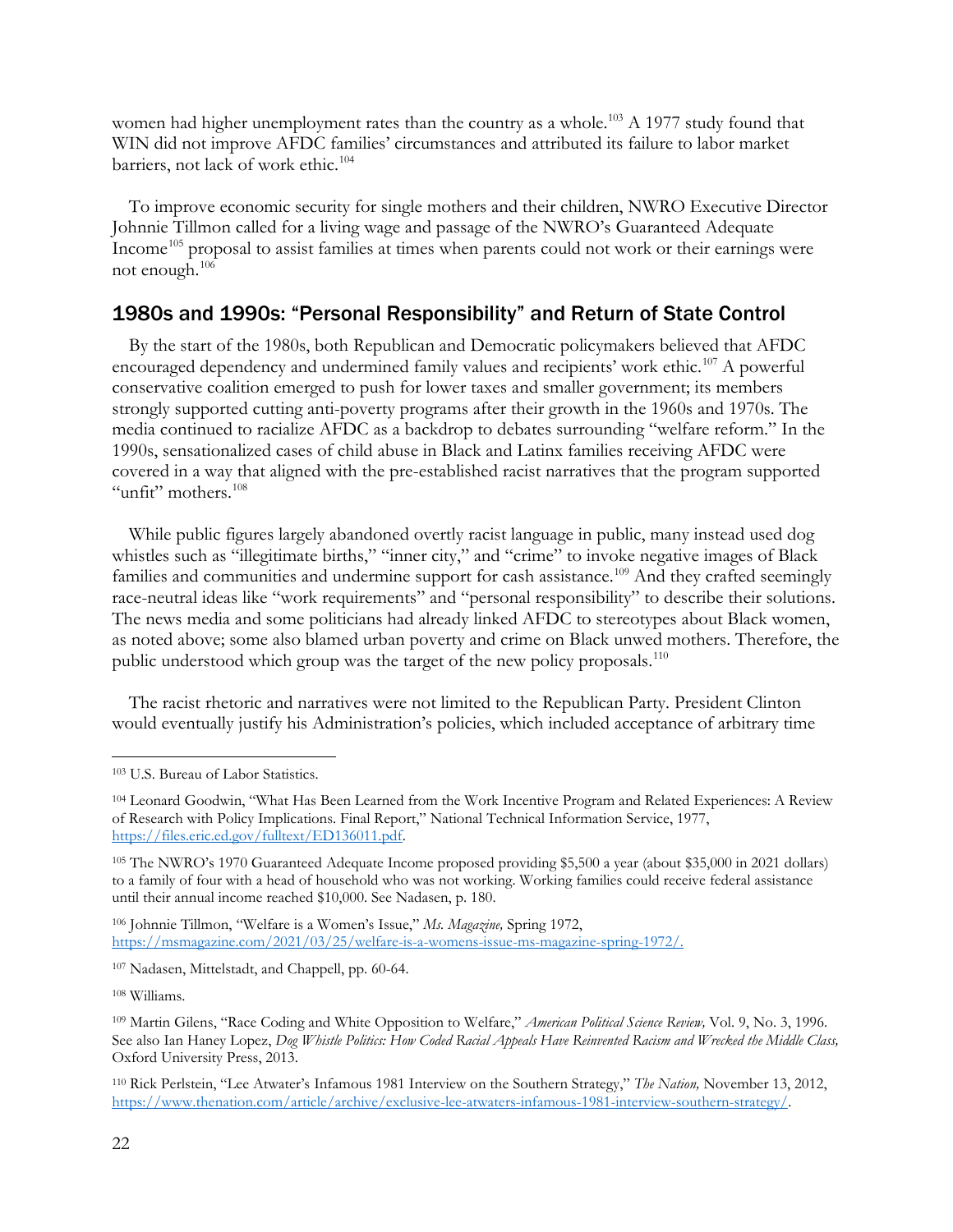limits on cash assistance and work requirements that would hurt many people, by claiming that "welfare reform" would end the racial politics then driving anti-poverty policy.[111](#page-22-0) Yet in the photo of him signing the legislation that created TANF, he was flanked by two Black mothers and former AFDC recipients, Lillie Harden and Penelope Howard.<sup>[112](#page-22-1)</sup>

Conservative intellectuals and think tanks such as the Heritage Foundation and American Enterprise Institute pushed for dramatic cuts in anti-poverty programs. [113](#page-22-2) For example, scholars like Charles Murray and Lawrence Mead, who had both made racist arguments about the "inferiority" of Black and Latinx people,<sup>[114](#page-22-3)</sup> faulted AFDC and other programs for reinforcing a "culture of poverty," especially among communities of color.<sup>[115](#page-22-4)</sup> Murray blamed anti-poverty programs for the decline of the traditional nuclear family and the rise of births to unmarried mothers, particularly Black mothers. He recommended eliminating AFDC for non-disabled adults and insisted they work, regardless of job quality or compensation — echoing Southern policymakers' efforts to preserve the Black low-wage labor force in the early  $20<sup>th</sup>$  century. Mead did not go as far as calling for ending the program, but instead argued for more paternalism and control of AFDC families, and that parents should be required to meet "social obligations" like work to receive assistance.<sup>[116](#page-22-5)</sup>

Yet contemporary research did not support the thesis that programs like AFDC led to increased rates of Black children born outside marriage. A 1984 report by social policy researchers David Ellwood and Mary Jo Bane found no connection between state benefit levels and the rates of

<span id="page-22-0"></span><sup>111</sup> Minoff*.* 

<span id="page-22-1"></span><sup>112</sup> Gene Demby, "The Mothers Who Fought To Radically Reimagine Welfare," NPR, June 9, 2019, [https://www.npr.org/sections/codeswitch/2019/06/09/730684320/the-mothers-who-fought-to-radically-reimagine](https://www.npr.org/sections/codeswitch/2019/06/09/730684320/the-mothers-who-fought-to-radically-reimagine-welfare)[welfare.](https://www.npr.org/sections/codeswitch/2019/06/09/730684320/the-mothers-who-fought-to-radically-reimagine-welfare)

<span id="page-22-2"></span><sup>113</sup> Joe Soss, Richard C. Fording, and Sanford Schram, *Disciplining the Poor: Neoliberal Paternalism and the Persistent Power of Race,* University of Chicago Press, 2011, p. 31.

<span id="page-22-3"></span><sup>114</sup> In *The Bell Curve,* Charles Murray and Richard J. Herrnstein argued that Black and Latinx people have lower IQs than white and Asian people and are more likely to commit crime and utilize public aid programs. They wrote, "The professional consensus is that the United States has experienced dysgenic pressures throughout either most of the century (the optimists) or all of the century (the pessimists). Women of all races and ethnic groups follow this pattern in similar fashion. There is some evidence that blacks and Latinos are experiencing even more severe dysgenic pressures than whites, which could lead to further divergence between whites and other groups in future generations." Some of the research they cited was funded by the Pioneer Fund, which has ties to the pseudo-science of eugenics and to Nazism. See Southern Poverty Law Center, [https://www.splcenter.org/fighting-hate/extremist-files/individual/charles](https://www.splcenter.org/fighting-hate/extremist-files/individual/charles-murray)[murray.](https://www.splcenter.org/fighting-hate/extremist-files/individual/charles-murray) 

A 2020 paper by Lawrence Mead, later retracted by its publisher, stated, "Today, the seriously poor are mostly black and Hispanics, and the main reason is cultural difference. *The great fact is that these groups did not come from Europe.* Fifty years after civil rights, their main problem is no longer racial discrimination by other people but rather that they face an individualist culture that they are unprepared for. Their native stance toward life is much more passive than the American norm. In America, they face less hardship than they did where they came from, but also more competition. They must strive to get ahead in school and the workplace while avoiding crime and personal problems. They also must take much more responsibility for themselves than they did before. In short, they have to become more individualist before they can 'make it' in America. So they are at a disadvantage competing with the European groups — even if they face no mistreatment on racial grounds." See Lawrence Mead, "Poverty and Culture," [https://www.docdroid.net/9KPOrmt/poverty-and-culture-pdf.](https://www.docdroid.net/9KPOrmt/poverty-and-culture-pdf)

<span id="page-22-4"></span><sup>115</sup> Paul Gorski, "The Myth of the Culture of Poverty," in Marge Scherer (ed.), *On Poverty and Learning.*

<span id="page-22-5"></span><sup>116</sup> Nadasen.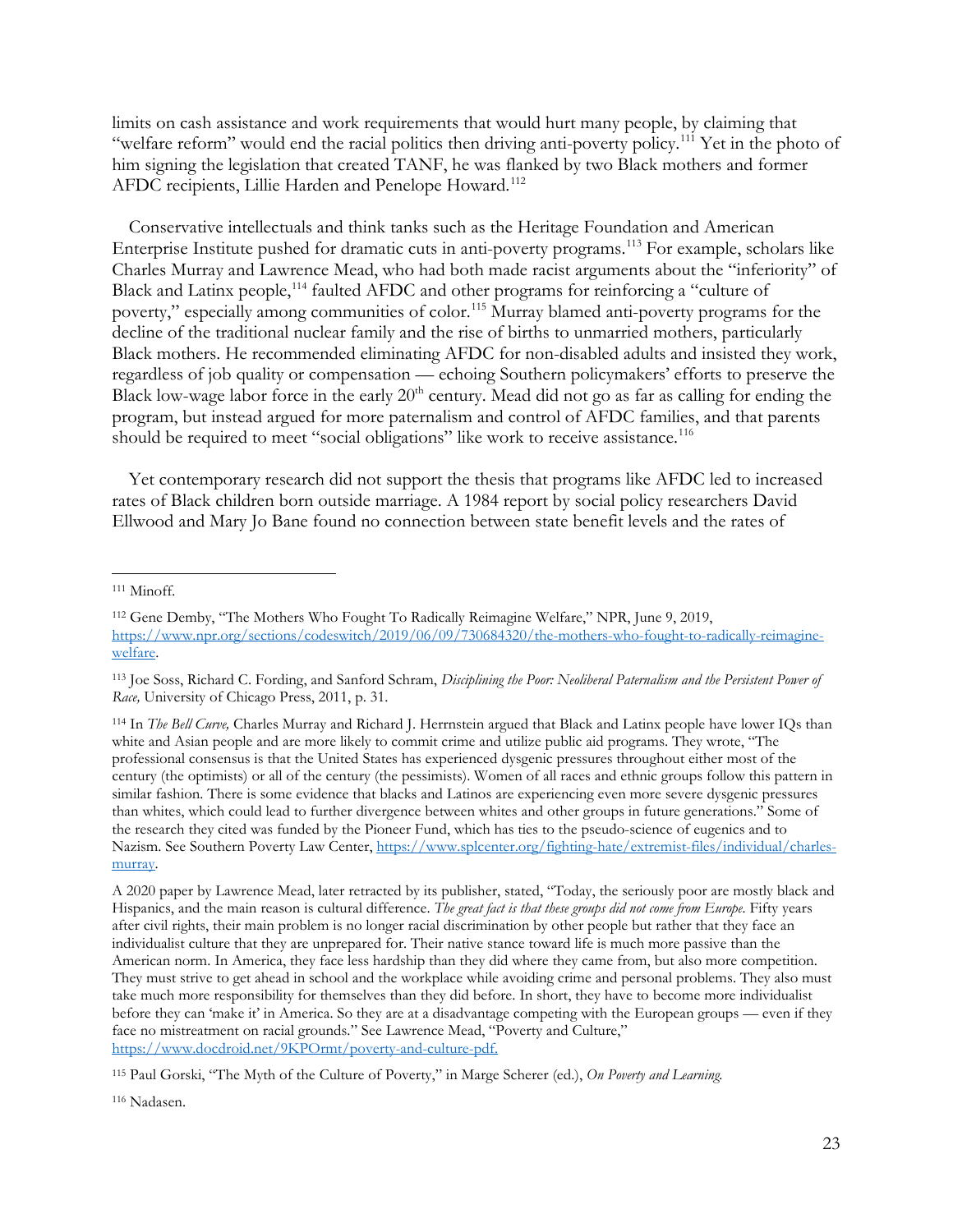children born outside marriage.<sup>[117](#page-23-0)</sup> Other studies supported this finding.<sup>[118](#page-23-1)</sup> And, as noted, the real value of benefits started declining in the 1970s even as rates of children born outside of marriage rose.<sup>[119](#page-23-2)</sup> "Welfare simply does not appear to be the underlying cause of the dramatic changes in family structure of the past few decades," Elwood and Bane concluded.<sup>[120](#page-23-3)</sup>

The reality was that many Black women were struggling to work and/or care for children amid many larger forces that AFDC's critics ignored. Over the previous few decades, adults had delayed marriage longer and longer.<sup>[121](#page-23-4)</sup> Birth rates among teenage girls had declined since mid-century,<sup>[122](#page-23-5)</sup> perhaps due to the decline in their marriage rates, but birth rates grew for Black and white teenage girls in the 1980s and 1990s.<sup>[123](#page-23-6)</sup> At the same time, the economy was changing in ways that made it harder for families to maintain economic stability. Deindustrialization in urban areas eliminated stable, well-paying jobs for many Black men, making it difficult to provide for their families.<sup>[124](#page-23-7)</sup> Black women were still overrepresented in lower-paying service jobs such as housekeeping, child care, and food service, which tended to be unstable.<sup>[125](#page-23-8)</sup> Also, the real value of wages started declining in the 1970s, making it even harder for workers with low earnings to make ends meet.<sup>[126](#page-23-9)</sup> These factors increased income instability among people with the lowest incomes.<sup>[127](#page-23-10)</sup>

During the 1980s, people of color with low incomes were likelier to face increased income volatility and to be between jobs.<sup>[128](#page-23-11)</sup> Black women were frequently among the last to recover from

<span id="page-23-2"></span><sup>119</sup> *Ibid.,* pp. 65-67.

<span id="page-23-3"></span><sup>120</sup> Ellwood and Bane.

<span id="page-23-4"></span><sup>121</sup> U.S. Census Bureau, "Table MS-2 Median age at first marriage: 1890 to present," December 2020, [https://www.census.gov/data/tables/time-series/demo/families/marital.html.](https://www.census.gov/data/tables/time-series/demo/families/marital.html) 

<span id="page-23-5"></span><sup>122</sup> Gretchen Livingston and Deja Thomas, "Why is the teen birth rate falling?" Pew Research Center, August 2, 2019, [https://www.pewresearch.org/fact-tank/2019/08/02/why-is-the-teen-birth-rate-falling/.](https://www.pewresearch.org/fact-tank/2019/08/02/why-is-the-teen-birth-rate-falling/) 

<span id="page-23-6"></span><sup>123</sup> Stephanie J. Ventura, Sally C. Curtin, and T. J. Mathews, "Teenage Births in the United States: National and State Trends, 1990–96," Centers for Disease Control and Prevention, Division of Vital Statistics, 1998, [https://www.cdc.gov/nchs/data/misc/teenbrth.pdf.](https://www.cdc.gov/nchs/data/misc/teenbrth.pdf)

<span id="page-23-7"></span><sup>124</sup> Wilson.

<span id="page-23-8"></span><sup>125</sup> Banks; Martina Hund-Mejean and Marcela Escobari, "Our employment system has failed low-wage workers. How can we rebuild?" Brookings, April 28, 2020, [https://www.brookings.edu/blog/up-front/2020/04/28/our-employment](https://www.brookings.edu/blog/up-front/2020/04/28/our-employment-system-is-failing-low-wage-workers-how-do-we-make-it-more-resilient/)[system-is-failing-low-wage-workers-how-do-we-make-it-more-resilient/.](https://www.brookings.edu/blog/up-front/2020/04/28/our-employment-system-is-failing-low-wage-workers-how-do-we-make-it-more-resilient/)

<span id="page-23-9"></span><sup>126</sup> Drew Desilver, "For most U.S. workers, real wages have barely budged in decades," Pew Research Center, August 7, 2018, [https://www.pewresearch.org/fact-tank/2018/08/07/for-most-us-workers-real-wages-have-barely-budged-for](https://www.pewresearch.org/fact-tank/2018/08/07/for-most-us-workers-real-wages-have-barely-budged-for-decades/)[decades/.](https://www.pewresearch.org/fact-tank/2018/08/07/for-most-us-workers-real-wages-have-barely-budged-for-decades/)

<span id="page-23-10"></span><sup>127</sup> Lisa A. Gennetian *et al.,* "Income Level and Volatility by Children's Race and Hispanic Ethnicity," *Journal of Marriage and Family,* Vol. 81, No. 1, February 2019; Bradley L. Hardy, "Addressing income volatility in the United States: Flexible policy solutions for changing economic circumstances," Washington Center for Equitable Growth, October 31, 2016.

<span id="page-23-11"></span><sup>128</sup> Gennetian *et al.*; Bradley L. Hardy, "Income Instability and the Response of the Safety Net," *Contemporary Economic Policy*, Vol. 35, No. 2, 2017; David A. Jaeger and Ann Huff Stevens, "Is Job Stability in the United States Falling?

<span id="page-23-0"></span><sup>117</sup> David T. Ellwood and Mary Jo Bane, "Impact of AFDC on Family Structure and Living Arrangements," prepared for the U.S. Department of Health and Human Services, 1984,

[https://ntrl.ntis.gov/NTRL/dashboard/searchResults/titleDetail/PB84196138.xhtml.](https://ntrl.ntis.gov/NTRL/dashboard/searchResults/titleDetail/PB84196138.xhtml)

<span id="page-23-1"></span><sup>118</sup> William Julius Wilson, *The Truly Disadvantaged: The Inner City, the Underclass, and Public Policy,* University of Chicago Press, 1987, pp. 77-81.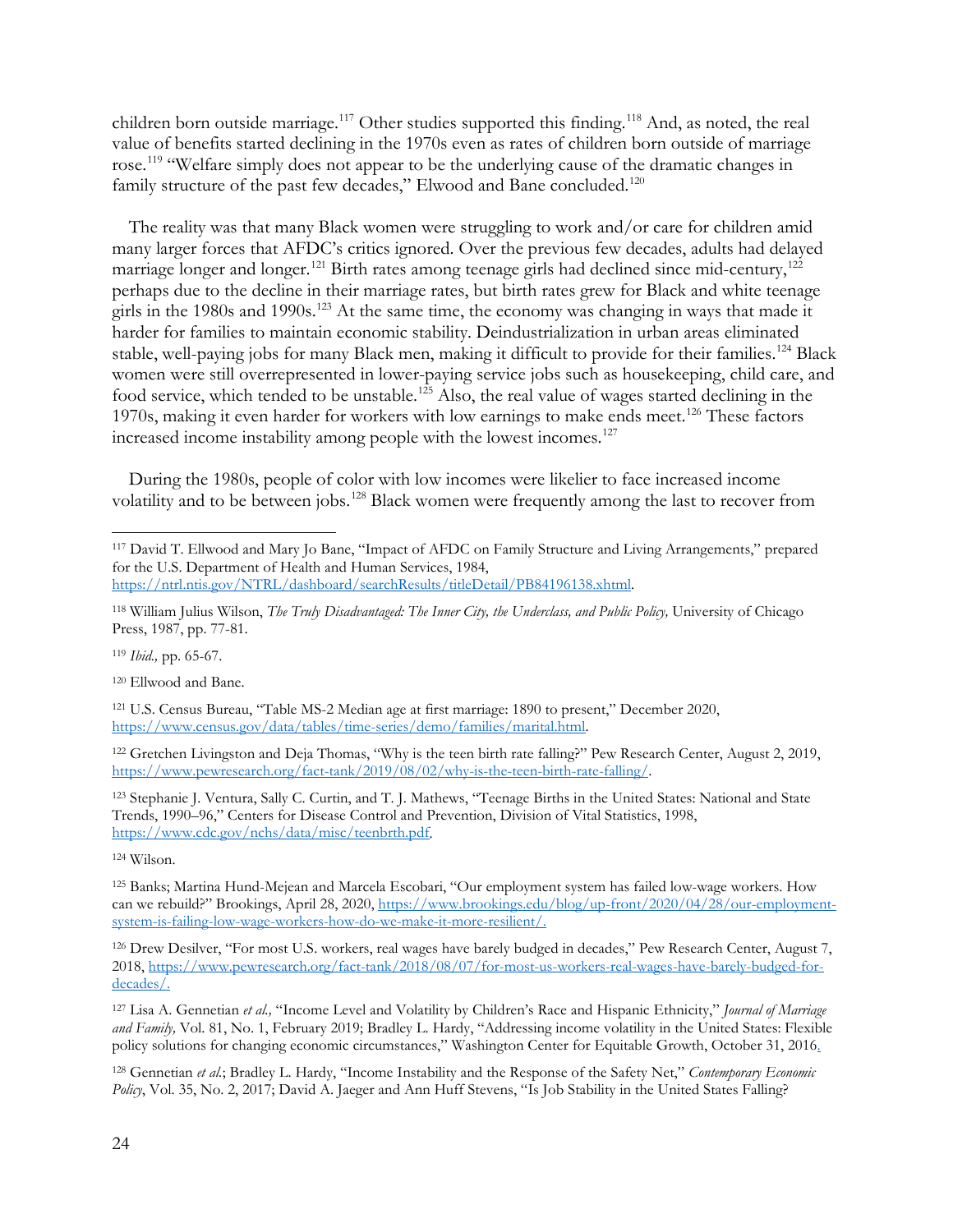recessions, including those of the early 1980s and early 1990s.<sup>[129](#page-24-0)</sup> Also, new crime laws and mass incarceration targeted Black people, further destabilizing Black families and communities throughout the 1980s and 1990s. Finally, there remained deep inequities in education and housing, resulting in Black children often attending under-resourced schools and continued disparities in the share of Black and white people who attained a four-year college degree at a time when returns to higher education were growing. The cuts to AFDC and eventual creation of TANF disregarded these realities.

#### Legislative Changes of 1980s

Several bills enacted during the 1980s included fiscally driven AFDC cuts and modest changes to work programs and related services. The two most significant bills were both influenced by racist attitudes toward cash assistance recipients.

President Reagan gained support for cutting public aid programs by repeating the "welfare queen" trope and raising the specter of widespread waste, fraud, and abuse.<sup>[130](#page-24-1)</sup> "[I]n addition to collecting welfare under 123 different names, she also had 55 Social Security cards," he said in 1981, referring to Linda Taylor, who had been convicted of welfare fraud. (See above.) "[T]here's much more of [this type of fraud] than anyone realizes," he claimed.<sup>[131](#page-24-2)</sup> The Omnibus Budget Reconciliation Act of 1981 cut AFDC spending, but by limiting eligibility rather than reducing supposed fraud. For example, some of its cuts limited work incentives, ironically cutting off many *working* mothers in the name of "targeting" help to those who needed it most. The changes caused about 1 in 6 families to lose some or all of their benefits.<sup>[132](#page-24-3)</sup> The law also expanded states' flexibility to design their own work programs and to require recipients to participate in unpaid community service or work programs in exchange for their AFDC benefit.

In Reagan's second inaugural address in 1985, he claimed he wanted to help families in poverty "escape the spider's web of dependency."[133](#page-24-4) His second attempt to change AFDC furthered the focus on work programs. The 1988 Family Support Act (FSA) established the Job Opportunities and Basic Skills Training program (JOBS) to replace WIN and allowed states to require mothers with children over age 3 (the previous rule was over age 6) to participate in work, education, or

Reconciling Trends in the Current Population Survey and Panel Study of Income Dynamics," National Bureau of Economic Research Working Paper 6650*,* 1998,

[https://www.nber.org/system/files/working\\_papers/w6650/w6650.pdf.](https://www.nber.org/system/files/working_papers/w6650/w6650.pdf)

<span id="page-24-0"></span><sup>129</sup> Janelle Jones, "Black Women Best," Data for Progress, July 15, 2020, <https://www.dataforprogress.org/blog/2020/7/15/black-women-best>

<span id="page-24-1"></span><sup>130</sup> Dolnick.

<span id="page-24-2"></span><sup>131</sup> Josh Levin, "The Welfare Queen," *Slate,* December 19, 2013, [http://www.slate.com/articles/news\\_and\\_politics/history/2013/12/linda\\_taylor\\_welfare\\_queen\\_ronald\\_reagan\\_made\\_](http://www.slate.com/articles/news_and_politics/history/2013/12/linda_taylor_welfare_queen_ronald_reagan_made_her_a_notorious_american_villain.html) her a notorious american villain.html.

<span id="page-24-3"></span><sup>132</sup> Stephen Kulis, "Emotional Distress Following AFDC Cutbacks," *Social Science Quarterly,* Vol. 69, 1988, [http://www.public.asu.edu/~atssk/ssk\\_ssq88.pdf.](http://www.public.asu.edu/%7Eatssk/ssk_ssq88.pdf)

<span id="page-24-4"></span><sup>133</sup> Kathryn J. Edin and H. Luke Shaefer, "Ronald Reagan's 'welfare queen' myth: How the Gipper kickstarted the war on the working poor," *Salon,* September 27, 2015,

[https://www.salon.com/2015/09/27/ronald\\_reagans\\_welfare\\_queen\\_myth\\_how\\_the\\_gipper\\_kickstarted\\_the\\_war\\_on\\_](https://www.salon.com/2015/09/27/ronald_reagans_welfare_queen_myth_how_the_gipper_kickstarted_the_war_on_the_working_poor/) the working poor/.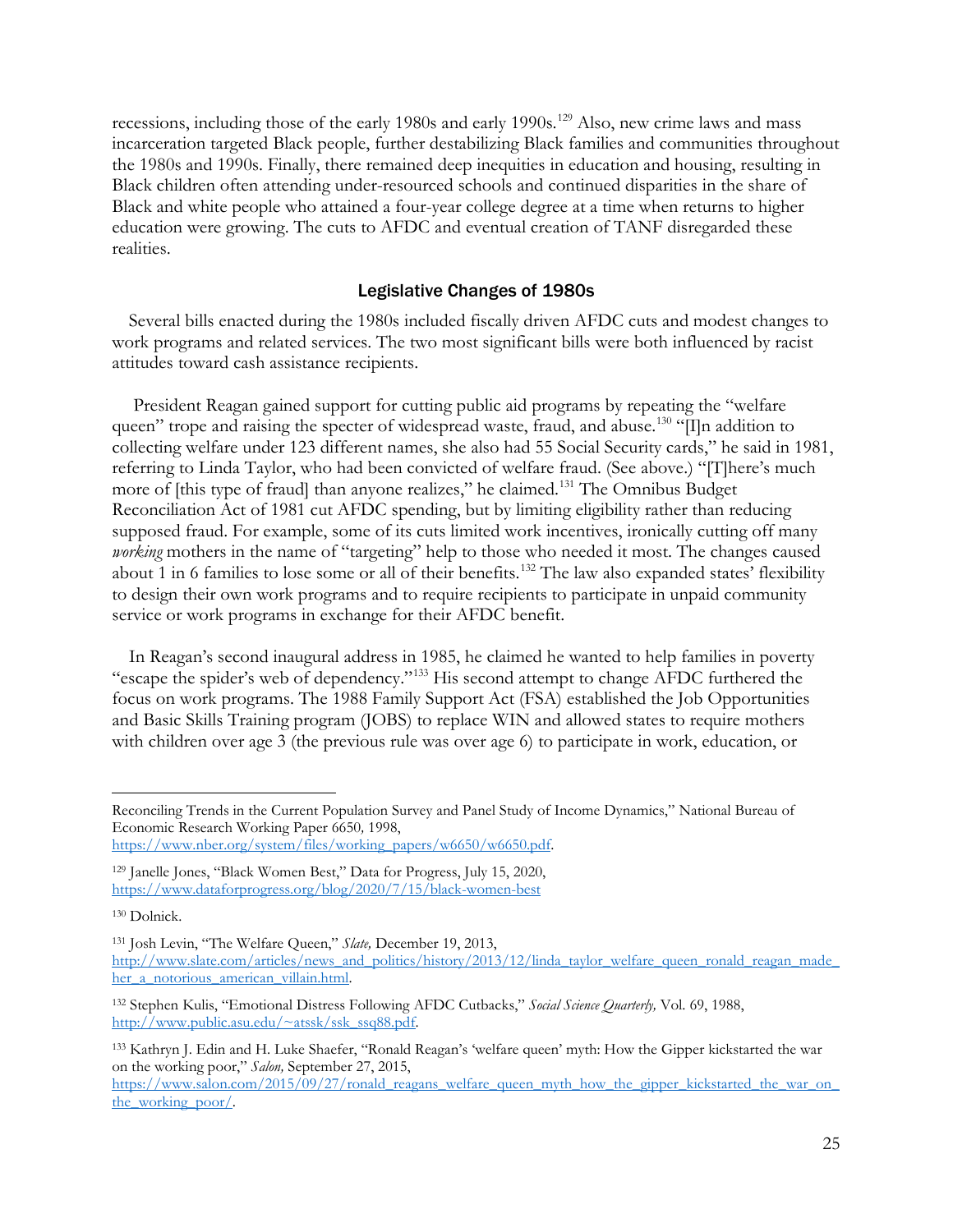training. Mothers not meeting these requirements could have their grant reduced.<sup>[134](#page-25-0)</sup> There were some more positive advances: the FSA guaranteed child care (with federal matching funding) for parents receiving AFDC who were working or in education or training programs, as well as transitional child care for up to one year after a family left AFDC for employment — a recognition that parents need child care in order to work. [135](#page-25-1) However, efforts to create federal requirements on the adequacy of benefit levels were rejected.<sup>[136](#page-25-2)</sup> The FSA's approach of marrying more restrictive work requirements with added resources was overshadowed by calls for more radical changes within just a few years.

## "Ending Welfare as We Know It"

The 1990s debate surrounding AFDC policy was, like previous such debates, deeply racialized. Proponents of dramatic changes often compared them to ending slavery. Milwaukee Mayor John Norquist stated in 1993, "In 1863, Lincoln freed the slaves of the Confederacy — and in 1865, all the slaves were freed. . . . [W]e can liberate America's poor from an oppressive welfare system and help them get what they really want and the rest of us believe in: work."<sup>137</sup> Wisconsin Governor Tommy Thompson invoked values he associated with whiteness, stating, "People in Wisconsin expect people to work — maybe it's the old Germanic heritage, the old European heritage, $v^{138}$  $v^{138}$  $v^{138}$  while New Jersey State Representative Wayne Bryant wrote that the values of his Black Camden community need to align with the rest of the country.[139](#page-25-5) House Minority Whip Newt Gingrich promoted his "Contract with America," which contained radical AFDC changes as well as other proposals the Republican Party adopted for the 1994 elections, by stoking fears of the inner city: "[W]atch any major city local television news. . . . The child abuse, the rape, the murders, the cocaine dealing, the problems of American life are unbelievable. . . . [I]t is impossible to maintain American civilization with 12-year-olds having babies, 15-year-olds killing each other, 17-year-olds dying of AIDS, and 18-year-olds getting diplomas they cannot read."<sup>[140](#page-25-6)</sup>

Federal control over AFDC eligibility began eroding in the late 1980s and early 1990s as states sought to impose new requirements and restrictions such as time limits, increased work requirements, and more severe penalties. Particularly in the early and mid-1990s, states sought waivers of federal law (available under section 1115 of the Social Security Act) to change benefit eligibility and requirements. Keeping with President Clinton's campaign promise to "end welfare as

<span id="page-25-2"></span><sup>136</sup> National Academies of Sciences, Engineering, and Medicine, "The Poverty Measure and AFDC," from *Measuring Poverty: A New Approach,* 1995, p. 341,

[https://www.census.gov/content/dam/Census/library/publications/1995/demo/afdc.pdf.](https://www.census.gov/content/dam/Census/library/publications/1995/demo/afdc.pdf)

<span id="page-25-3"></span>137 See Mayor Norquist's 1993 letter to President Clinton, p. 27, 0ad6d0c5d7656c8bdce0627ecb9c6913.pdf [\(presidentiallibraries.us\).](https://clinton.presidentiallibraries.us/files/original/0ad6d0c5d7656c8bdce0627ecb9c6913.pdf) 

<span id="page-25-4"></span><sup>138</sup> Norman Atkins, "Governor Get-a-Job; Tommy Thompson," *New York Times Magazine*, January 15, 1995, [https://www.nytimes.com/1995/01/15/magazine/governor-get-a-job-tommy-thompson.html?searchResultPosition=3.](https://www.nytimes.com/1995/01/15/magazine/governor-get-a-job-tommy-thompson.html?searchResultPosition=3)

<span id="page-25-5"></span><sup>139</sup> Roberts, pp. 212-213.

<span id="page-25-6"></span><sup>140</sup> See the floor statement by Newt Gingrich, 140 Cong. Rec. H9526–H9527, September 22, 1994, [https://www.govinfo.gov/content/pkg/CREC-1994-09-22/html/CREC-1994-09-22-pt1-PgH44.htm.](https://www.govinfo.gov/content/pkg/CREC-1994-09-22/html/CREC-1994-09-22-pt1-PgH44.htm)

<span id="page-25-0"></span><sup>134</sup> U.S. Department of Health and Human Services Office of the Assistant Secretary for Planning And Evaluation, "A Brief History of the AFDC Program," [https://aspe.hhs.gov/system/files/pdf/167036/1history.pdf.](https://aspe.hhs.gov/system/files/pdf/167036/1history.pdf)

<span id="page-25-1"></span><sup>135</sup> Robert A. Hoppe (ed.), "The Family Support Act: Will It Work in Rural Areas?" U.S. Department of Agriculture, Rural Development Research Report No. 83, [https://naldc.nal.usda.gov/download/CAT93503075/PDF.](https://naldc.nal.usda.gov/download/CAT93503075/PDF)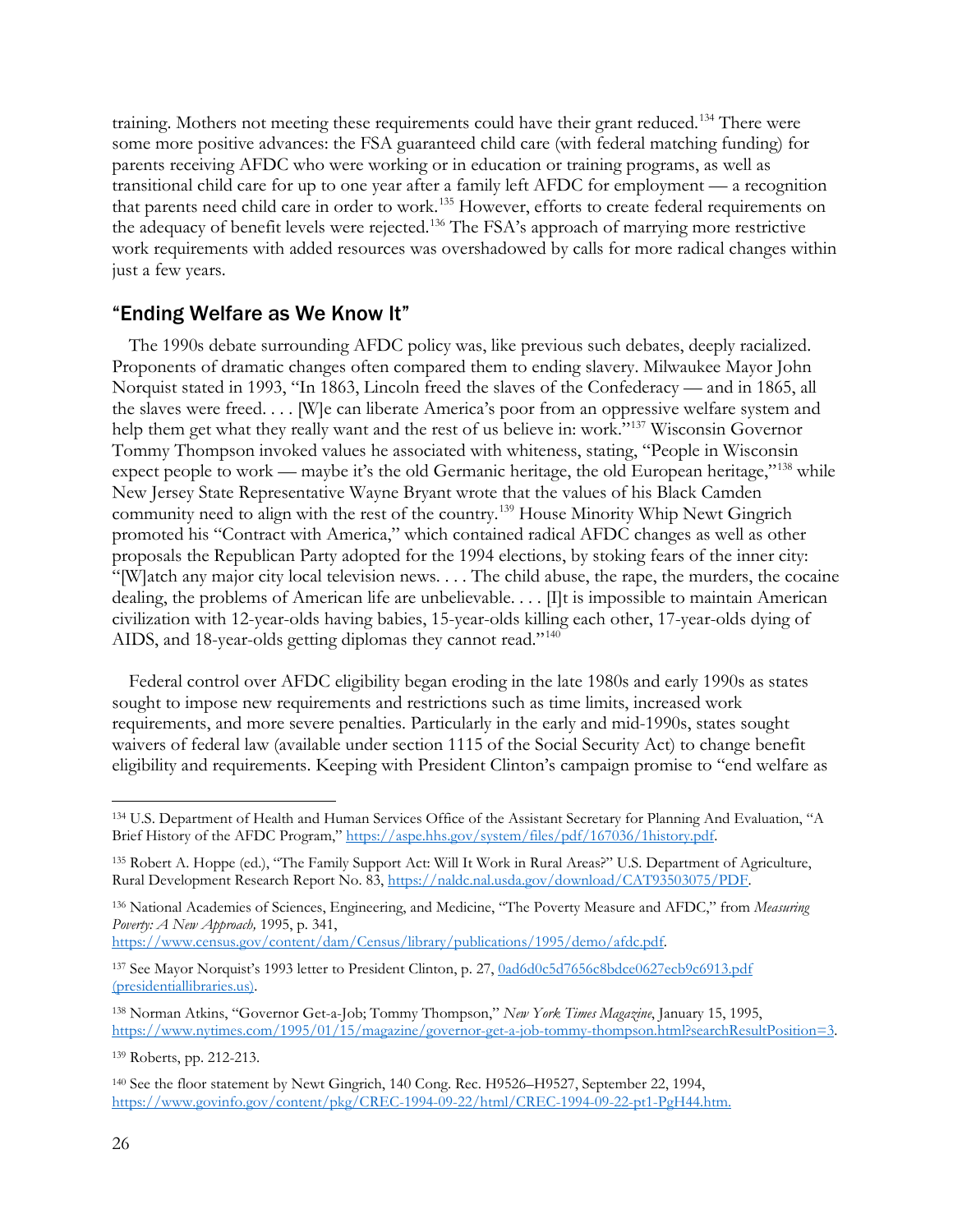we know it," his Administration approved waivers in 43 states.<sup>[141](#page-26-0)</sup> Waivers varied by state but were often more punitive, and their work provisions more extensive, than federal policy would otherwise allow. Many programs took all cash assistance away from families that didn't comply with work requirements and set time limits on assistance. These harsh proposals were often coupled with rules (known as expanded earnings disregards) that phased down benefits more slowly if people's earnings rose as a way to encourage employment.

This theme of expanding the rewards to work while cutting basic assistance to people who are out of work can be seen in policy changes related to cash aid and the Earned Income Tax Credit (EITC), a refundable credit created in 1975 that supplements the earnings of families with low earnings. Policymakers expanded the EITC in the late 1980s and early 1990s, with President Clinton touting the expansion as a major accomplishment in his 1993 budget even as his Administration was approving waivers that made it harder for families in which an adult wasn't working to get basic cash assistance.<sup>[142](#page-26-1)</sup> Together, the rise of EITC expansions and policies that take cash aid away from families when an adult doesn't meet a work requirements show a major shift toward conditioning assistance on work.

In addition to calling for work requirements, many public officials and conservative intellectuals wanted to address the growth of births to single mothers, particularly for Black teenagers but also an increasing number of white teenagers, and AFDC's supposed role in that growth.<sup>[143](#page-26-2)</sup> Many state waiver plans included family caps, which denied families the standard incremental increase in their benefits to account for the added costs of meeting the needs of a child born to a family receiving AFDC. One HHS official spoke in favor of states' family cap policies by saying the government should not reward "irresponsible" behavior.<sup>[144](#page-26-3)</sup> New Jersey State Representative Wayne Bryant wrote in a *Washington Post* op-ed, "If parents are so irresponsible that they are unwilling to come to work or go to school, what makes you think they're taking the added welfare dollars and spending them responsibly on their kids?"[145](#page-26-4) He believed his state's family cap policy and other AFDC changes would transform the lifestyles of his predominately Black hometown of Camden.<sup>[146](#page-26-5)</sup>

Some states considered other ways to limit AFDC mothers' reproduction. In the early 1990s, legislators in several states proposed bills to pay teenage mothers on AFDC who agreed to have Norplant, a long-acting reversible contraceptive device, implanted in their arms. Other state

<span id="page-26-3"></span><sup>144</sup> Roberts, p. 210.

<span id="page-26-0"></span><sup>141</sup> Carol Harvey, Michael J. Camasso, and Radha Jagannathan, "Evaluating Welfare Reform Waivers Under Section 1115," *Journal of Economic Perspectives,* Vol. 14, No. 4, Fall 2000, pp. 165-188, [https://pubs.aeaweb.org/doi/pdf/10.1257/jep.14.4.165.](https://pubs.aeaweb.org/doi/pdf/10.1257/jep.14.4.165) 

<span id="page-26-1"></span><sup>&</sup>lt;sup>142</sup> In 1993, for example, President Clinton approved changes that expanded the EITC for families with more children. Bradley Hardy, Timothy Smeeding, and James P. Ziliak, "The Changing Safety Net for Low Income Parents and Their Children: Structural or Cyclical Changes in Income Support Policy?" *Demography,* February 2018, pp. 6-7, https://gattonweb.uky.edu/Faculty/Ziliak/HSZ\_webversion\_doi10.1007.pdf.

<span id="page-26-2"></span><sup>143</sup> Charles Murray, "The Coming White Underclass," American Enterprise Institute, October 29, 1993, [https://www.aei.org/articles/the-coming-white-underclass/.](https://www.aei.org/articles/the-coming-white-underclass/) 

<span id="page-26-4"></span><sup>145</sup> Wayne R. Bryant, "New Jersey's Welfare Overhaul," *Washington Post*, October 1, 1995, [https://www.washingtonpost.com/archive/opinions/1995/10/01/new-jerseys-welfare-overhaul/5ed21817-4d83-47ae-](https://www.washingtonpost.com/archive/opinions/1995/10/01/new-jerseys-welfare-overhaul/5ed21817-4d83-47ae-950e-4c83473266fa/)[950e-4c83473266fa/.](https://www.washingtonpost.com/archive/opinions/1995/10/01/new-jerseys-welfare-overhaul/5ed21817-4d83-47ae-950e-4c83473266fa/)

<span id="page-26-5"></span><sup>146</sup> Roberts, pp. 212-213.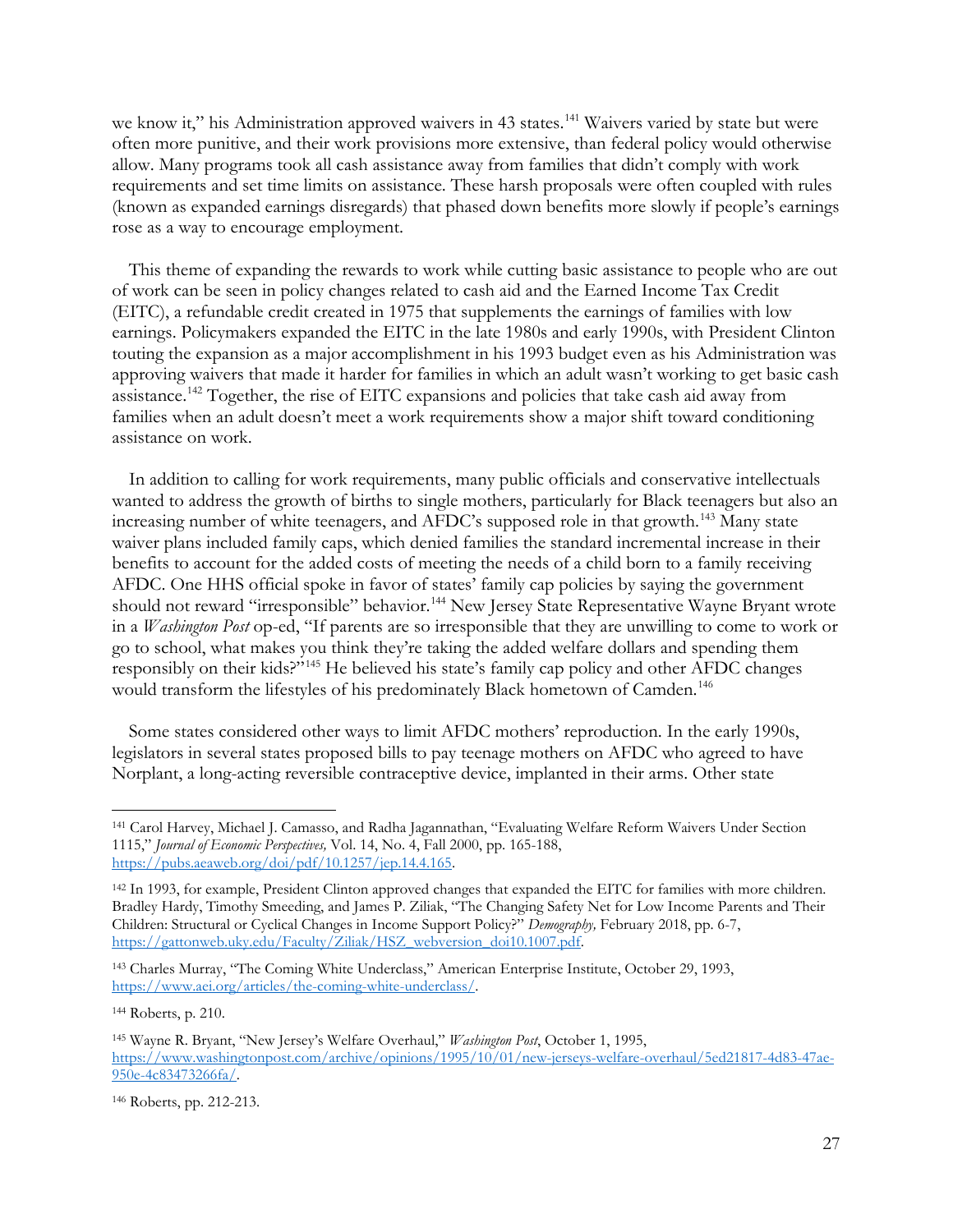proposals (none of which passed) would require women to accept Norplant as a condition of receiving AFDC. Outside of official AFDC policy, health professionals often targeted Norplant to Black teenage mothers receiving AFDC and Medicaid; a 1990 editorial in the *Philadelphia Inquirer*  suggested it could be used to control the Black birth rate and reduce poverty.<sup>[147](#page-27-0)</sup>

In addition to granting state waivers, President Clinton also pursued broader "welfare reform" to deliver on his campaign slogan to "end welfare as we know it," unveiling a proposal in 1994 that included time limits (followed by work, including an offer to be placed in an unpaid job if needed).[148](#page-27-1) Just months later, however, Republicans and Speaker Newt Gingrich took control of the House and became the drivers of the policy and process. The "Contract with America" called for dismantling AFDC, framing the issue as "personal responsibility" and that if people living in poverty had jobs and got married or paid child support, their families would no longer need cash assistance. (It didn't mention that jobs were not always available or that many paid very low wages.) One Republican bill introduced in 1995 included a state option to deny cash aid to young unwed mothers and a state option to establish orphanages.[149](#page-27-2) Proposals such as these were not too distant from the racist "suitable home" laws and "farm policies" that predominated in the South in mid-century.

Congressional efforts to pass legislation lasted over 18 months, with President Clinton vetoing two bills before signing the Personal Responsibility and Work Opportunity Act (PRWORA) in August 1996.<sup>[150](#page-27-3)</sup> PRWORA replaced AFDC with the TANF block grant, wiping out federal eligibility rules and stating that cash assistance was not an entitlement to any individual or family.

TANF's four main purposes reflected the rhetoric of the "reform" era of the 1990s.

- 1. Provide assistance to needy families so that children can be cared for in their own homes or in the homes of relatives.
- 2. End the dependence of needy parents on government benefits by promoting job preparation, work, and marriage.
- 3. Prevent and reduce the incidence of out-of-wedlock pregnancies.
- 4. Encourage the formation and maintenance of two-parent families.

The TANF block grant is fixed in dollar terms but gives states nearly full control over how they can spend it, within the broad parameters of those four purposes. TANF largely allows states to set their own eligibility policies and work and behavioral requirements and thus to reverse the gains in the 1960s and 1970s from federalizing eligibility rules. States face some restrictions and penalties, but these generally limit their ability to be generous, not to restrict access; for example, they cannot use federal funds to provide cash assistance for more than 60 months or to serve most lawfully present immigrants for five years after their arrival. TANF includes increased work requirements on recipients as well as work participation rates that states must achieve.

<span id="page-27-0"></span><sup>147</sup> Roberts, pp. 114-115.

<span id="page-27-1"></span><sup>148</sup> Jason DeParle, *American Dream: Three Women, Ten Kids, and a Nation's Drive to End Welfare*, Penguin Books, 2005, pp. 101-122.

<span id="page-27-3"></span><span id="page-27-2"></span><sup>149</sup> Personal Responsibility Act of 1995, H.R. 4, [https://www.congress.gov/104/bills/hr4/BILLS-104hr4ih.pdf.](https://www.congress.gov/104/bills/hr4/BILLS-104hr4ih.pdf)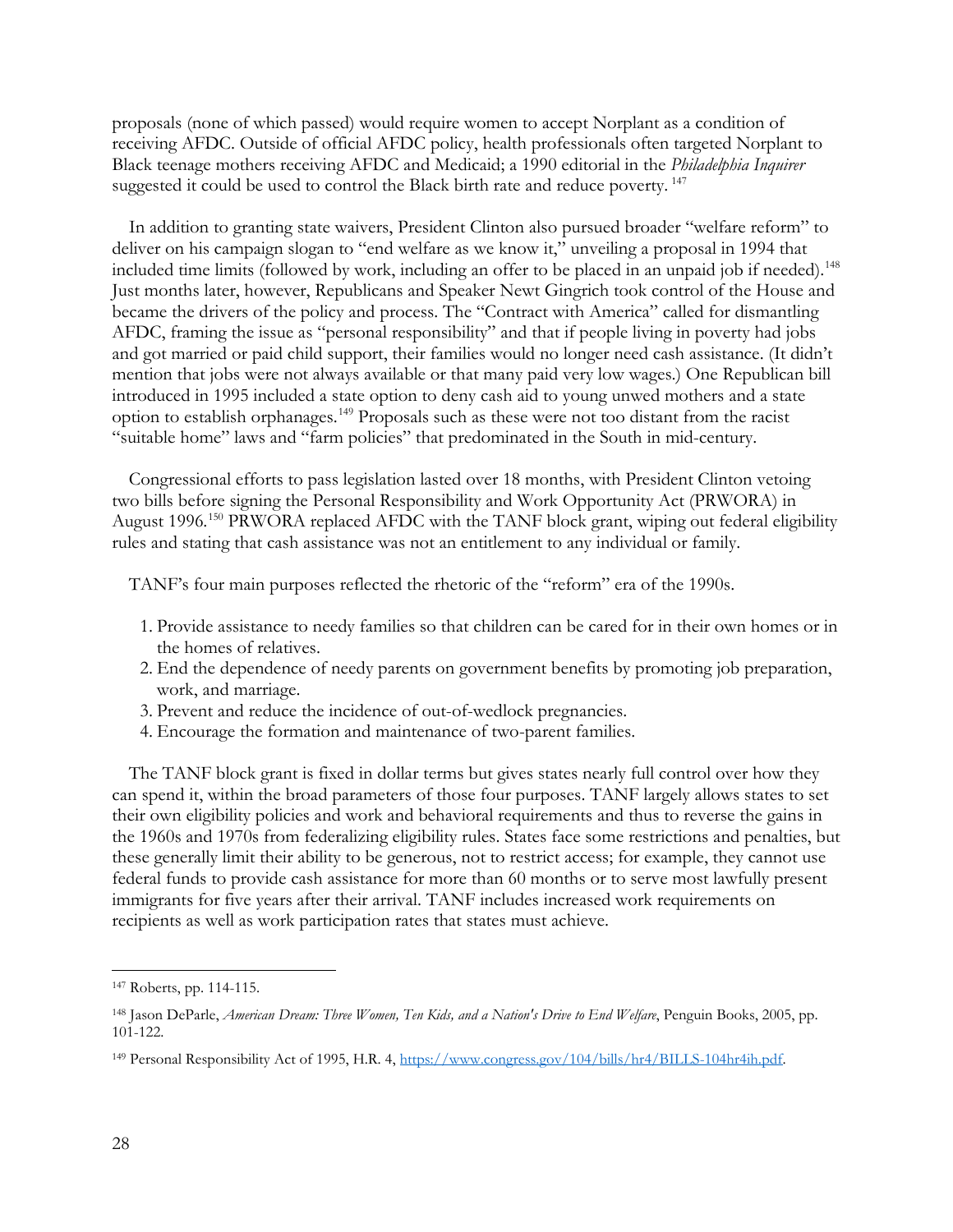Both the fixed funding and the state work participation rate requirements were designed to give states strong incentives to reduce caseloads. States responded by making it harder for families to successfully apply for TANF and easier for families to lose all assistance, including through the use of sanction policies that take all assistance away from an entire family if a parent doesn't meet a work requirement. TANF's creation was indeed the end of "welfare as we know it."

### Embedded Racism, State Control Have Led to Weak Program for All Families, But Black Families Are Disproportionately Affected

TANF does not work well for most families experiencing poverty and does the least for Black families. Nationally, the number of families receiving AFDC/TANF fell by 76 percent between 1996 and 2019, from 4.4 million to 1.1 million.<sup>[151](#page-28-0)</sup> In 1996, 68 families with children received benefits for every 100 families in poverty; by 2019, that figure had dropped to 23, nearly the lowest TANFto-poverty ratio in the program's history. TANF cash assistance has all but disappeared in some places due to state actions. Fourteen states have a TANF-to-poverty ratio of 10 or fewer, and these states have higher shares of the nation's Black children than of Latinx or white children.<sup>[152](#page-28-1)</sup> Below are some of the ways states have made cash assistance programs for families with children worse under TANF.

#### Already Low Benefits Have Lost Value

As noted, in 1935 Southern lawmakers demanded state control over ADC benefits so they could maintain a Black labor pool with few alternatives to low-wage work. States used this control to keep benefits weak in later decades. States with large Black populations had lower average AFDC benefits than states with smaller Black populations and Southern states consistently had among the lowest benefits, research found.<sup>[153](#page-28-2)</sup> Also, the far broader flexibility that states gained under the TANF block grant has allowed them to divert savings in their cash aid programs to fund other state priorities. As caseloads declined under TANF, states generally didn't invest the savings to provide more adequate cash assistance. In fact, benefits under TANF have lost value in nearly all states and in some states are below 1996 levels even before adjusting for inflation.

Since 1996, 33 states' benefits have lost at least 20 percent of their purchasing power. In 2020, benefits in nearly every state were below half of the federal poverty line, or below \$905 a month for a family of three. Eighteen states, 14 of which are in the South, had benefit levels at or below 20 percent of the poverty line — that is, \$362 a month or less for a family of three. Fifty-five percent of the nation's Black children live in the 18 states with the lowest benefits, compared to 41 percent of Latinx children and 40 percent of white children.<sup>[154](#page-28-3)</sup> Mississippi is a prime example of TANF's failure to meet the needs of Black children: the state has a child poverty rate of 28 percent and a Black child

<span id="page-28-0"></span><sup>151</sup> Most TANF cases today are "child-only" cases, where the parent or caregiver is not included in the benefit.

<span id="page-28-1"></span><sup>152</sup> Laura Meyer and Ife Floyd, "Cash Assistance Should Reach Millions More Families to Lessen Hardship: Families' Access Limited by Policies Rooted in Racism," CBPP, November 30, 2020, [https://www.cbpp.org/research/family](https://www.cbpp.org/research/family-income-support/cash-assistance-should-reach-millions-more-families-to-lessen)[income-support/cash-assistance-should-reach-millions-more-families-to-lessen.](https://www.cbpp.org/research/family-income-support/cash-assistance-should-reach-millions-more-families-to-lessen)

<span id="page-28-2"></span><sup>153</sup> See Orr; Wright; Howard; Kail and Dixon.

<span id="page-28-3"></span><sup>154</sup> Safawi and Floyd.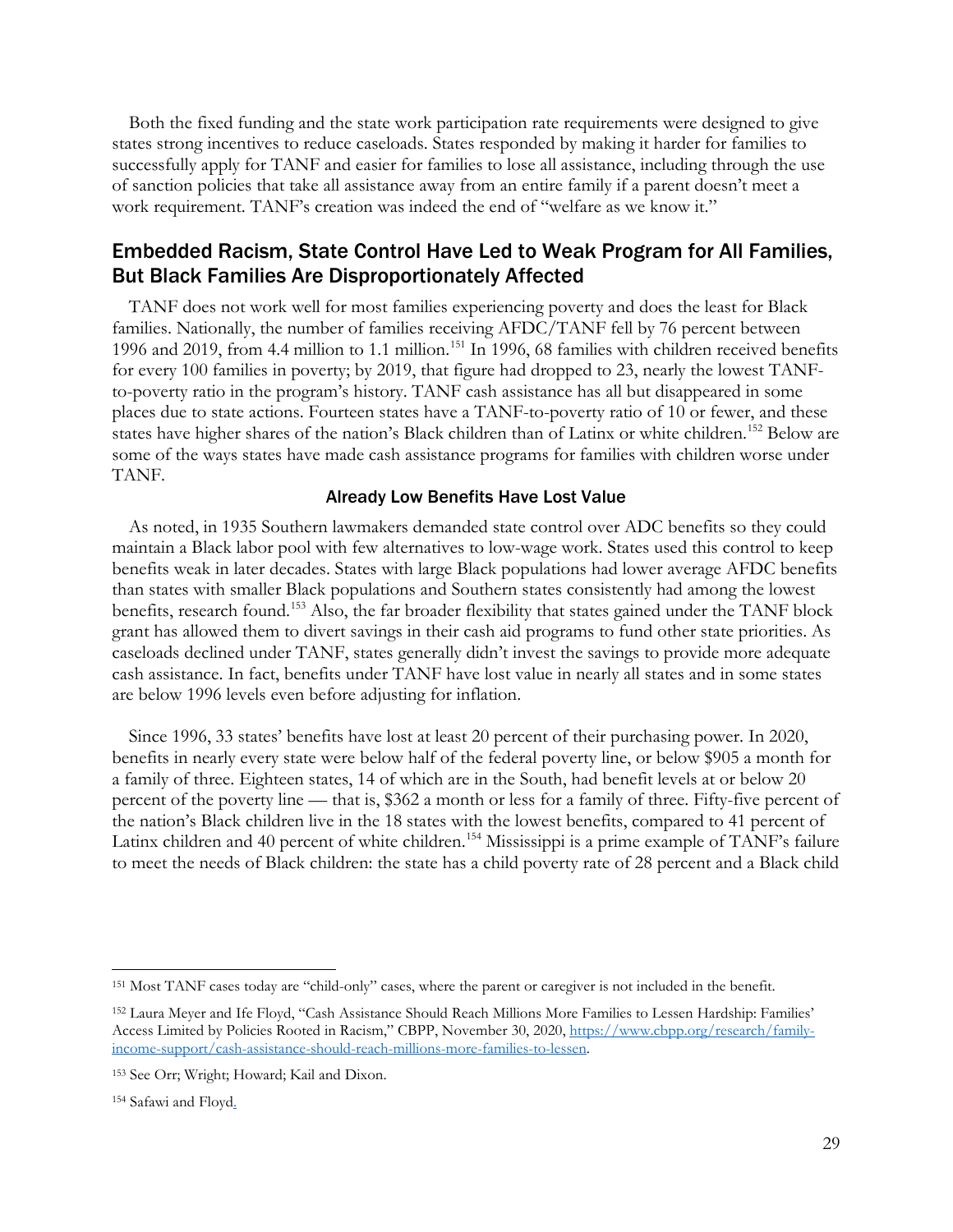poverty rate of 43 percent<sup>[155](#page-29-0)</sup> but its maximum TANF benefit was, until April 2021, the lowest in the country. [156](#page-29-1)

#### TANF Work Requirements Cause Harm, Especially for Black Women

Despite TANF proponents' pro-work rhetoric, neither the federal statute nor state implementation efforts demonstrated a commitment to giving participants a meaningful, effective connection to permanent employment with adequate wages. Cash assistance programs that focus up front on employment and take assistance away from parents who aren't able to meet a work requirement do little if anything to improve employment outcomes over the long term, research shows. They also leave many families without needed assistance to make ends meet. A re-review of early TANF studies found initial positive employment impacts from programs that emphasized immediate employment — impacts used to justify a focus on immediate employment over education and training — but that these benefits faded over time.<sup>[157](#page-29-2)</sup> The majority of recipients who found work took jobs in low-paying sectors such as food service and child care, where Black and Latina mothers already were overly represented. For most parents and caregivers who had earnings in their first year after leaving TANF, those earnings were too low to lift their family out of poverty.[158](#page-29-3) Other researchers find that TANF has failed to substantially improve recipients' income and financial well-being, even when they find increases in employment.<sup>[159](#page-29-4)</sup>

The federal TANF statute's work participation rate requires states to engage a set share of recipients in specified work activities for a set number of hours each week,<sup>[160](#page-29-5)</sup> but policymakers deliberately embedded incentives in the requirement for states to serve fewer families, as they get credit toward the work performance measure for the amount by which their caseloads decline.<sup>[161](#page-29-6)</sup> In response to these and other incentives, nearly all states adopted full-family sanctions, which cut off the whole family from assistance (including the children) when a parent didn't meet the work

<span id="page-29-0"></span><sup>155</sup> Annie E. Casey Foundation Kids Count Data Center, "Children in poverty by race and ethnicity in Mississippi," updated September 2020, [https://datacenter.kidscount.org/data/tables/44-children-in-poverty-by-race](https://datacenter.kidscount.org/data/tables/44-children-in-poverty-by-race-andethnicity?loc=26&loct=2#detailed/2/26/false/1729,37,871,870,573,869,36,868,867,133/10,11,9,12,1,185,13/324,323)[andethnicity?loc=26&loct=2#detailed/2/26/false/1729,37,871,870,573,869,36,868,867,133/10,11,9,12,1,185,13/324,32](https://datacenter.kidscount.org/data/tables/44-children-in-poverty-by-race-andethnicity?loc=26&loct=2#detailed/2/26/false/1729,37,871,870,573,869,36,868,867,133/10,11,9,12,1,185,13/324,323) [3.](https://datacenter.kidscount.org/data/tables/44-children-in-poverty-by-race-andethnicity?loc=26&loct=2#detailed/2/26/false/1729,37,871,870,573,869,36,868,867,133/10,11,9,12,1,185,13/324,323) 

<span id="page-29-1"></span><sup>156</sup> Mississippi increased its benefit for the first time in more than two decades in 2021, from \$170 to \$260 for a family of three with no other income. Its new benefit is now the fourth lowest in the country. See Ali Safawi, "Mississippi Raises TANF Benefits But More Improvements Needed, Especially in South," CBPP, May 4, 2021, https://www.cbpp.org/blog/mississippi-raises-tanf-benefits-but-more-improvements-needed-especially-in-south.

<span id="page-29-2"></span><sup>157</sup> LaDonna Pavetti, "Work Requirements Don't Cut Poverty, Evidence Shows," CBPP, June 7, 2016, [https://www.cbpp.org/research/poverty-and-inequality/work-requirements-dont-cut-poverty-evidence-shows.](https://www.cbpp.org/research/poverty-and-inequality/work-requirements-dont-cut-poverty-evidence-shows)

<span id="page-29-3"></span><sup>158</sup> Ali Safawi and LaDonna Pavetti, "Most Parents Leaving TANF Work, But in Low-Paying, Unstable Jobs, Recent Studies Find," CBPP, November 19, 2020, [https://www.cbpp.org/research/family-income-support/most-parents](https://www.cbpp.org/research/family-income-support/most-parents-leaving-tanf-work-but-in-low-paying-unstable-jobs-recent)[leaving-tanf-work-but-in-low-paying-unstable-jobs-recent.](https://www.cbpp.org/research/family-income-support/most-parents-leaving-tanf-work-but-in-low-paying-unstable-jobs-recent)

<span id="page-29-4"></span><sup>159</sup> Julia Shu-Huah Wang, "State TANF Time Limit and Work Sanction Stringencies and Long-Term Trajectories of Welfare Use, Labor Supply, and Income," *Journal of Family and Economic Issues*, October 14, 2020, [https://link.springer.com/article/10.1007/s10834-020-09714-8.](https://link.springer.com/article/10.1007/s10834-020-09714-8)

<span id="page-29-5"></span><sup>160</sup> Liz Schott and LaDonna Pavetti, "Changes in TANF Work Requirements Could Make Them More Effective in Promoting Employment," CBPP, February 26, 2013, [https://www.cbpp.org/research/family-income-support/changes](https://www.cbpp.org/research/family-income-support/changes-in-tanf-work-requirements-could-make-them-more-effective-in)[in-tanf-work-requirements-could-make-them-more-effective-in.](https://www.cbpp.org/research/family-income-support/changes-in-tanf-work-requirements-could-make-them-more-effective-in)

<span id="page-29-6"></span><sup>161</sup> The designer of this incentive, Robert Rector of the Heritage Institute, put it this way: "And I started saying that the real effect of a work program is to reduce the caseload – that is what you want to measure." DeParle, p. 129.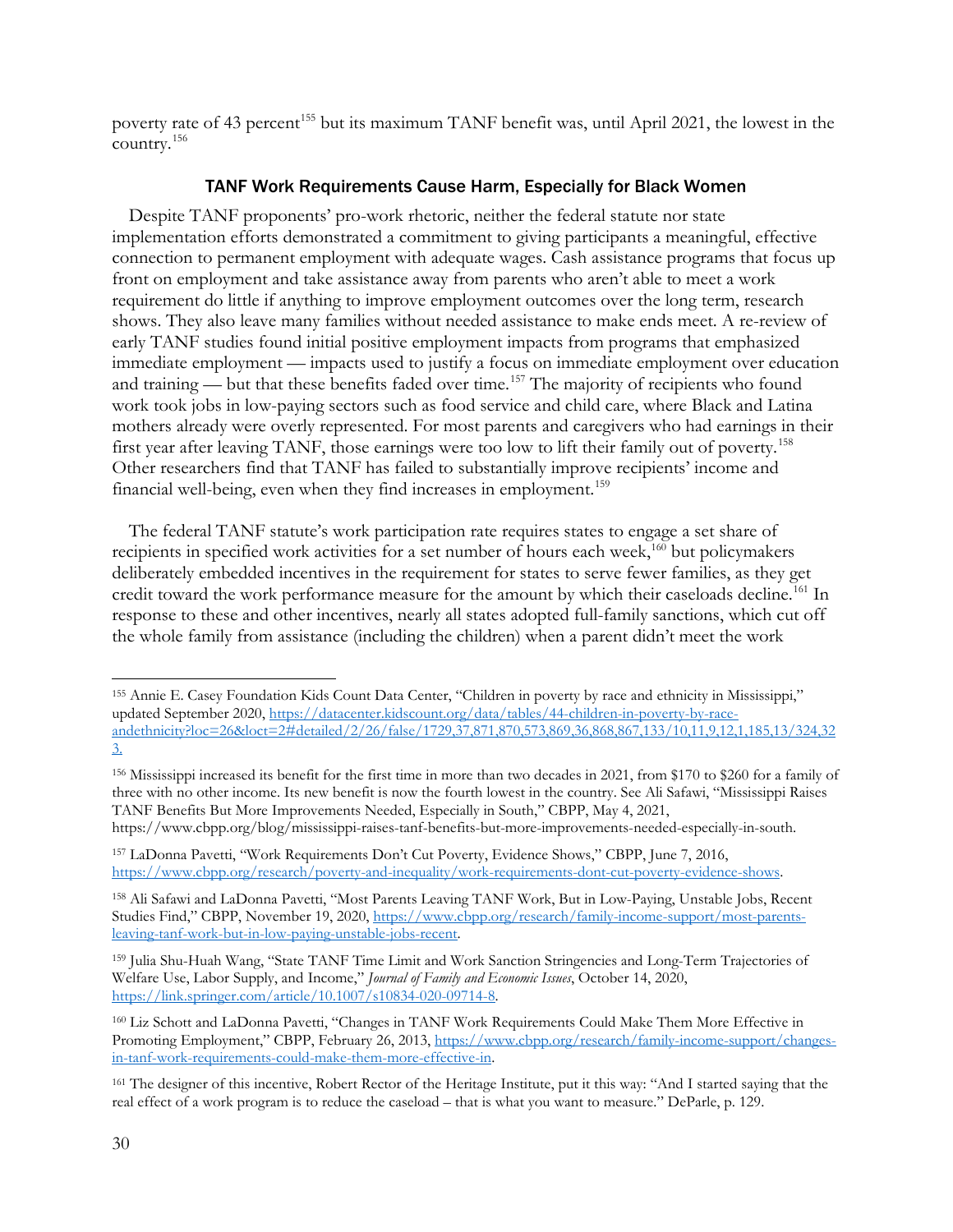requirement, sometimes permanently. TANF families, who already have few resources, experience increased hardship and sometimes fall deeper into poverty after being cut off due to sanctions. Research consistently finds that Black and Latinx TANF recipients are likelier to be sanctioned than white people.<sup>[162](#page-30-0)</sup>

More than 2 million families have been cut off TANF due to work-related sanctions since 1997, when most states' TANF programs started.<sup>[163](#page-30-1)</sup> In fact, states primarily meet their work participation rate requirement by serving fewer families over time, not by engaging them in work activities. Thus, while the rhetoric of "welfare reform" focused on work and social obligations, the design of the TANF block grant and its work requirements have largely led to declining caseloads, regardless of the circumstances of those not served.

#### States Used TANF's Flexibility To Set Behavioral Requirements and Time Limits

In giving states virtually unfettered flexibility over eligibility policies and requirements, TANF opened the floodgates for states to police or punish parents' behavior. Some policies coerce or punish certain behaviors to "fix" cash assistance recipients to be better mothers. School attendance policies (so-called "learnfare") [164](#page-30-2) and health-related policies ("shotfare") sanction families if their child isn't regularly in school or isn't immunized; 37 states still had learnfare policies on the books in 2019, while 24 states had immunization requirements. Family cap policies deny benefit increases to families that have another child while receiving cash aid in order to discourage women's reproduction;<sup>[165](#page-30-3)</sup> these policies have declined over the years but 11 states still have them. Other policies, like restrictions on what families can buy with their benefits (generally provided on an EBT card) and drug testing, presume the parents are already guilty of something and will make bad choices. With little evidence that many TANF families are using their EBT cards in these venues, EBT restrictions are a solution in search of a problem.<sup>166</sup>

Similarly, state TANF policies mandating drug testing and barring persons with drug-related felony convictions from benefits are based on stereotypes.<sup>[167](#page-30-5)</sup> At least 12 states have instituted

<span id="page-30-0"></span><sup>162</sup> LaDonna Pavetti, "TANF Studies Show Work Requirement Proposals for Other Programs Would Harm Millions, Do Little to Increase Work," CBPP, November 13, 2018, [https://www.cbpp.org/research/family-income-support/tanf](https://www.cbpp.org/research/family-income-support/tanf-studies-show-work-requirement-proposals-for-other-programs)[studies-show-work-requirement-proposals-for-other-programs.](https://www.cbpp.org/research/family-income-support/tanf-studies-show-work-requirement-proposals-for-other-programs)

<span id="page-30-1"></span><sup>163</sup> *Ibid.*

<span id="page-30-2"></span><sup>164</sup> "Learnfare" policies reduce benefits or cut off the family if a child is truant or misses too many days of school.

<span id="page-30-3"></span><sup>165</sup> Learnfare: Jodie Levin-Epstein, "Changes That Won't Serve the Public Welfare," *Washington Post,* July 12, 1992. Health-related policies: Douglas J. Besharov, Kristina Tanasichuk White, and Mark B. Coggeshall, "Health-Related Welfare Rules," University of Maryland School of Public Policy Welfare Reform Academy, November 1996, [http://www.welfareacademy.org/pubs/welfare/health.pdf.](http://www.welfareacademy.org/pubs/welfare/health.pdf) Family cap: Roberts, pp. 211-217.

<span id="page-30-4"></span><sup>166</sup> Robert W. Glover, "What the EBT misuse data really tells us," *Bangor Daily News*, January 8, 2014, [https://researchshows.bdnblogs.com/2014/01/08/home/what-the-ebt-misuse-data-really-tells-us/#.Us68rtJDvTo.](https://researchshows.bdnblogs.com/2014/01/08/home/what-the-ebt-misuse-data-really-tells-us/#.Us68rtJDvTo)

<span id="page-30-5"></span><sup>167</sup> Elizabeth Lower-Basch, "TANF Policy Brief: Random Drug Testing of TANF Recipients is Costly, Ineffective and Hurts Families," CLASP, updated October 2013,

[https://www.clasp.org/sites/default/files/publications/2017/04/520.pdf.](https://www.clasp.org/sites/default/files/publications/2017/04/520.pdf)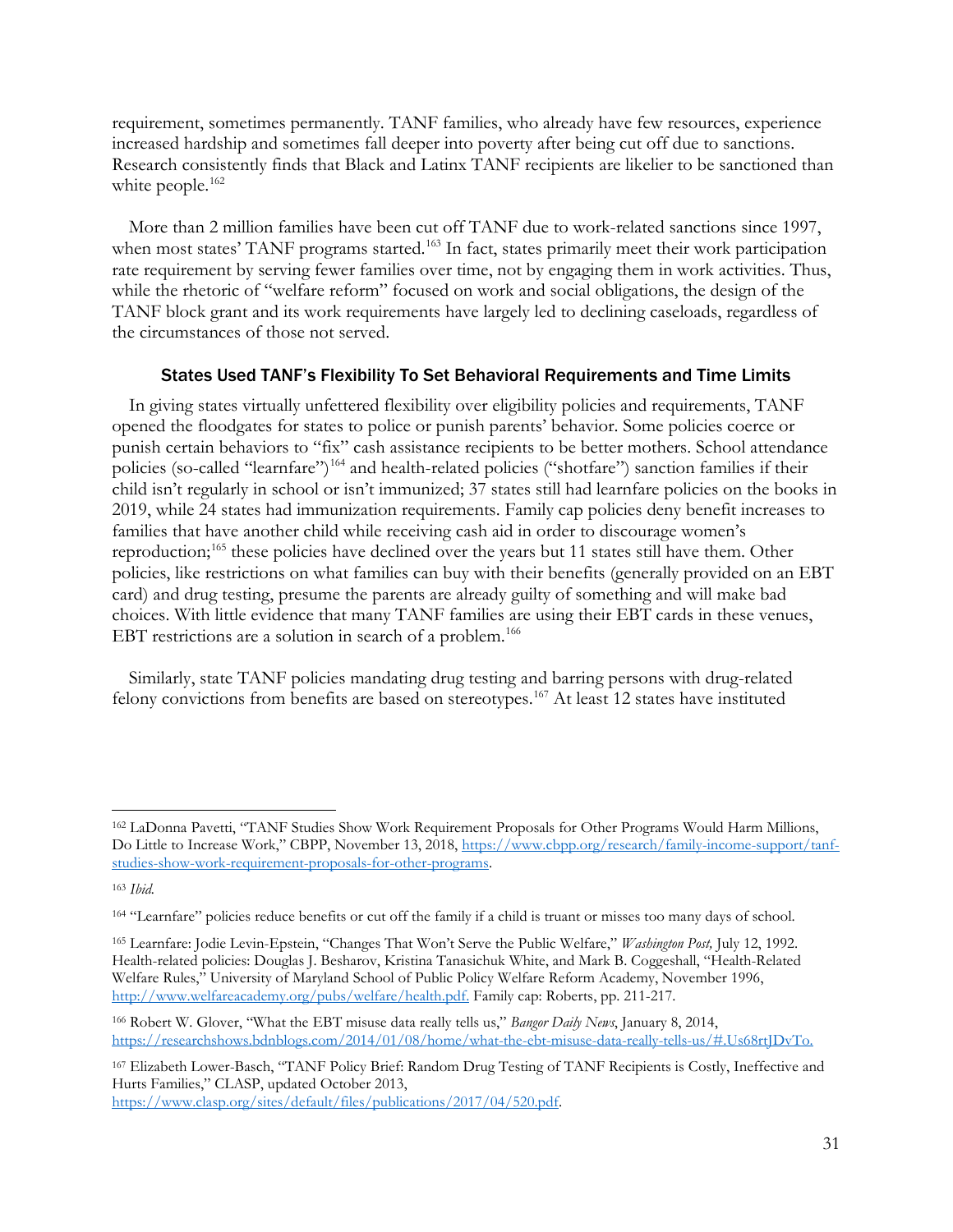suspicion-based drug testing policies<sup>[168](#page-31-0)</sup> for TANF applicants and recipients.<sup>[169](#page-31-1)</sup> A review of some state laws found these policies identify very few people who actually test positive<sup>[170](#page-31-2)</sup> and instead, they create another hurdle for families applying for assistance. Under the 1996 law that created TANF, people who have been convicted of a drug felony are not eligible for TANF or SNAP (an extension of the "war on drugs" policies, which disproportionally affected Black and brown communities), but states can remove or modify this ban. In the early 2000s the vast majority of states had either completely denied access to people with drug felonies or granted them eligibility under certain conditions. Fortunately, states have since moved away from these bans; only seven states still have full bans in TANF.<sup>[171](#page-31-3)</sup>

Time limits on receipt of cash aid were a central issue in the "welfare reform" debate in the mid-1990s. Federal TANF law set a 60-month time limit on federally funded cash aid but states can set shorter time limits and 22 states have done so; Arizona has the shortest time limit at 12 months. Black and other families of color are disproportionally cut off due to time limits, research shows.<sup>[172](#page-31-4)</sup>

#### States Have Diverted Significant TANF Funds From Cash Assistance, Supporting Work

One justification given for replacing AFDC's matched federal-state funding structure with the TANF block grant was that as states helped families leave the program successfully, they could use their funding flexibility to invest the savings into work programs or work supports such as child care. But that is not what has happened. States have withdrawn spending from helping families meet their basic needs but have invested little of it in work activities, and after initial increases in TANF's early years, states have not increased child care investments much either. Instead, many states have used these federal funds in a variety of areas they traditionally supported with state funds, including programs related to child abuse and neglect, pre-kindergarten, and even college scholarships.

<span id="page-31-0"></span><sup>&</sup>lt;sup>168</sup> These policies require a reasonable basis for suspecting someone uses an illicit substance. In TANF, drug testing is usually based on the results of general screening questions and/or criteria such as past drug convictions. Courts have held that random or suspicionless drug testing is unconstitutional. See *Lebron v. Secretary of Florida Department of Children and Families,* [http://media.ca11.uscourts.gov/opinions/pub/files/201410322.pdf.](http://media.ca11.uscourts.gov/opinions/pub/files/201410322.pdf)

<span id="page-31-1"></span><sup>169</sup> Darrel Thompson, "Drug Testing and Public Assistance," CLASP, February 2019, [https://www.clasp.org/sites/default/files/publications/2019/02/2019\\_drug%20testing%20and%20public%20\\_0.pdf.](https://www.clasp.org/sites/default/files/publications/2019/02/2019_drug%20testing%20and%20public%20_0.pdf)

<span id="page-31-2"></span><sup>170</sup> Bryce Covert and Josh Israel, "What 7 states discovered after spending more than \$1 million drug testing welfare recipients," ThinkProgress, February 26, 2015, [https://archive.thinkprogress.org/what-7-states-discovered-after](https://archive.thinkprogress.org/what-7-states-discovered-after-spending-more-than-1-million-drug-testing-welfare-recipients-c346e0b4305d/)[spending-more-than-1-million-drug-testing-welfare-recipients-c346e0b4305d/.](https://archive.thinkprogress.org/what-7-states-discovered-after-spending-more-than-1-million-drug-testing-welfare-recipients-c346e0b4305d/)

<span id="page-31-3"></span><sup>171</sup> Ali Safawi, "Remaining States Should Lift Racist TANF Drug Felony Bans; Congress Should Lift It Nationwide," CBPP, June 30, 2021, [https://www.cbpp.org/blog/remaining-states-should-lift-racist-tanf-drug-felony-bans-congress](https://www.cbpp.org/blog/remaining-states-should-lift-racist-tanf-drug-felony-bans-congress-should-lift-it-nationwide)[should-lift-it-nationwide;](https://www.cbpp.org/blog/remaining-states-should-lift-racist-tanf-drug-felony-bans-congress-should-lift-it-nationwide) Darrel Thompson and Ashley Burnside, "No More Double Punishments: Lifting the Ban on SNAP and TANF for People with Prior Felony Drug Convictions," CLASP, updated January 2021, [https://www.clasp.org/sites/default/files/publications/2021/02/2021\\_No%20More%20Double%20Punishments.pdf.](https://www.clasp.org/sites/default/files/publications/2021/02/2021_No%20More%20Double%20Punishments.pdf)

<span id="page-31-4"></span><sup>172</sup> Mary Farrell *et al*., "An Update on State Welfare Time-Limit Policies and Their Effects on Families," The Lewin Group and MDRC for the Department of Health and Human Services, April 2008,

[https://www.mdrc.org/publication/update-state-welfare-time-limit-policies-and-their-effects-families;](https://www.mdrc.org/publication/update-state-welfare-time-limit-policies-and-their-effects-families) Dana DeMaster, "At the Limit: December 2006 Minnesota Family Investment Program (MFIP) Cases that Reached the 60 Month Time Limit," Minnesota Department of Human Services, 2008, [https://edocs.dhs.state.mn.us/lfserver/Legacy/DHS-5092B-](https://edocs.dhs.state.mn.us/lfserver/Legacy/DHS-5092B-ENG)[ENG;](https://edocs.dhs.state.mn.us/lfserver/Legacy/DHS-5092B-ENG) Liz Olson, "Punitive WorkFirst policies disproportionately harm families of color," Washington State Budget and Policy Center, February 21, 2019[, https://budgetandpolicy.org/schmudget/punitive-workfirst-policies](https://budgetandpolicy.org/schmudget/punitive-workfirst-policies-disproportionately-harm-families-of-color/)[disproportionately-harm-families-of-color/.](https://budgetandpolicy.org/schmudget/punitive-workfirst-policies-disproportionately-harm-families-of-color/)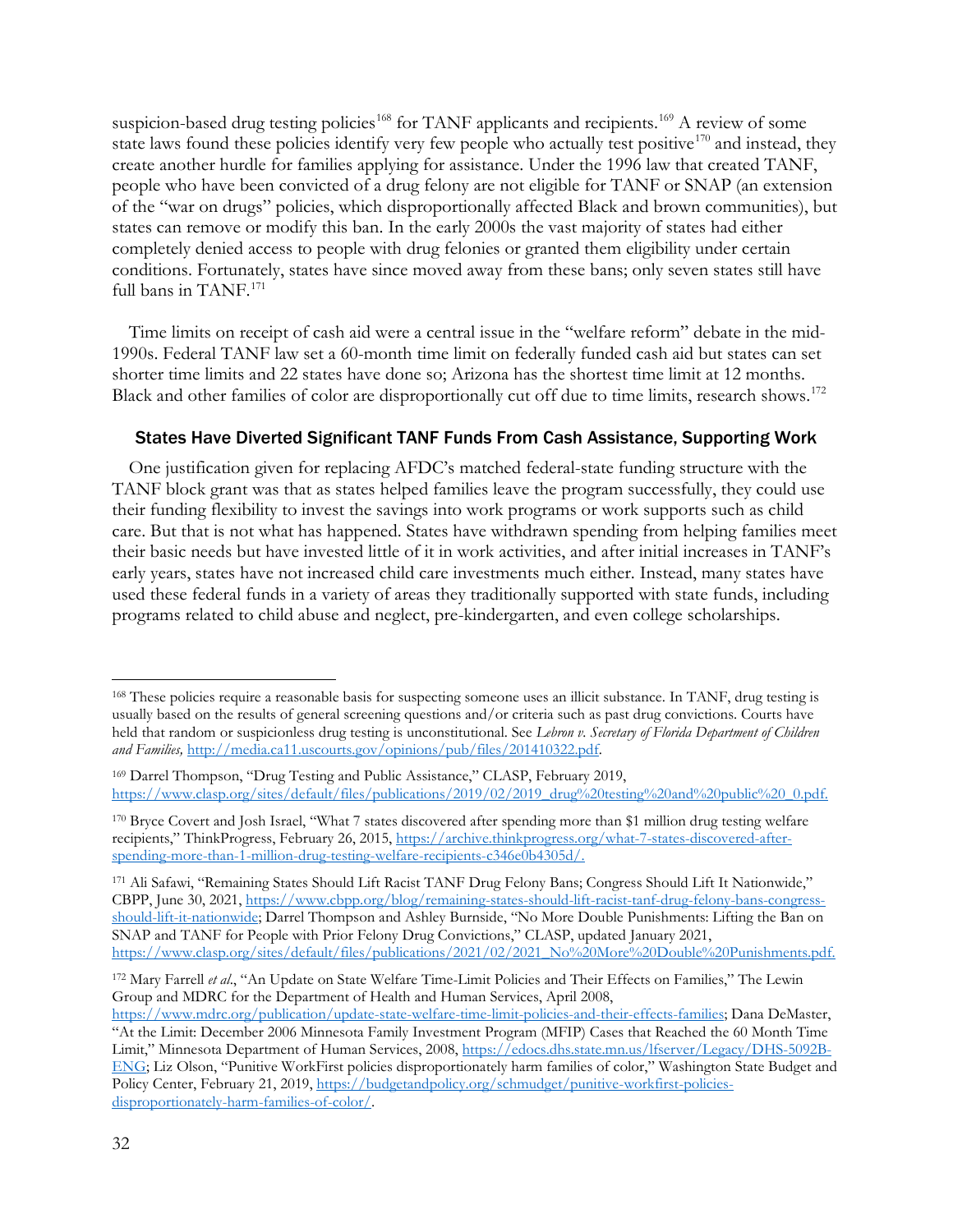Moreover, unlike spending on cash assistance, spending in these other areas is often not targeted to families with the lowest incomes.

This flexibility gives states another incentive to institute punitive policies that keep benefits low, cut families off, or make it harder to get on the program in first place, since when fewer families claim monthly cash aid, states can use the savings to fund other priorities or to fill in budget holes. In 2019 states spent just \$6.5 billion (21 percent) of their federal and state TANF funds on basic assistance, which include monthly cash aid for families, down from \$14 billion (71 percent) in 1997. That amounts to a 71 percent decline, after adjusting for inflation. States' withdrawal of funding from cash assistance has harshly affected Black families. States with larger shares of Black residents tend to spend smaller shares of their TANF funds on basic assistance.<sup>[173](#page-32-0)</sup>

## Centering Needs of Black Mothers and Children in TANF Would Benefit All Families With Children

This nation's history of exclusion, marginalization, and social and economic control of Black single mothers and their children has prevented cash assistance from serving as an effective antipoverty program and continues to do so. When adults lose a job or experience some other crisis, they have only limited access to cash assistance. All children, but especially Black and brown children, need a strong set of antiracist economic supports for their long-term well-being. TANF has a role to play, but it must be reimagined.

Racial discrimination in employment, housing, education, and social programs has contributed to higher rates of poverty and insecurity among Black families and other families of color. Racism and low, unstable income contribute to toxic stress (the excessive or prolonged activation of the body's "fight or flight" response) in children, research now shows.<sup>[174](#page-32-1)</sup> Stress from racist experiences is associated with increased inflammation, which can lead to chronic disease.[175](#page-32-2) Black and other parents of color constantly worrying about their ability to pay the rent or afford food cannot effectively buffer children from stresses caused by racism or deprivation; this persistent adversity can overload children's bodies and minds, with negative long-term consequences for their health, education, and employment.<sup>[176](#page-32-3)</sup>

Robust anti-poverty programs that boost income can promote stability, relieving parents' stress and improving children's academic, health, and economic outcomes, a National Academies of

<span id="page-32-0"></span><sup>173</sup> Zachary Parolin, "Temporary Assistance for Needy Families and the Black-White child poverty gap in the United States," Socio-Economic Review, 2019, [https://doi.org/10.1093/ser/mwz025;](https://doi.org/10.1093/ser/mwz025) Safawi and Floyd.

<span id="page-32-1"></span><sup>174</sup> Center on the Developing Child, "Moving Upstream: Confronting Racism to Open Up Children's Potential," Harvard University, 2021, [https://46y5eh11fhgw3ve3ytpwxt9r-wpengine.netdna-ssl.com/wp](https://46y5eh11fhgw3ve3ytpwxt9r-wpengine.netdna-ssl.com/wp-content/uploads/2021/05/HCDC_RacismBrief_FINAL3.pdf)[content/uploads/2021/05/HCDC\\_RacismBrief\\_FINAL3.pdf.](https://46y5eh11fhgw3ve3ytpwxt9r-wpengine.netdna-ssl.com/wp-content/uploads/2021/05/HCDC_RacismBrief_FINAL3.pdf)

<span id="page-32-2"></span><sup>175</sup> "Racism has a toxic effect," ScienceDaily, May 31, 2019, <https://www.sciencedaily.com/releases/2019/05/190531100558.htm>

<span id="page-32-3"></span><sup>176</sup> Center on the Developing Child, "Connecting the Brain to the Rest of the Body," Harvard University, [https://46y5eh11fhgw3ve3ytpwxt9r-wpengine.netdna-ssl.com/wp-content/uploads/2020/06/InBrief-Connecting-the-](https://46y5eh11fhgw3ve3ytpwxt9r-wpengine.netdna-ssl.com/wp-content/uploads/2020/06/InBrief-Connecting-the-Brain-to-the-Rest-of-the-Body.pdf)[Brain-to-the-Rest-of-the-Body.pdf.](https://46y5eh11fhgw3ve3ytpwxt9r-wpengine.netdna-ssl.com/wp-content/uploads/2020/06/InBrief-Connecting-the-Brain-to-the-Rest-of-the-Body.pdf)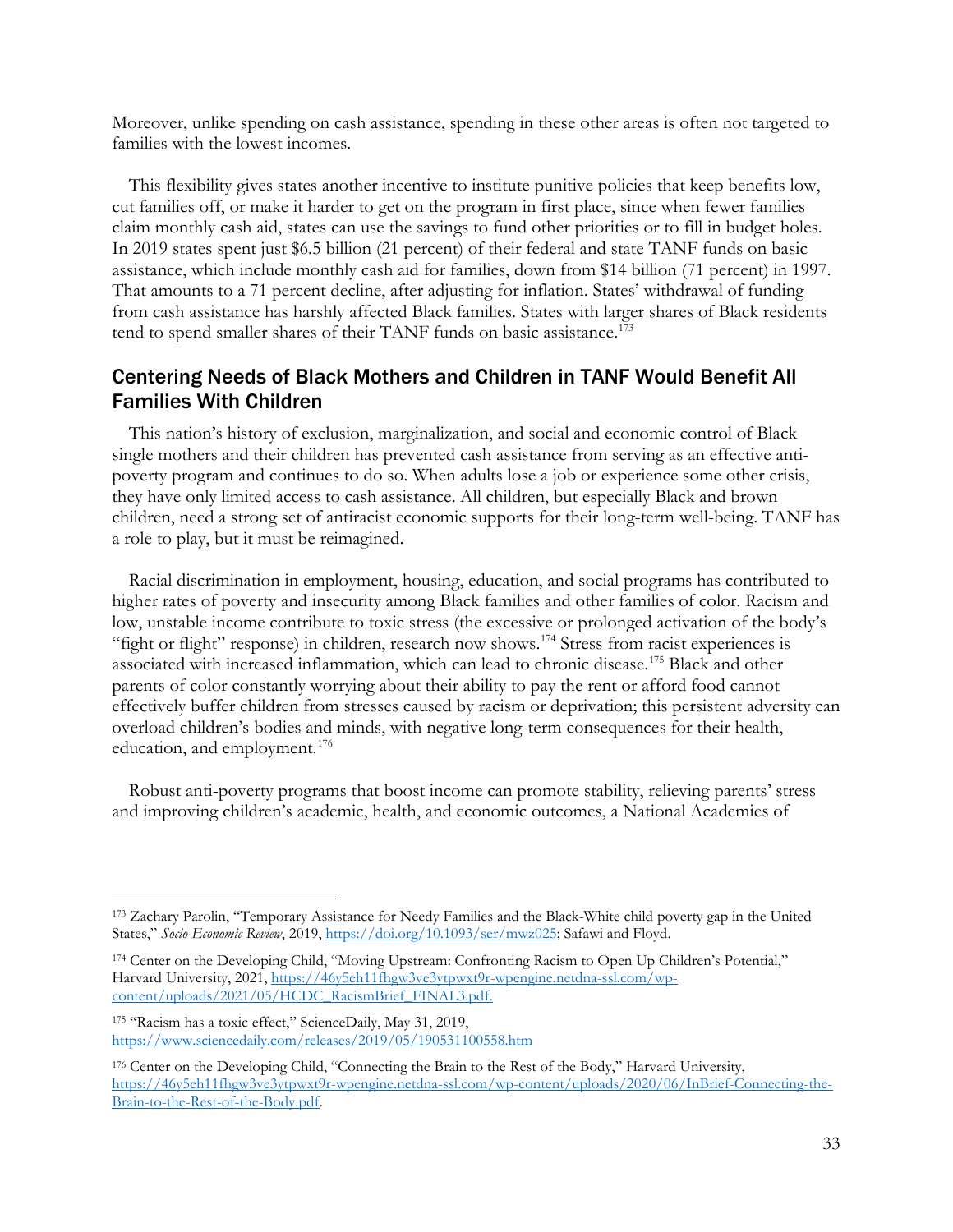Sciences, Engineering, and Medicine report on reducing childhood poverty finds.<sup>[177](#page-33-0)</sup> But those programs must be antiracist and ensure equitable access and supports for all families.

Other anti-poverty programs, like SNAP and refundable tax credits, have grown significantly and have had a tremendous impact on reducing hardship, especially for Black and Latinx families and individuals.[178](#page-33-1) Yet families with little or no cash income still need monthly cash assistance to be more economically secure. They have needs that may vary month to month — diapers, period products, personal hygiene and cleaning supplies, and utilities, for example — and that only cash can cover. Providing adequate, unconditional cash assistance also affirms the dignity of parents and caregivers and presumes they know how to best care for their children.

A reimagined TANF program also could complement a permanent extension of the American Rescue Plan's temporary Child Tax Credit expansion.<sup>[179](#page-33-2)</sup> An expanded Child Tax Credit would give households with low or moderate incomes additional resources to cover the expenses associated with child-rearing. But when a family falls on hard times, they need additional cash assistance from TANF to prevent a downward spiral that can result in eviction and homelessness among other negative outcomes. Together, an expanded Child Tax Credit and TANF could provide meaningful cash resources for families to cover their monthly essentials and maintain economic stability when their other income drops or is very low.

In short, cash assistance for when families experience a crisis needs to be a critical component of our economic support system. However, TANF, with its history of anti-Black racism, must be fundamentally reformed by adopting a Black Women's Best framework. Black mothers need a cash program that provides stability through life's challenges, protects their children from hardship, and affirms and supports parents' autonomy over their families and careers. When this is available to Black mothers, it will mean that we have crafted a TANF program that works well for all families facing significant economic distress.

This work cannot be left entirely to the states; federal changes are essential to advance racial equity nationally and ensure a stable economic foundation for all families.

For a reimagined TANF program, we envision:

• **Establishing a federal minimum benefit so that no family of any race falls below a certain income level**. TANF benefits vary greatly by state and the lowest benefits tend to be in Southern states, which have larger Black populations and deeper-seated legacies of

<span id="page-33-0"></span><sup>177</sup> National Academies of Sciences, Engineering, and Medicine, "A Roadmap to Reducing Child Poverty," 2019, [https://www.nap.edu/catalog/25246/a-roadmap-to-reducing-child-poverty.](https://www.nap.edu/catalog/25246/a-roadmap-to-reducing-child-poverty)

<span id="page-33-1"></span><sup>178</sup> Trisi and Saenz, "Deep Poverty Among Children Rose in TANF's First Decade, Then Fell as Other Programs Strengthened;" Danilo Trisi and Matt Saenz, "Economic Security Programs Reduce Overall Poverty, Racial and Ethnic Inequities," CBPP, January 28, 2021, [https://www.cbpp.org/research/poverty-and-inequality/economic-security](https://www.cbpp.org/research/poverty-and-inequality/economic-security-programs-reduce-overall-poverty-racial-and-ethnic)[programs-reduce-overall-poverty-racial-and-ethnic.](https://www.cbpp.org/research/poverty-and-inequality/economic-security-programs-reduce-overall-poverty-racial-and-ethnic)

<span id="page-33-2"></span><sup>179</sup> The temporary expansion in the 2021 American Rescue Plan increased the Child Tax Credit from \$2,000 to \$3,600 per child for those younger than 6 and to \$3,000 per child for older children. It also made the full Child Tax Credit available to all children except those in families with the highest incomes (sometimes called making the credit "fully refundable"). Some policymakers have proposed making this expansion permanent.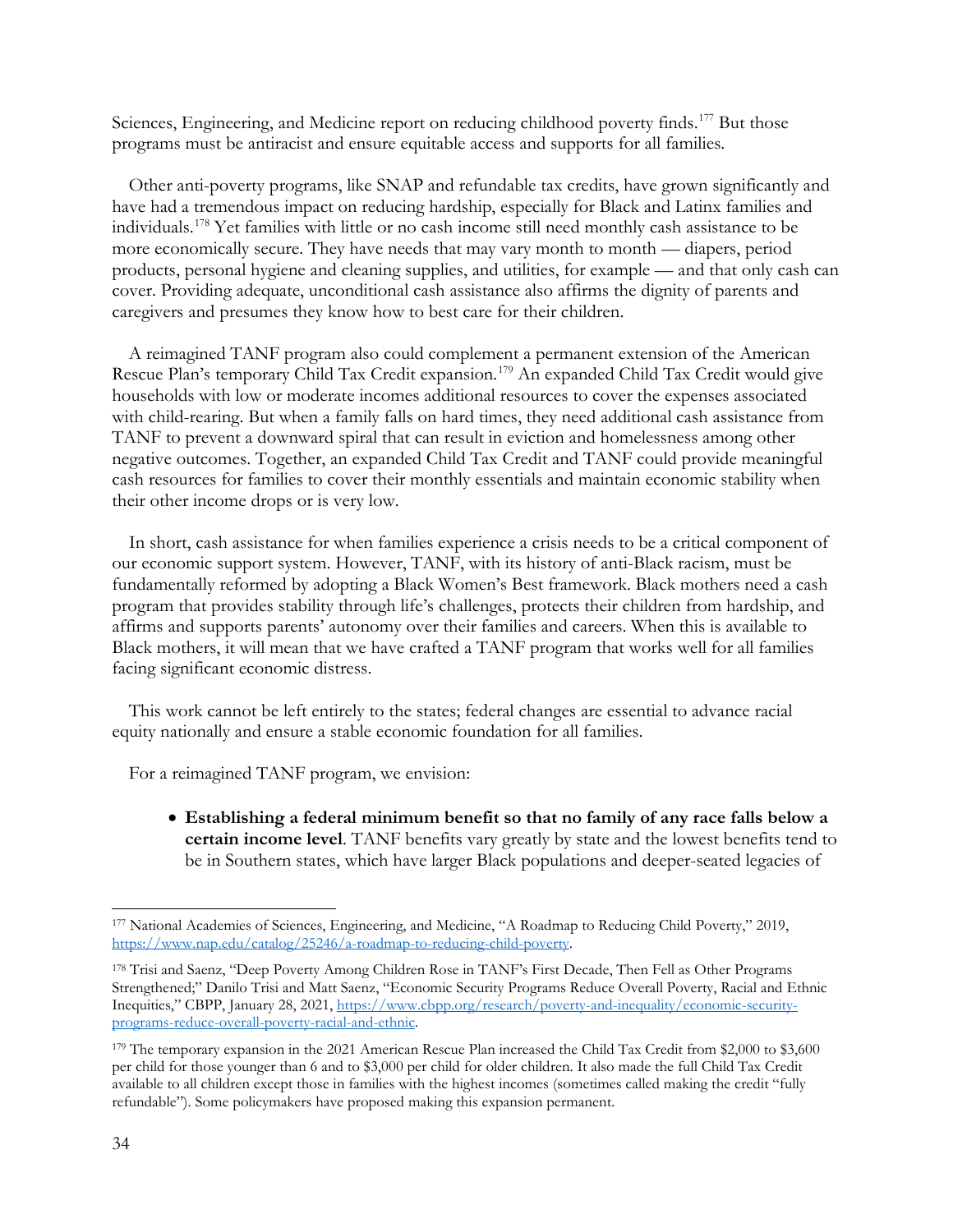enslavement and Jim Crow. A minimum federal benefit would establish a necessary floor to mitigate these disparities and better protect Black, brown, and white families.

- **Barring states' mandatory work requirements.** Conditioning benefits on participation in mandatory work programs is one of TANF's most racially driven policies, one that started with enslavement and continued with coerced labor practices that continued long beyond emancipation. Federal policymakers should eliminate federal requirements that states impose sanctions and mandate participation in work activities. To ensure that states don't maintain these policies even without a federal requirement, federal policymakers also should bar states from imposing mandating work as a condition of eligibility for cash assistance and imposing sanctions for non-participation.
- **Barring behavioral requirements, time limits, other eligibility exclusions.** Rooted in racism and sexism, these provisions demean families by assuming that adults are irresponsible and do not want what is best for their families. Worse, they often take away assistance from families that need it. Some also disproportionally hurt Black women and Black families. Eliminating them would remove the concept of "deservingness" from a program that should be designed to support parents and protect children from destitution.
- **Refocusing TANF agencies on helping families address immediate crises and improving long-term well-being.** TANF is better suited than other economic security programs to provide the support that parents need to achieve the goals they set for themselves and their families. (For example, tax credits like the Earned Income Tax Credit or the Child Tax Credit cannot provide services to families.) Yet it must do a much better job of helping families in crisis address their immediate needs and setting them up for long-term stability. The program should move away from mandatory work programs that do very little to help mothers find work that lift them and their children out of poverty and toward voluntary support programs that align with a family's goals and needs. Resources that TANF agencies previously used to monitor compliance with mandatory work requirements could instead support families in new and meaningful ways.
- **Changing TANF's funding structure to retarget TANF resources to basic assistance, address funding inequities, and prevent erosion over time.** States have used TANF resources to pay for other things beside cash aid to families; notably, states with high Black populations tend to spend less on basic assistance and to redirect these funds elsewhere. Federal policymakers based the original TANF block grant allocation on states' AFDC spending amounts; this approach locked in some of the lowest TANF funding levels per poor child, for states where Black children disproportionately live.<sup>[180](#page-34-0)</sup> Furthermore, the original block grant formula has lost about 40 percent of its value since its creation due to inflation, which makes it harder for states that want to adequately invest in families to do so. Federal policymakers should require states to spend a greater share of TANF resources on basic assistance, establish an equitable formula allocation, and increase the TANF block grant and index it to inflation to encourage states, especially

<span id="page-34-0"></span><sup>180</sup> Some 23 percent of Black children in the United States live in the six states with the lowest per-poor-child TANF block grant amounts as compared to 14 percent of the nation's white children. See Ife Floyd, "Cash Assistance Should Reach Millions More Families," CBPP, updated March 4, 2020,

<https://www.cbpp.org/sites/default/files/atoms/files/6-16-15tanf.pdf> and Ife Floyd, LaDonna Pavetti, and Liz Schott, "Lessons from TANF: Initial Unequal State Block-Grant Funding Formula Grew More Unequal Over Time," CBPP, revised July 20, 2017[, https://www.cbpp.org/sites/default/files/atoms/files/7-13-17tanf.pdf.](https://www.cbpp.org/sites/default/files/atoms/files/7-13-17tanf.pdf)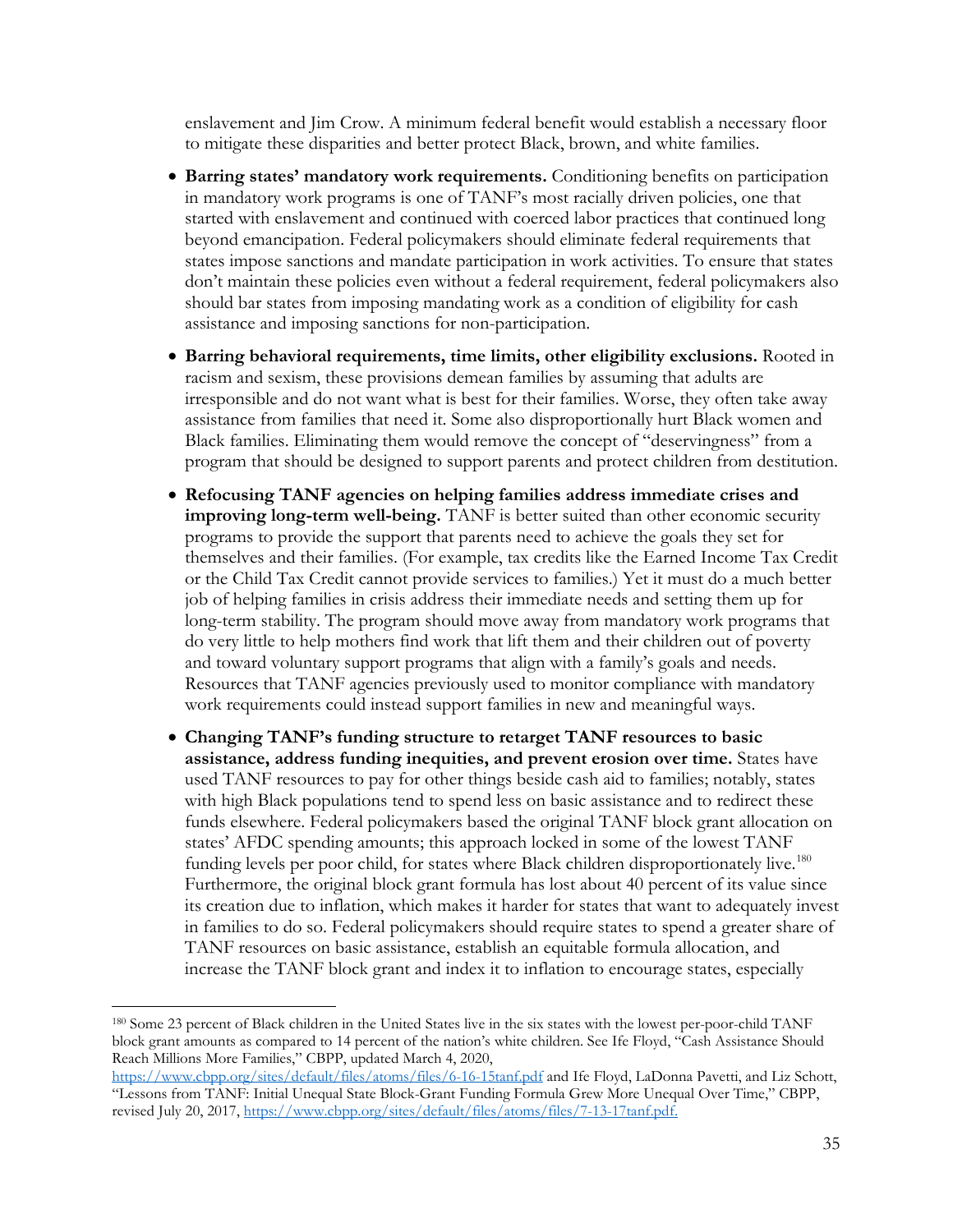those with lower benefits and higher Black populations, to increase benefits and serve more families.

Remaking cash assistance requires undoing the consequences — and power — of racist ideas and policies that have marginalized mothers and their families, Black people especially. A cash aid program that centers equity for Black women would, as the "Black Women Best" framework posits, promote the economic security of all families with the least income.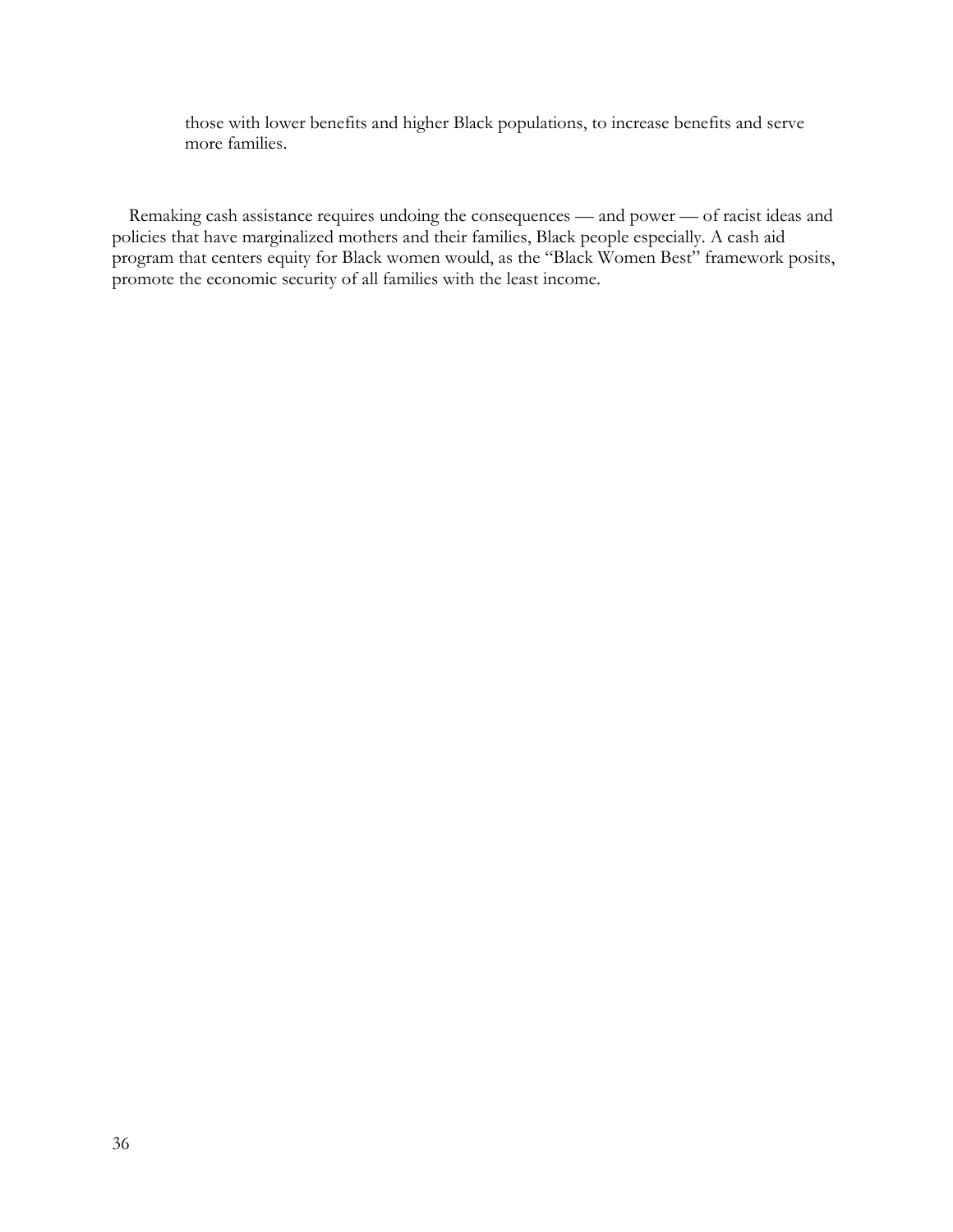# Appendix 1

#### APPENDIX TABLE 1

|                                | <b>Total for</b><br>which race<br>of mother<br>was<br>reported | <b>White</b> | <b>Black</b> | <b>Percent</b><br><b>Black</b> | Other*      | <b>Black</b><br><b>Families in</b><br>areas<br>reporting<br>(1930)<br>Census) |
|--------------------------------|----------------------------------------------------------------|--------------|--------------|--------------------------------|-------------|-------------------------------------------------------------------------------|
| Alabama                        | No<br>program<br>in 1931                                       |              |              |                                |             |                                                                               |
| Alaska                         | No<br>program<br>in 1931                                       |              |              |                                |             |                                                                               |
| Arizona                        | Mothers'<br>race not<br>reported                               |              |              |                                |             |                                                                               |
| <b>Arkansas</b>                | 56                                                             | 55           | $\mathbf 1$  | 2%                             |             | 5,917                                                                         |
| California                     | 2,620                                                          | 2,414        | 52           | 2%                             | 154         | 7,753                                                                         |
| Colorado                       | 650                                                            | 638          | 7            | 1%                             | 5           | 3,353                                                                         |
| <b>Connecticut</b>             | 959                                                            | 916          | 43           | 4%                             |             | 7,174                                                                         |
| <b>Delaware</b>                | 314                                                            | 286          | 27           | 9%                             | $\mathbf 1$ | 7,682                                                                         |
| <b>District of</b><br>Columbia | 161                                                            | 87           | 74           | 46%                            |             | 29,995                                                                        |
| Florida                        | 2,006                                                          | 1,976        | 30           | 1%                             |             | 73,069                                                                        |
| Georgia                        | No<br>program<br>in 1931                                       |              |              |                                |             |                                                                               |
| Hawai'i                        | No<br>program<br>in 1931                                       |              |              |                                |             |                                                                               |
| Idaho                          | Mothers'<br>race not<br>reported                               |              |              |                                |             |                                                                               |
| <b>Illinois</b>                | 1,497                                                          | 1,445        | 51           | 3%                             | $\mathbf 1$ | 4,724                                                                         |
| Indiana                        | 1,083                                                          | 1,074        | 9            | 1%                             |             | 27,368                                                                        |
| lowa                           | 2,304                                                          | 2,222        | 47           | 2%                             | 35          | 3,704                                                                         |
| Kansas**                       | 348                                                            | 301          | 44           | 13%                            | 3           | 3,807                                                                         |
| Kentucky                       | 117                                                            | 92           | 25           | 21%                            |             | 14,622                                                                        |
| Louisiana                      | 69                                                             | 69           |              | 0%                             |             | 27,767                                                                        |
| <b>Maine</b>                   | 608                                                            | 607          | $\mathbf 1$  | 0%                             |             | 259                                                                           |
| Maryland                       | 93                                                             | 78           | 15           | 16%                            |             | 38,614                                                                        |

## Race of Mother in Families Receiving Mothers' Pensions on June 30, 1931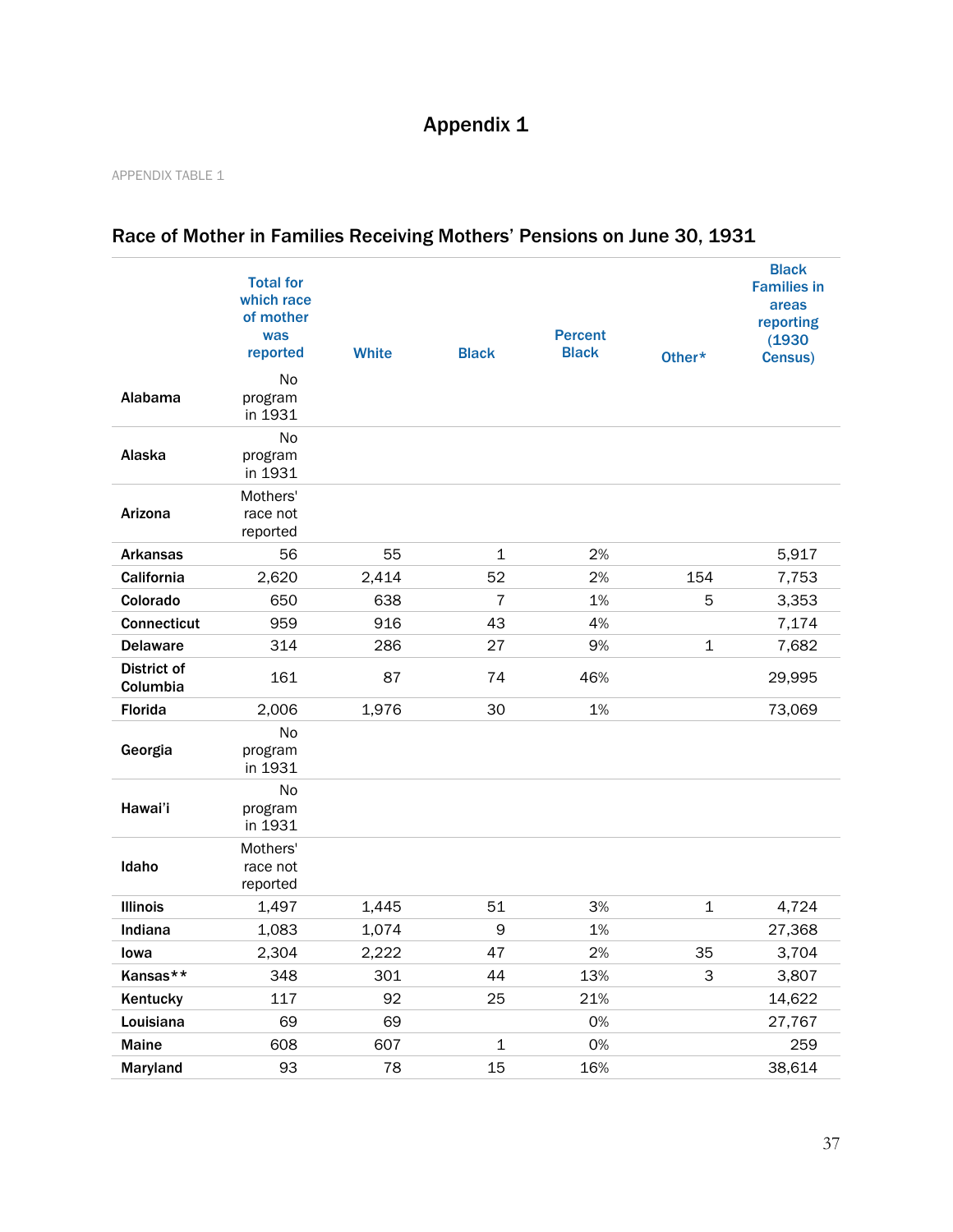|                           | <b>Total for</b><br>which race<br>of mother<br>was<br>reported | <b>White</b> | <b>Black</b>   | <b>Percent</b><br><b>Black</b> | Other*         | <b>Black</b><br><b>Families in</b><br>areas<br>reporting<br>(1930)<br>Census) |
|---------------------------|----------------------------------------------------------------|--------------|----------------|--------------------------------|----------------|-------------------------------------------------------------------------------|
| <b>Massachusetts</b>      | Mothers'<br>race not<br>reported                               |              |                |                                |                |                                                                               |
| Michigan                  | 2,962                                                          | 2,877        | 71             | 2%                             | 14             | 3,247                                                                         |
| <b>Minnesota</b>          | 3,485                                                          | 3,456        | 16             | 0%                             | 13             | 2,592                                                                         |
| <b>Mississippi</b>        | 34                                                             | 34           |                | 0%                             |                | 8,720                                                                         |
| <b>Missouri</b>           | 173                                                            | 159          | 14             | 8%                             |                | 12,769                                                                        |
| Montana***                | 319                                                            | 302          | 4              | 1%                             | 13             | 447                                                                           |
| Nebraska                  | 948                                                            | 945          | 3              | 0%                             |                | 560                                                                           |
| <b>Nevada</b>             | 167                                                            | 165          |                | 0%                             | 2              | 164                                                                           |
| <b>New</b><br>Hampshire** | 117                                                            | 175          |                | 0%                             | 117            |                                                                               |
| <b>New Jersey</b>         | Mothers'<br>race not<br>reported                               |              |                |                                |                |                                                                               |
| <b>New Mexico</b>         | No<br>program<br>in 1931                                       |              |                |                                |                |                                                                               |
| <b>New York</b>           | 3,734                                                          | 3,657        | 66             | 2%                             | 11             | 17,809                                                                        |
| <b>North Carolina</b>     | 429                                                            | 425          | 4              | 1%                             |                | 169,976                                                                       |
| <b>North Dakota</b>       | 765                                                            | 763          |                | 0%                             | $\overline{2}$ | 84                                                                            |
| Ohio                      | 7,251                                                          | 6,806        | 361            | 5%                             | 84             | 73,954                                                                        |
| <b>Oklahoma</b>           | 1,203                                                          | 1,096        | 91             | 8%                             | 16             | 16,882                                                                        |
| Oregon                    | 574                                                            | 571          | $\mathbf 1$    | 0%                             | $\overline{c}$ | 139                                                                           |
| Pennsylvania              | 6,066                                                          | 5,700        | 366            | 6%                             |                | 98,942                                                                        |
| <b>Rhode Island</b>       | 388                                                            | 384          | 4              | 1%                             |                | 2,542                                                                         |
| <b>South Carolina</b>     | No<br>program<br>in 1931                                       |              |                |                                |                |                                                                               |
| <b>South Dakota</b>       | 1,135                                                          | 1,132        | $\overline{2}$ | 0%                             | $\mathbf 1$    | 120                                                                           |
| <b>Tennessee</b>          | 194                                                            | 191          | 3              | 2%                             |                | 46,778                                                                        |
| Texas**                   | 208                                                            | 207          | 1              | 0%                             |                | 29,457                                                                        |
| Utah                      | 628                                                            | 626          | $\mathbf 1$    | 0%                             | 1              | 311                                                                           |
| Vermont                   | 90                                                             | 90           |                | 0%                             |                | 135                                                                           |
| Virginia                  | Mothers'<br>race not<br>reported                               |              |                |                                |                |                                                                               |

# Race of Mother in Families Receiving Mothers' Pensions on June 30, 1931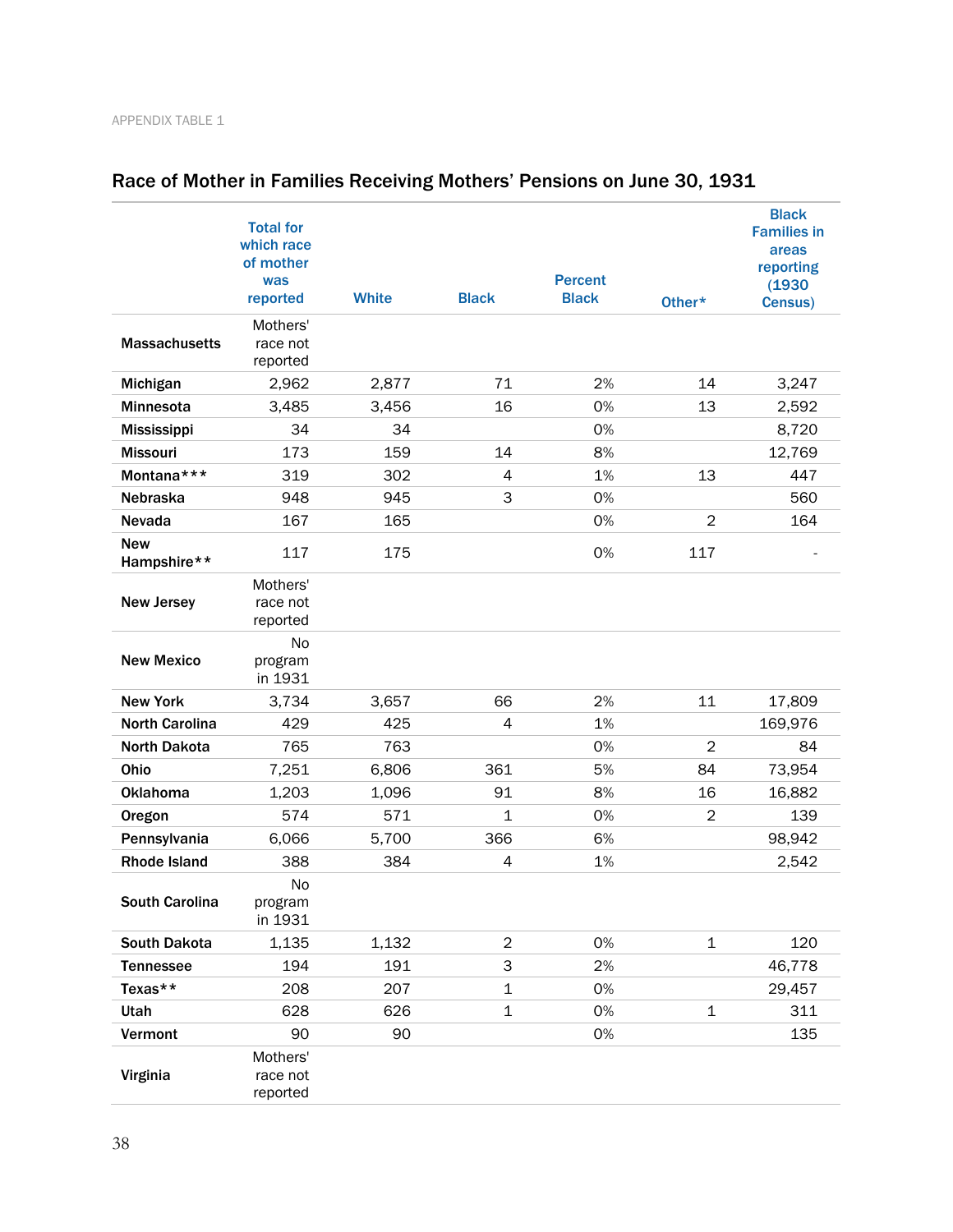|                                | <b>Total for</b><br>which race<br>of mother<br>was<br>reported | <b>White</b> | <b>Black</b> | <b>Percent</b><br><b>Black</b> | Other* | <b>Black</b><br><b>Families in</b><br>areas<br>reporting<br>(1930)<br>Census) |
|--------------------------------|----------------------------------------------------------------|--------------|--------------|--------------------------------|--------|-------------------------------------------------------------------------------|
| Washington                     | 1,904                                                          | 1,883        | 13           | 1%                             | 8      | 1,750                                                                         |
| <b>West Virginia</b>           | 285                                                            | 276          | 9            | 3%                             |        | 5,264                                                                         |
| Wisconsin                      | Mothers'<br>race not<br>reported                               |              |              |                                |        |                                                                               |
| Wyoming                        | 95                                                             | 95           |              | 0%                             |        | 124                                                                           |
|                                |                                                                |              |              |                                |        |                                                                               |
| <b>Total data</b><br>available | 46,214                                                         | 44,275       | 1,456        | 3%                             | 483    | 748,574                                                                       |

## Race of Mother in Families Receiving Mothers' Pensions on June 30, 1931

\*Includes undefined races that are not white or Black.

\*\*Original data from source included a calculation error. Adjusted state total number of families where race was reported based on sum of families from all race groups.

\*\*\*Original data included a typo; CBPP amended based on population assumptions in the state in 1930.

Source: Based off of data in U.S. Children's Bureau study of Mother's Pension programs in 1931, found in Nadasen *et al*. 2009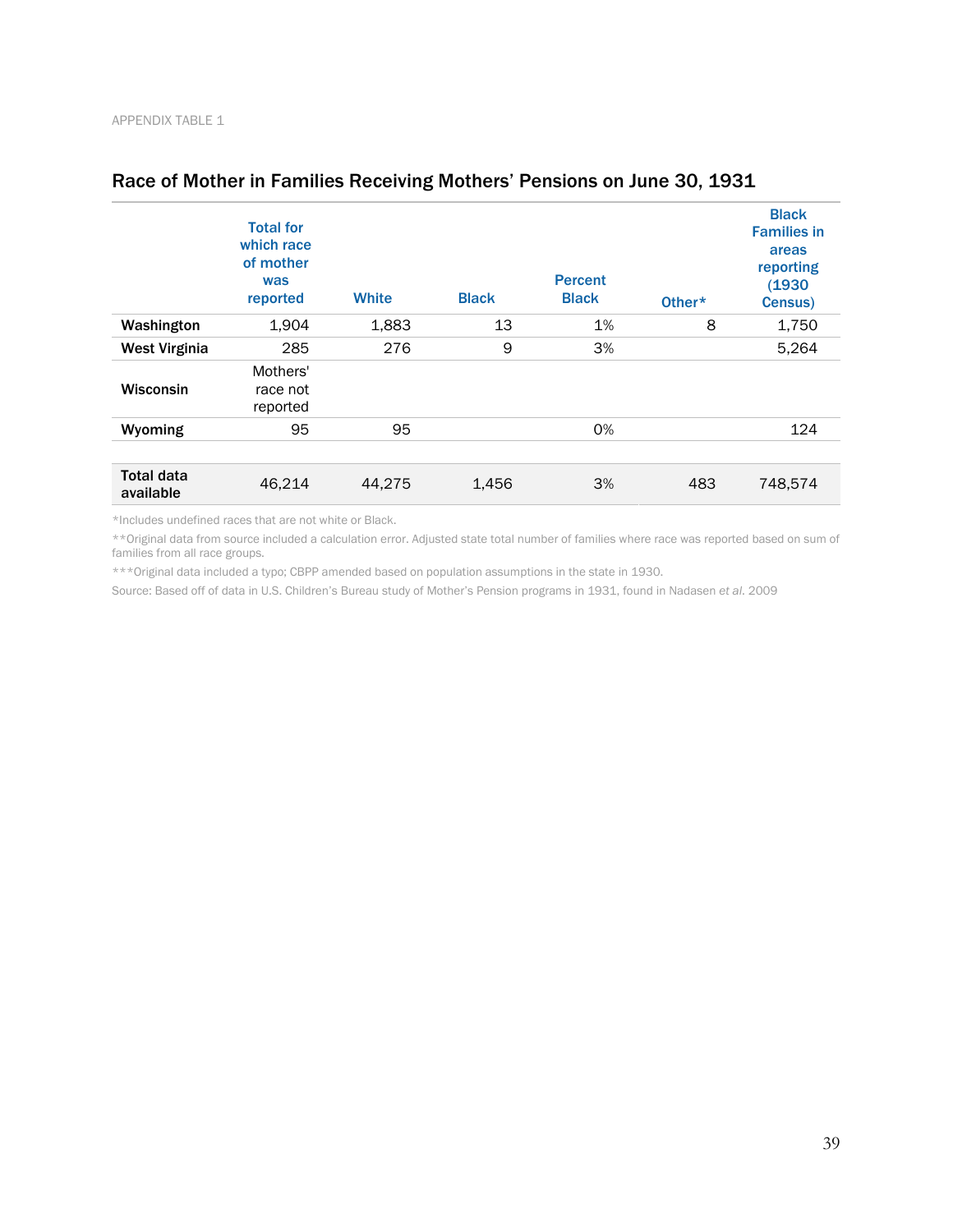#### APPENDIX TABLE 2

## Families Served by Mothers' Pension Programs in the Deep South, 1931

|                       | <b>Number of White</b><br><b>Families</b> | <b>Number of Black</b><br><b>Families</b> |
|-----------------------|-------------------------------------------|-------------------------------------------|
| <b>Arkansas</b>       | 55                                        | 1                                         |
| <b>Florida</b>        | 1,976                                     | 30                                        |
| Louisiana             | 69                                        |                                           |
| <b>Mississippi</b>    | 34                                        |                                           |
| <b>North Carolina</b> | 425                                       | 4                                         |
| <b>Tennessee</b>      | 191                                       | 3                                         |
| <b>Texas</b>          | 207                                       | 1                                         |
| <b>Total</b>          | 2,957                                     | 39                                        |

Note: Alabama, Georgia, and South Carolina had no state or local mothers' pension programs in 1931.

Source: US Children's Bureau, 1933

#### APPENDIX TABLE 3

## State TANF-to-Poverty Ratios Over Time

|                    | 1995-<br>96 | 2005-<br>06 | 2013-<br>14    | 2014-<br>15    | 2015-<br>16    | 2016-<br>17    | $2017 -$<br>18 | 2018-<br>19    | <b>Ratio</b><br><b>Change</b><br>'05-06 to |
|--------------------|-------------|-------------|----------------|----------------|----------------|----------------|----------------|----------------|--------------------------------------------|
|                    |             |             |                |                |                |                |                |                | $'18-19$                                   |
| Alabama            | 132         | 32          | 12             | 11             | 10             | 9              | 8              | 8              | -9                                         |
| Alaska             | 42          | 27          | 29             | 30             | 27             | 20             | 20             | 22             | $-11$                                      |
| Arizona            | 33          | 11          | 8              | $\overline{7}$ | 6              | 6              | 6              | $6\phantom{1}$ | $-21$                                      |
| <b>Arkansas</b>    | 101         | 66          | 6              | 5              | 5              | 5              | 5              | $\overline{4}$ | $-7$                                       |
| California         | 66          | 18          | 65             | 65             | 66             | 65             | 68             | 70             | $\overline{4}$                             |
| Colorado           | 82          | 48          | 20             | 20             | 26             | 34             | 34             | 23             | 6                                          |
| <b>Connecticut</b> | 99          | 45          | 31             | 30             | 23             | 21             | 22             | 27             | $-21$                                      |
| <b>Delaware</b>    | 55          | 20          | 33             | 39             | 38             | 36             | 39             | 44             | $-1$                                       |
| Florida            | 82          | 16          | 12             | 11             | 12             | 13             | 12             | 13             | $-7$                                       |
| Georgia            | 108         | 71          | 6              | 5              | 5              | 6              | 5              | 5              | $-11$                                      |
| Hawai'i            | 32          | 8           | 50             | 40             | 38             | 38             | 34             | 35             | $-36$                                      |
| Idaho              | 87          | 17          | 7              | 7              | $\overline{7}$ | 8              | 8              | 9              | 1                                          |
| <b>Illinois</b>    | 61          | 35          | 17             | 18             | 17             | 14             | 15             | 14             | $-3$                                       |
| Indiana            | 64          | 40          | 8              | $\overline{7}$ | $\overline{7}$ | $\overline{7}$ | 6              | 5              | $-30$                                      |
| lowa               | 52          | 32          | 27             | 27             | 22             | 21             | 21             | 19             | $-21$                                      |
| Kansas             | 55          | 29          | 13             | 10             | 10             | 8              | 8              | 10             | $-22$                                      |
| Kentucky           | 48          | 10          | 19             | 19             | 20             | 24             | 21             | 21             | -8                                         |
| Louisiana          | 91          | 52          | $\overline{4}$ | 4              | $\overline{4}$ | $\overline{4}$ | 4              | 4              | -6                                         |
| <b>Maine</b>       | 97          | 32          | 30             | 24             | 22             | 19             | 18             | 19             | $-32$                                      |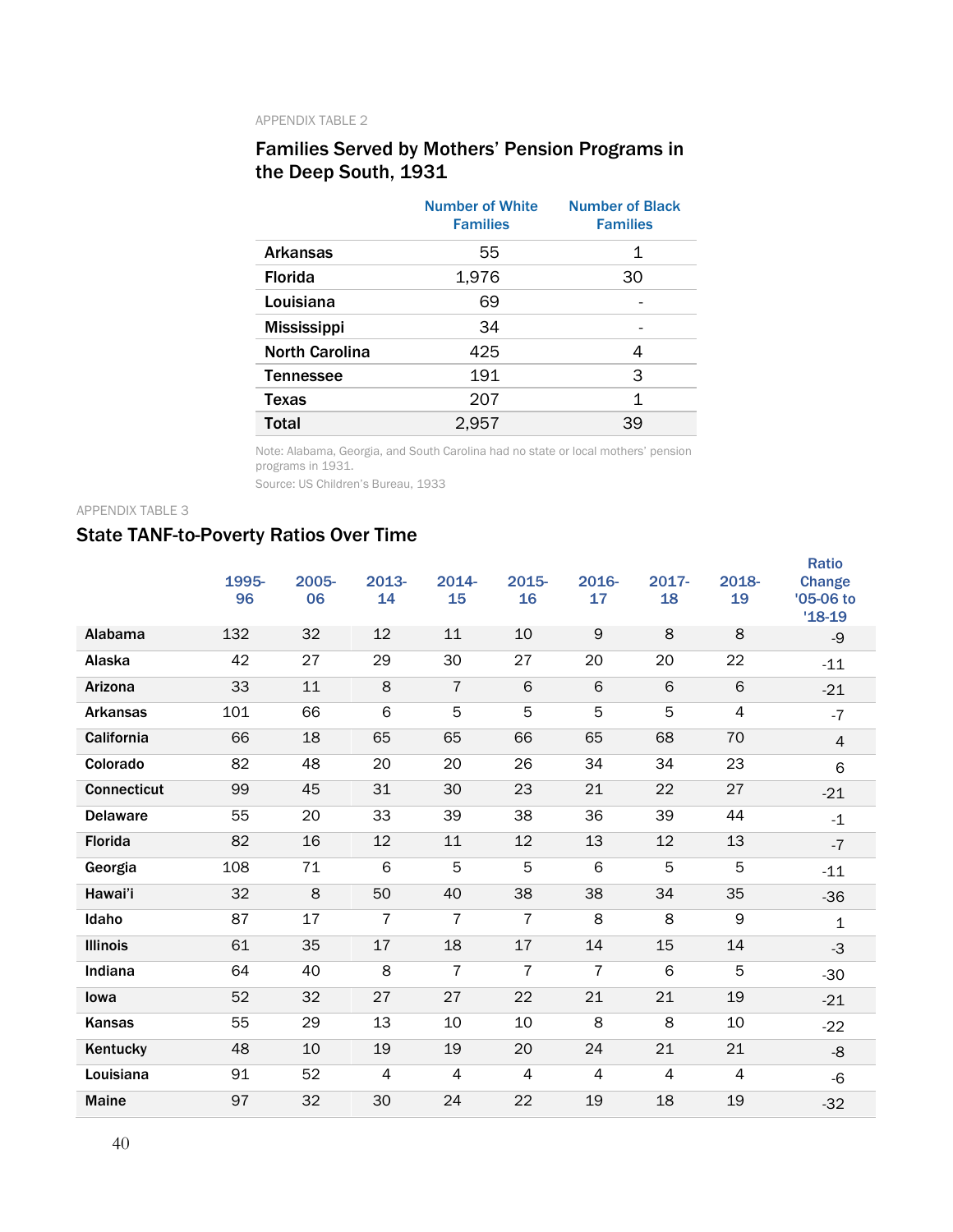#### APPENDIX TABLE 3

## State TANF-to-Poverty Ratios Over Time

|                       | 1995-<br>96 | 2005-<br>06               | 2013-<br>14    | 2014-<br>15    | 2015-<br>16    | 2016-<br>17    | 2017-<br>18 | 2018-<br>19    | Ratio<br><b>Change</b><br>'05-06 to<br>$'18-19$ |
|-----------------------|-------------|---------------------------|----------------|----------------|----------------|----------------|-------------|----------------|-------------------------------------------------|
| Maryland              | 81          | 46                        | 29             | 27             | 30             | 39             | 33          | 25             | $-7$                                            |
| <b>Massachusetts</b>  | 88          | 40                        | 38             | 34             | 38             | 38             | 34          | 40             | $-6$                                            |
| Michigan              | 93          | 51                        | 18             | 16             | 14             | 12             | 11          | 11             | $-29$                                           |
| <b>Minnesota</b>      | 39          | 14                        | 40             | 49             | 57             | 47             | 41          | 47             | $-4$                                            |
| Mississippi           | 118         | 38                        | 10             | 8              | 7              | 6              | 6           | 4              | $-10$                                           |
| <b>Missouri</b>       | 41          | 21                        | 28             | 29             | 19             | 14             | 13          | 11             | $-27$                                           |
| Montana               | 54          | 52                        | 17             | 16             | 17             | 26             | 33          | 25             | 4                                               |
| Nebraska              | 71          | 20                        | 19             | 17             | 20             | 21             | 18          | 17             | $-35$                                           |
| Nevada                | 132         | 32                        | 16             | 18             | 22             | 22             | 19          | 20             | $\mathbf 0$                                     |
| <b>New Hampshire</b>  | 100         | 62                        | 24             | 25             | 25             | 28             | 30          | 46             | $-16$                                           |
| <b>New Jersey</b>     | 108         | 42                        | 23             | 20             | 20             | 19             | 15          | 16             | $-26$                                           |
| <b>New Mexico</b>     | 44          | 32                        | 22             | 22             | 22             | 21             | 21          | 24             | -8                                              |
| <b>New York</b>       | 79          | 41                        | 39             | 40             | 43             | 42             | 42          | 42             | $\mathbf 1$                                     |
| <b>North Carolina</b> | 74          | 14                        | $\overline{7}$ | $\overline{7}$ | $\overline{7}$ | $\overline{7}$ | 6           | $\overline{7}$ | $-8$                                            |
| <b>North Dakota</b>   | 48          | 23                        | 13             | 10             | 8              | 9              | 10          | 13             | $-10$                                           |
| Ohio                  | 89          | 33                        | 26             | 22             | 22             | 24             | 25          | 25             | -8                                              |
| <b>Oklahoma</b>       | 41          | 12                        | $\overline{7}$ | 7              | 8              | 9              | 9           | 10             | $-2$                                            |
| Oregon                | 50          | 26                        | 47             | 43             | 37             | 35             | 40          | 48             | 22                                              |
| Pennsylvania          | 87          | 45                        | 31             | 29             | 30             | 28             | 25          | 26             | $-19$                                           |
| <b>Rhode Island</b>   | 113         | 64                        | 30             | 34             | 35             | 29             | 35          | 35             | $-29$                                           |
| <b>South Carolina</b> | 40          | 21                        | 12             | 11             | 11             | 10             | 10          | 10             | $-11$                                           |
| <b>South Dakota</b>   | 42          | 22                        | 19             | 17             | 17             | 20             | 23          | 20             | $-2$                                            |
| <b>Tennessee</b>      | 67          | 51                        | 25             | 25             | 23             | 23             | 22          | 18             | $-33$                                           |
| <b>Texas</b>          | 47          | 12                        | 5              | $\overline{4}$ | $\overline{4}$ | $\overline{4}$ | 4           | $\overline{4}$ | -8                                              |
| Utah                  | 59          | 21                        | 9              | $\mathsf 9$    | $\mathsf 9$    | $\mathsf 9$    | 10          | 11             | -9                                              |
| Vermont               | 80          | 79                        | 78             | 54             | 47             | 55             | 50          | 49             | $-30$                                           |
| Virginia              | 56          | 31                        | 25             | 23             | 19             | 18             | 16          | 15             | $-16$                                           |
| Washington            | 76          | 63                        | 33             | 27             | 25             | 26             | 29          | 34             | $-29$                                           |
| <b>West Virginia</b>  | 68          | 27                        | 18             | 17             | 16             | 17             | 16          | 18             | -9                                              |
| Wisconsin             | 81          | 23                        | 26             | 24             | 20             | 20             | 23          | 23             | $\mathsf{O}\xspace$                             |
| Wyoming               | 45          | $\ensuremath{\mathsf{3}}$ | 5              | 5              | $\mathbf 5$    | 6              | 6           | $\overline{7}$ | $\overline{4}$                                  |

Source: CBPP analysis of poverty data from the Current Population Survey and AFDC/TANF caseload data from Department of Health and Human Services and (since September 2006) caseload data collected by CBPP from state agencies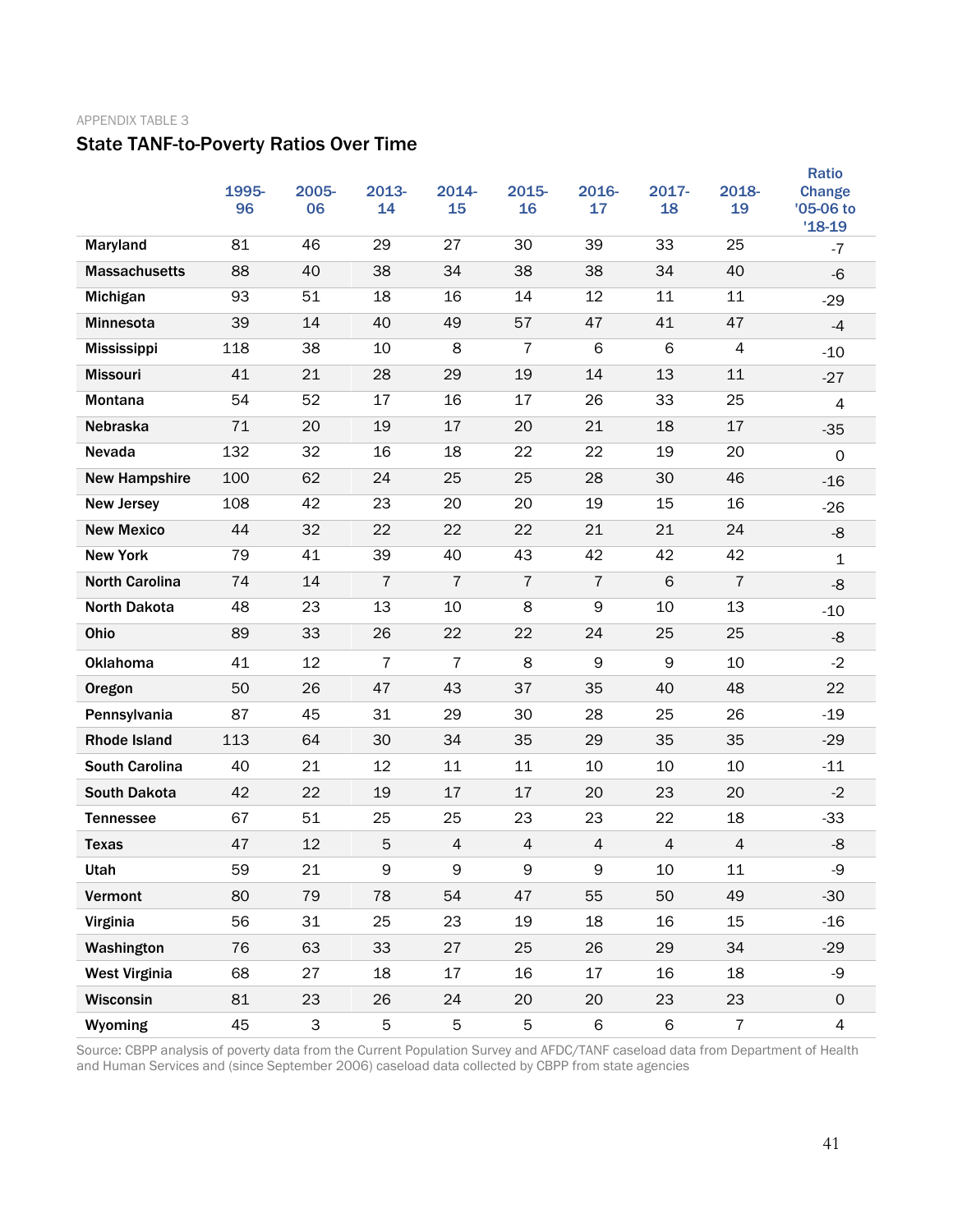## Appendix 2

## Racist Narratives of Black Women

Since Black women were first enslaved in the United States, harmful narratives about them have been used to label Black mothers as unfit and to obscure the larger economic and social sources of discrimination and inequality by focusing on individual morality — essentially blaming Black families for their own exploitation.<sup>[181](#page-41-0)</sup> These stereotypes stem from the need to justify racist social policies such as punitive restrictions in cash assistance programs.<sup>182</sup> Even though they fly in the face of data and rational argument, they remain widely held and still influence discussions on social welfare policy. [183](#page-41-2)

As Dorothy Roberts outlines in *Killing the Black Body,* racist narratives of Black mothers have taken various forms throughout our country's history: [184](#page-41-3)

**The Jezebel and the immoral black mother**. This stereotype, which stems from the sexualized image of slave women, was used to justify the sexual abuse of Black women by white men by painting them as sexually promiscuous and immoral. It was perpetuated by post-slavery laws and practices based on the assumption that without the moral guidance of white masters, Black women would regress to their "natural" promiscuous state and set an immoral example as mothers, causing future Black criminality. [185](#page-41-4)

Myths of Black women's hyperfertility and promiscuity have been used to justify government regulation of reproduction. Present-day discussions on welfare and reproductive justice are still hampered by a fear of Black fertility and motherhood. [186](#page-41-5)

**The mammy and negligent black mother.** The stereotype of the "ideal" Black woman was the asexual and maternal mammy. Her role as a mother figure, devoted to the master's children with no regard for her own, painted the picture of Black mothers as incapable of motherhood without constant supervision from white people. Freed Black women, without the influence of morally superior white women, were portrayed as having uncontrollable animalistic impulses as mothers. <sup>[187](#page-41-6)</sup> Black mothers who worked for pay, many in the homes of white families, were described as proving their negligence by working late and leaving their children alone.<sup>[188](#page-41-7)</sup>

<span id="page-41-3"></span><sup>184</sup> Roberts*.*

<span id="page-41-4"></span><sup>185</sup> *Ibid.* 

<span id="page-41-0"></span><sup>181</sup> Premilla Nadasen, "From Widow to 'Welfare Queen'": Welfare and the Politics of Race. *Black Women, Gender, and Families,* Vol. 1, No. 2, Fall 2007, pp. 52–77.

<span id="page-41-1"></span><sup>182</sup> N. Tatiana Masters, Taryn P. Lindhorst, and Marcia K. Meyers, "Jezebel at the Welfare Office: How Racialized Stereotypes of Poor Women's Reproductive Decisions and Relationships Shape Policy Implementation," *Journal of Poverty,* Vol. 18, No. 2, April 2014, pp. 109-129.

<span id="page-41-2"></span><sup>183</sup> Bridgette Baldwin, "Stratification of the Welfare Poor: Intersections of Gender, Race, and 'Worthiness' in Poverty Discourse and Policy," *Modern American,* Vol. 4, Spring 2010.

<span id="page-41-5"></span><sup>186</sup> Masters, Lindhorst, and Meyers*.*

<span id="page-41-6"></span><sup>187</sup> Roberts*.*

<span id="page-41-7"></span><sup>188</sup> Baldwin*.*